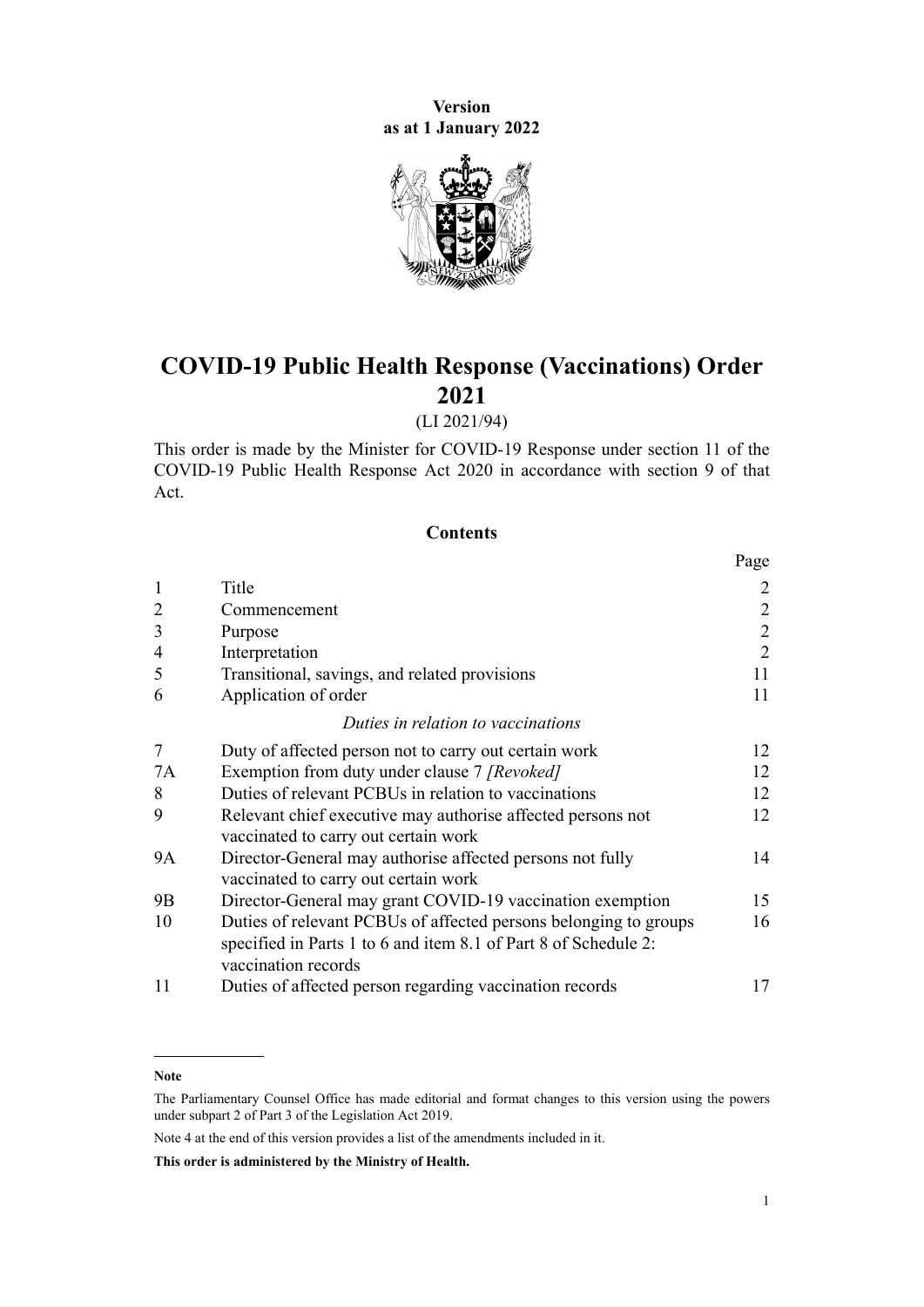<span id="page-1-0"></span>

| cl <sub>1</sub> | <b>COVID-19 Public Health Response (Vaccinations)</b><br><b>Order 2021</b>                                                                | Version as at<br>1 January 2022 |
|-----------------|-------------------------------------------------------------------------------------------------------------------------------------------|---------------------------------|
| 11A             | Duties of relevant PCBUs of affected persons belonging to groups<br>specified in Part 7, item 8.2 of Part 8, or Parts 9 or 10 of Schedule | 18                              |
|                 | 2: vaccination records                                                                                                                    |                                 |
| 12              | Duties regarding vaccination register                                                                                                     | 19                              |
|                 | Exemptions                                                                                                                                |                                 |
| 12A             | Power of Minister to grant exemptions                                                                                                     | 20                              |
|                 | Infringement offences                                                                                                                     |                                 |
| 13              | Infringement offences                                                                                                                     | 22                              |
|                 | <b>Schedule 1</b>                                                                                                                         | 23                              |
|                 | Transitional, savings, and related provisions                                                                                             |                                 |
|                 | <b>Schedule 2</b>                                                                                                                         | 32                              |
|                 | <b>Groups of affected persons</b>                                                                                                         |                                 |
|                 | <b>Schedule 3</b><br><b>Vaccinations</b>                                                                                                  | 35                              |

### **Order**

### **1 Title**

This order is the COVID-19 Public Health Response (Vaccinations) Order 2021.

### **2 Commencement**

This order comes into force at 11.59 pm on 30 April 2021.

### **3 Purpose**

The purpose of this order is to prevent, and limit the risk of, the outbreak or spread of COVID-19 by requiring certain work to be carried out by affected persons who are vaccinated.

Clause 3: amended, at 11.59 pm on 14 July 2021, by [clause 4](http://legislation.govt.nz/pdflink.aspx?id=LMS519287) of the COVID-19 Public Health Response (Vaccinations) Amendment Order 2021 (LI 2021/182).

### **4 Interpretation**

In this order, unless the context otherwise requires,—

**affected aircraft** means an aircraft that arrives from a location outside New Zealand

**affected airport** means an airport at which an affected aircraft arrives from a location outside New Zealand

### **affected education service** means—

- (a) a licensed early childhood service:
- (b) a registered school: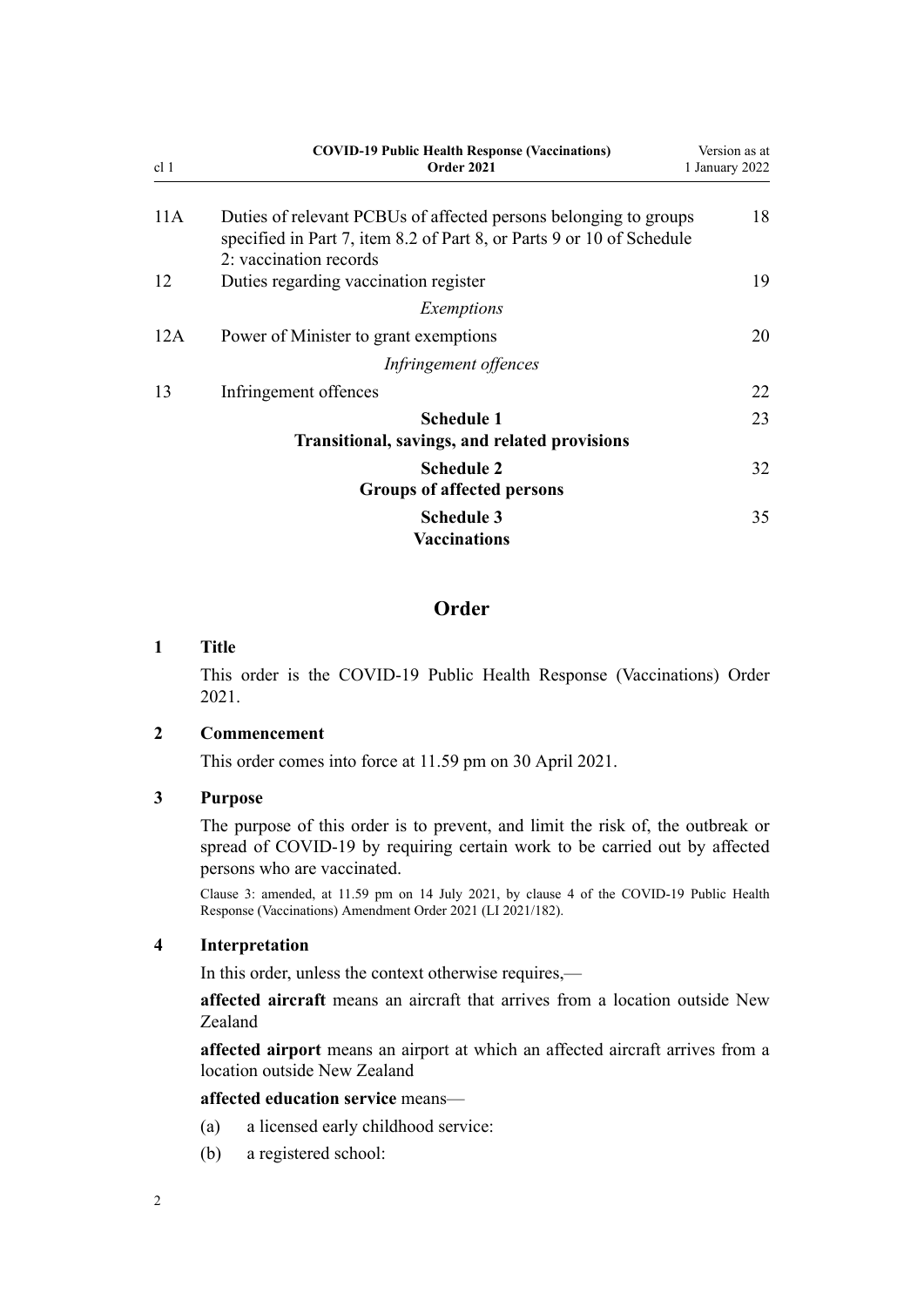### (c) a hostel

### **affected item** means—

- (a) an item (apart from cargo or freight) removed for cleaning, disposal, or reuse from an affected ship or a passenger area of an affected aircraft:
- (b) an item removed for cleaning, disposal, or reuse from a managed quarantine facility or a managed isolation facility

**affected person** means a person who belongs to a group (or whose work would cause them to belong to a group)

**affected port** means a port where a ship arrives from a location outside New Zealand

**affected ship** means a ship with any person or persons on board who are required to be isolated or quarantined in accordance with a COVID-19 order

**aircraft** has the same meaning as in [section 2\(1\)](http://legislation.govt.nz/pdflink.aspx?id=DLM214692) of the Civil Aviation Act 1990 **aircrew member** means any of the following persons:

- (a) cabin crew who—
	- (i) are ordinarily resident in New Zealand; and
	- (ii) work on an international flight on or after 15 July 2021:
- (b) other persons who—
	- (i) are ordinarily resident in New Zealand; and
	- (ii) are identified as crew members on a crew manifest for an affected aircraft that has travelled internationally on or after 15 July 2021; and
	- (iii) have an international layover during that travel:
- (c) cabin crew who, on or after 15 July 2021, travel on a domestic flight within New Zealand that carries international arriving or international transiting passengers who have not yet completed isolation or quarantine at a managed isolation or quarantine facility

**airside**, in relation to an affected airport, means any part of the affected airport that is inaccessible to the general public but that is accessible to international arriving or international transiting passengers (for example, a Customs-con‐ trolled area)

**care and support services** means services that are funded by the Ministry of Health, a DHB, or ACC and provided to a person for the purpose of—

- (a) assisting the person to continue to live in the person's home or in the community (such as personal care and household management services); or
- (b) providing mental health and addiction support services, or vocational and disability support services; or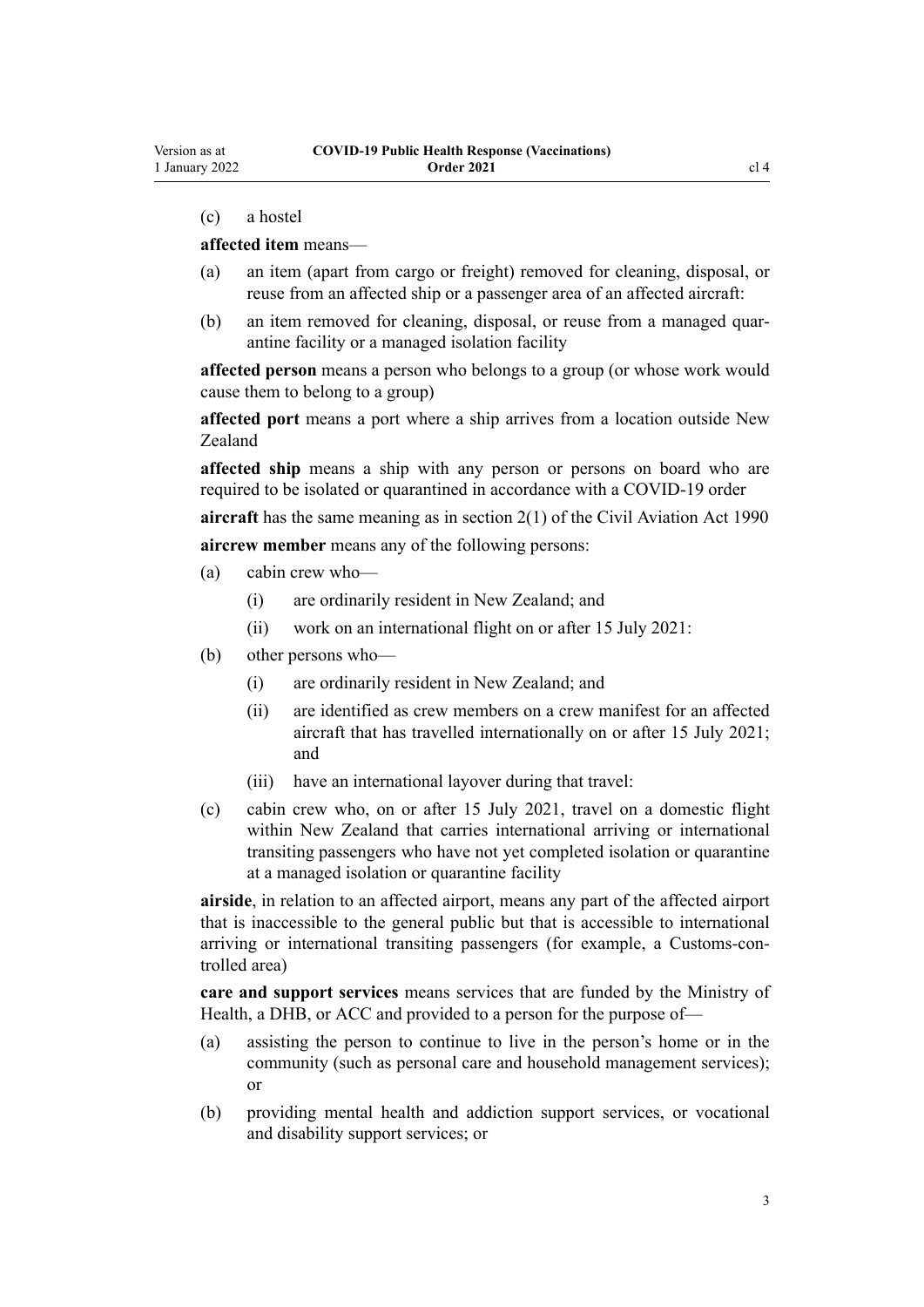- $(c)$  if the person has a disability, assisting the person to work in the community; or
- (d) if the person has an injury covered by the [Accident Compensation Act](http://legislation.govt.nz/pdflink.aspx?id=DLM99493) [2001](http://legislation.govt.nz/pdflink.aspx?id=DLM99493), supporting the person's rehabilitation from the injury or support‐ ing them to achieve and sustain their maximum level of participation in everyday life

**care and support worker** means a person employed or engaged to provide care and support services within a home or place of residence

**certain work**, in relation to an affected person, means work that the affected person carries out (whether paid or unpaid) in respect of a group specified in [Schedule 2](#page-31-0)

**certified provider** means a person who is certified under [section 26\(1\)](http://legislation.govt.nz/pdflink.aspx?id=DLM120559) of the Health and Disability Services (Safety) Act 2001 to provide health care services of any kind

**close-proximity business or service** has the same meaning as in [clause 5](http://legislation.govt.nz/pdflink.aspx?id=LMS573241) of the COVID-19 Public Health Response (Protection Framework) Order 2021

### **corrections prison**—

- (a) includes a prison operated by the Department of Corrections (including a temporary prison) and a contract prison; but
- (b) does not include—
	- (i) a Police jail; or
	- (ii) any of the following that have been declared by notice in the *Gaz‐ ette* to be part of a corrections prison:
		- (A) a cell block:
		- (B) a court cell and any adjacent areas

**COVID-19 vaccination exemption** means a COVID-19 vaccination exemp‐ tion granted by the Director-General under [clause 9B](#page-14-0)

**COVID-19 vaccination record**, in relation to an affected person, means the record of COVID-19 vaccinations received by the person that is held on the register

**COVID-19 vaccine** means a COVID-19 vaccine specified in the second col‐ umn of the table in [Schedule 3](#page-34-0)

**crew** has the same meaning as in [clause 4](http://legislation.govt.nz/pdflink.aspx?id=LMS403543) of the COVID-19 Public Health Response (Maritime Border) Order (No 2) 2020

**CVC** means a COVID-19 vaccination certificate issued under [clause 8](http://legislation.govt.nz/pdflink.aspx?id=LMS607060) or [9](http://legislation.govt.nz/pdflink.aspx?id=LMS607061) of the COVID-19 Public Health Response (COVID-19 Vaccination Certificate) Order 2021

**Defence Force** has the same meaning as in [section 2\(1\)](http://legislation.govt.nz/pdflink.aspx?id=DLM204978) of the Defence Act 1990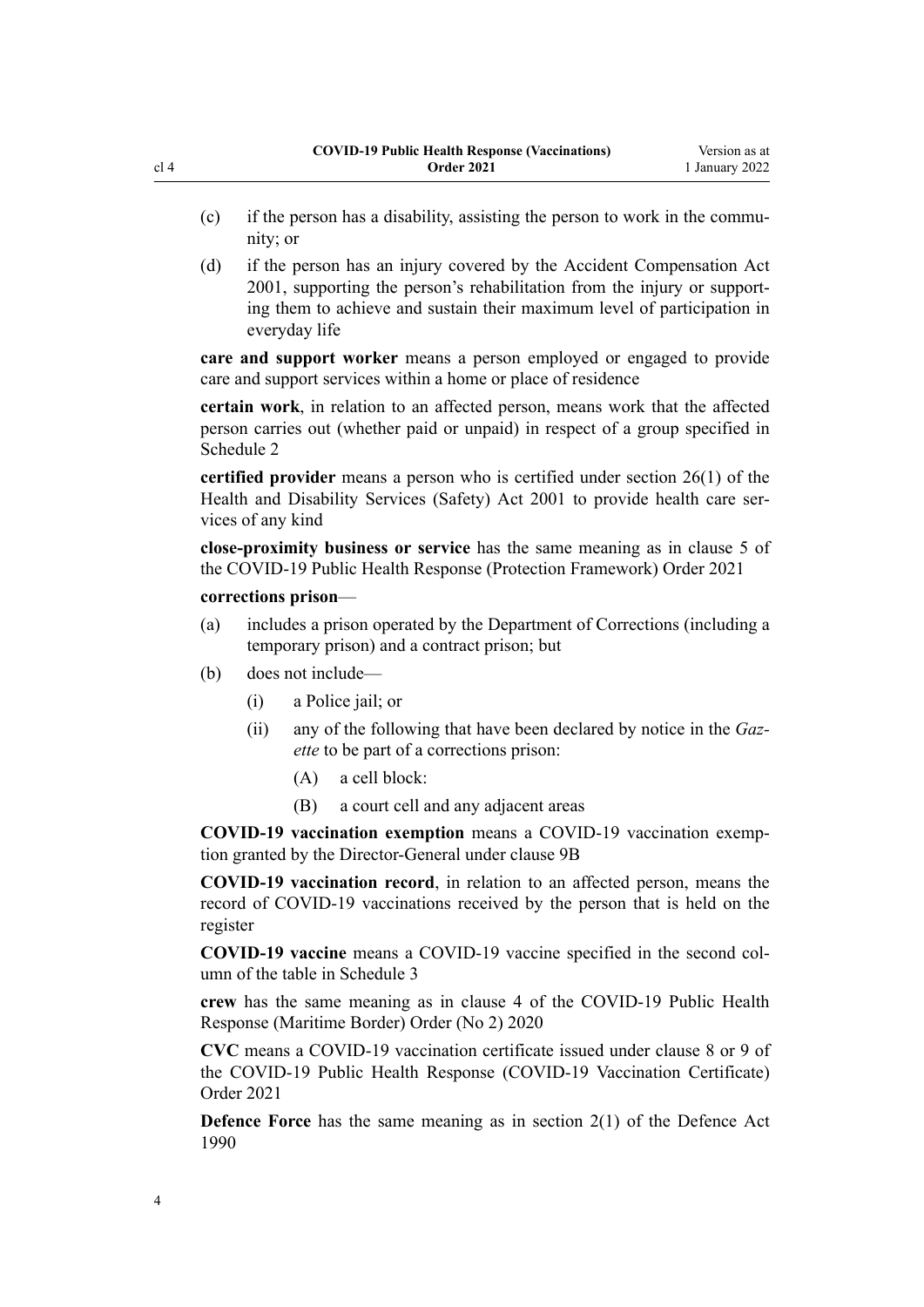Version as at

### **enclosed space**,—

- (a) in relation to an aircraft, means an enclosed or a partially enclosed space on board the aircraft in which physical distancing from the aircrew or international arriving or international transiting passengers is not practicable:
- (b) in relation to an affected ship, means an enclosed or partially enclosed space on board the ship in which physical distancing from the ship's crew is not practicable

**excluded airport person**, in relation to a group, means a person who—

- (a) works at an affected airport and only interacts with international depart‐ ing passengers (other than international transiting passengers); or
- (b) works on the airside of an affected airport only in areas that are inaccessible to international arriving or international transiting passengers, and does not interact with international arriving or international transiting passengers on the landside of the affected airport

**excluded port person**, in relation to a group, means a person who is in isolation or quarantine on a ship under a COVID-19 order

**exempt person** means a person who has a COVID-19 vaccination exemption

**food and drink business or service** has the same meaning as in [clause 5](http://legislation.govt.nz/pdflink.aspx?id=LMS573241) of the COVID-19 Public Health Response (Protection Framework) Order 2021

**group** means a group of affected persons specified in the second column of an item of the table set out in [Schedule 2](#page-31-0)

**gym** has the same meaning as in [clause 5](http://legislation.govt.nz/pdflink.aspx?id=LMS573241) of the COVID-19 Public Health Response (Protection Framework) Order 2021

**have contact with**, in relation to persons who belong to different groups, means—

- (a) having face-to-face contact within 2 metres of each other for 15 minutes or more; or
- (b) being in a confined space within 2 metres of each other for 15 minutes or more

**health care services** has the same meaning as in [section 4\(1\)](http://legislation.govt.nz/pdflink.aspx?id=DLM119982) of the Health and Disability Services (Safety) Act 2001

**health practitioner** has the same meaning as in [section 5\(1\)](http://legislation.govt.nz/pdflink.aspx?id=DLM203321) of the Health Practitioners Competence Assurance Act 2003

**health service** has the same meaning as in [section 5\(1\)](http://legislation.govt.nz/pdflink.aspx?id=DLM203321) of the Health Practitioners Competence Assurance Act 2003

**home-based education and care service** has the same meaning as in [section](http://legislation.govt.nz/pdflink.aspx?id=LMS171311) [10\(1\)](http://legislation.govt.nz/pdflink.aspx?id=LMS171311) of the Education and Training Act 2020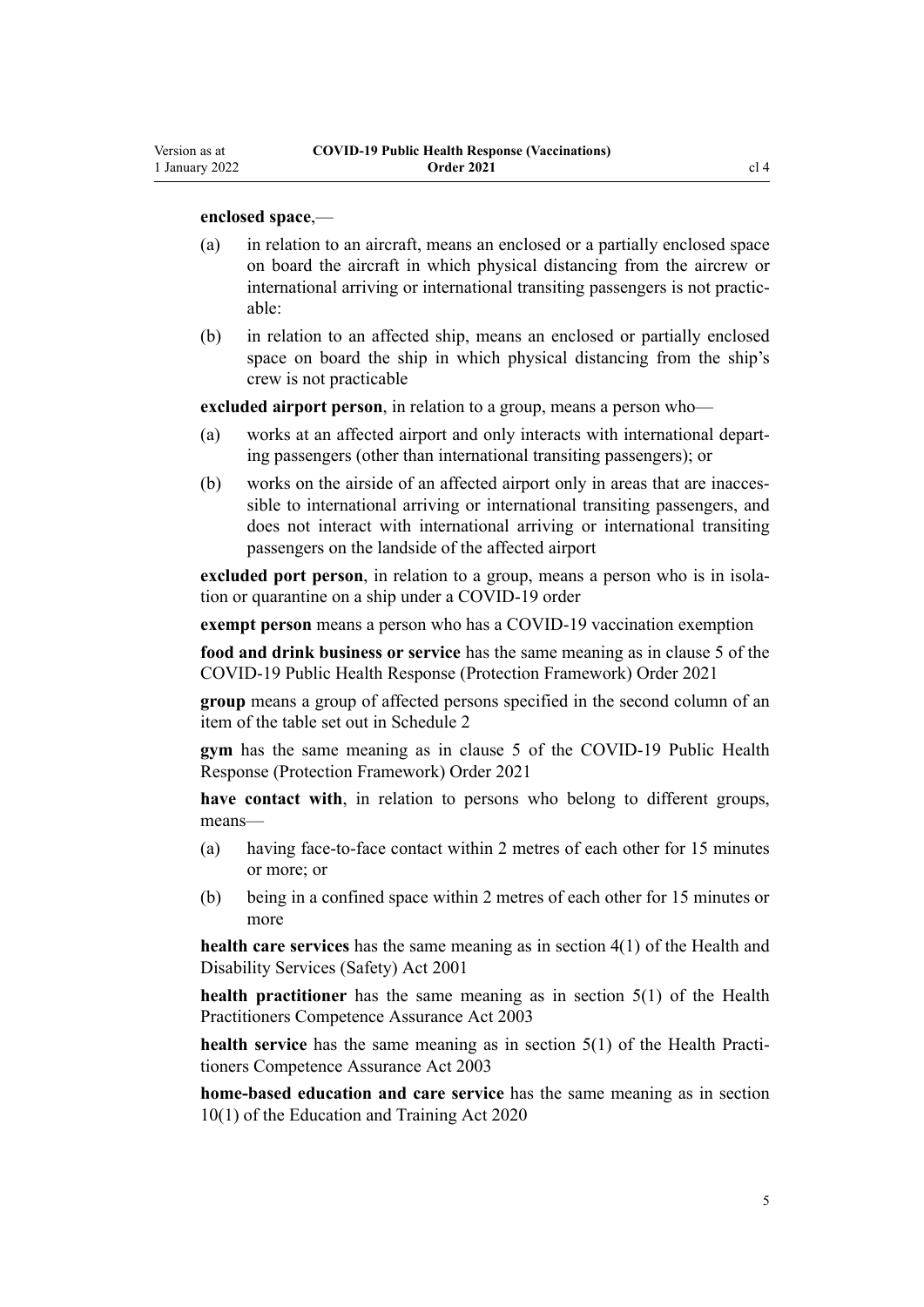**home or place of residence** includes a residential care facility, retirement village, and rest home

**hostel** has the same meaning as in [section 10\(1\)](http://legislation.govt.nz/pdflink.aspx?id=LMS171311) of the Education and Training Act 2020

**international layover** means a stay in accommodation provided by an accommodation service (for example, a stay in a hotel) at any place outside New Zealand for a period of 6 hours or more

landside, in relation to an affected airport, means any part of the affected airport that is not airside

**licensed early childhood service** has the same meaning as in [section 10\(1\)](http://legislation.govt.nz/pdflink.aspx?id=LMS171311) of the Education and Training Act 2020

**managed isolation facility** means a facility that is designated by the New Zealand Government for use as a place of isolation

**managed quarantine facility** means a facility that is designated by the New Zealand Government for use as a place of quarantine

**medical practitioner** means a health practitioner who—

- (a) is, or is deemed to be, registered with the Medical Council of New Zealand continued by section  $114(1)(a)$  of the Health Practitioners Competence Assurance Act 2003 as a practitioner of the profession of medi‐ cine; and
- (b) holds a current practising certificate

**mental health and addiction support services** has the same meaning as in [section 5](http://legislation.govt.nz/pdflink.aspx?id=DLM7269117) of the Support Workers (Pay Equity) Settlements Act 2017

**Minister** means the Minister for COVID-19 Response

**nurse practitioner** means a health practitioner who—

- (a) is, or is deemed to be, registered with the Nursing Council of New Zealand continued by section  $114(1)(a)$  of the Health Practitioners Competence Assurance Act 2003 as a practitioner of the profession of nursing and whose scope of practice permits the performance of nurse practitioner functions; and
- (b) holds a current practising certificate

**permitted event** has the meaning given to it by [clause 51\(4\)](http://legislation.govt.nz/pdflink.aspx?id=LMS602217) of the COVID-19 Public Health Response (Protection Framework) Order 2021

**physical distancing**, in relation to other persons, means remaining at least 2 metres away from those persons

**playgroup** has the same meaning as in [section 10\(1\)](http://legislation.govt.nz/pdflink.aspx?id=LMS171311) of the Education and Training Act 2020

**public service agency** means any of the agencies listed in [section 10\(a\)](http://legislation.govt.nz/pdflink.aspx?id=LMS223340) of the Public Service Act 2020

cl 4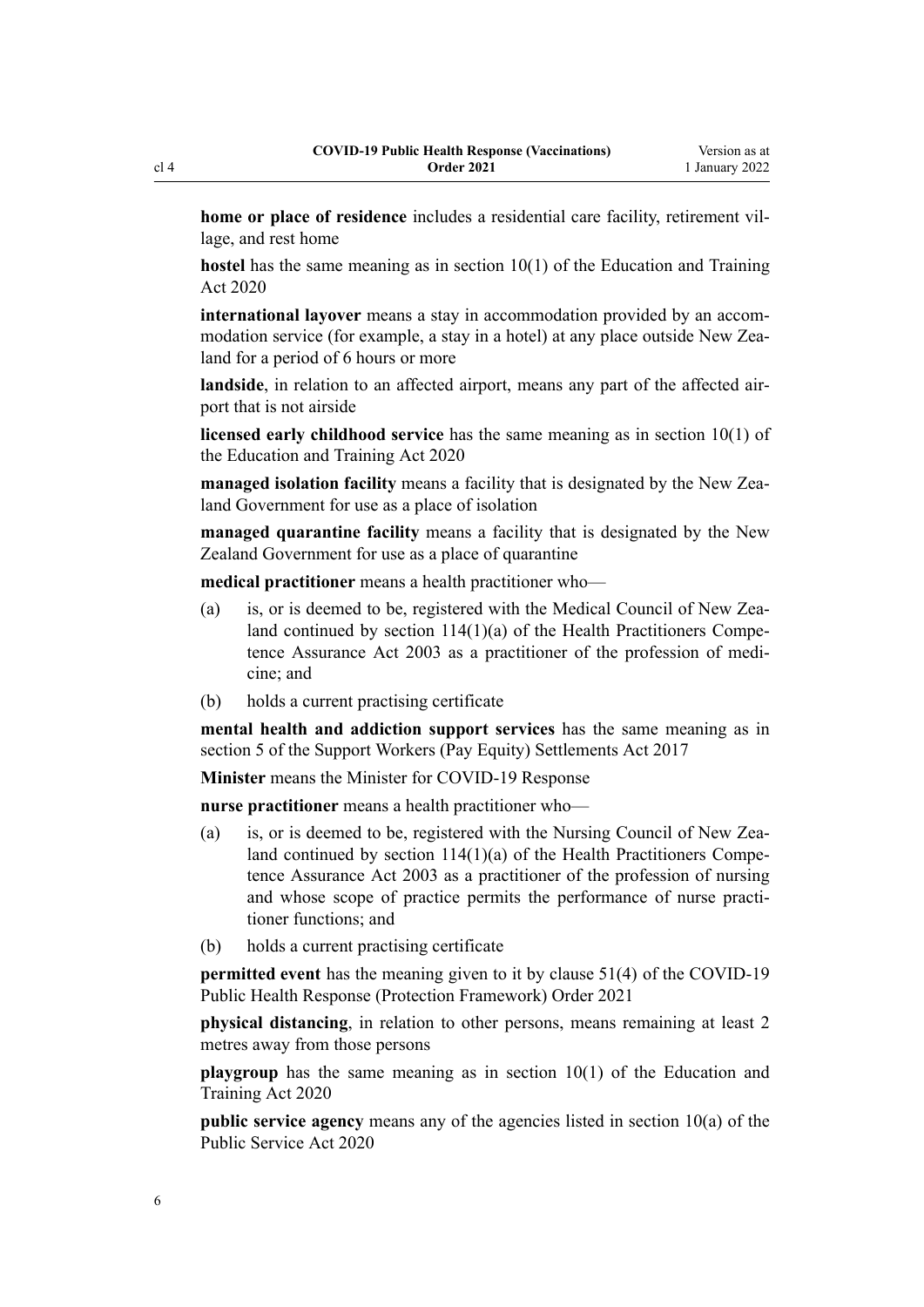**register** means the register that the Director-General must ensure is kept, maintained, and monitored under [clause 12](#page-18-0)

**registered school** has the same meaning as in [section 10\(1\)](http://legislation.govt.nz/pdflink.aspx?id=LMS171311) of the Education and Training Act 2020

**relevant aircrew member** means a person—

- (a) who is in isolation following a flight on which the person arrived in New Zealand; and
- (b) who was—
	- (i) on the crew manifest for the flight; or
	- (ii) on the flight at the direction of an airline for which the person carries out work as a pilot, co-pilot, or flight attendant

**relevant PCBU** means the PCBU (within the meaning of [section 17](http://legislation.govt.nz/pdflink.aspx?id=DLM5976849) of the Health and Safety at Work Act 2015) who employs or engages an affected per‐ son to carry out certain work

**service worker** means a person who carries out work for or on behalf of—

- (a) the State services:
- (b) the Defence Force

**ship** has the same meaning as in [section 2\(1\)](http://legislation.govt.nz/pdflink.aspx?id=DLM334667) of the Maritime Transport Act 1994

**specified COVID-19 vaccination exemption criteria** means the criteria for determining whether a person may be granted a COVID-19 vaccination exemp‐ tion that are specified in a notice made by the Director-General under [section](http://legislation.govt.nz/pdflink.aspx?id=LMS344170)  $5(3)(a)$  of the Act

**specified visitor** has the same meaning as in [section 3\(1\)](http://legislation.govt.nz/pdflink.aspx?id=DLM294857) of the Corrections Act 2004

### **staff member of a corrections prison**—

- (a) means—
	- (i) any officer of a corrections prison; and
	- (ii) any employee appointed or engaged to provide non-custodial ser‐ vices in respect of a corrections prison or any prisoner detained in a corrections prison; and
- (b) in relation to any particular corrections prison, means—
	- (i) any officer of that corrections prison; and
	- (ii) any employee appointed or engaged to provide non-custodial ser‐ vices in respect of that corrections prison or any prisoner detained in that corrections prison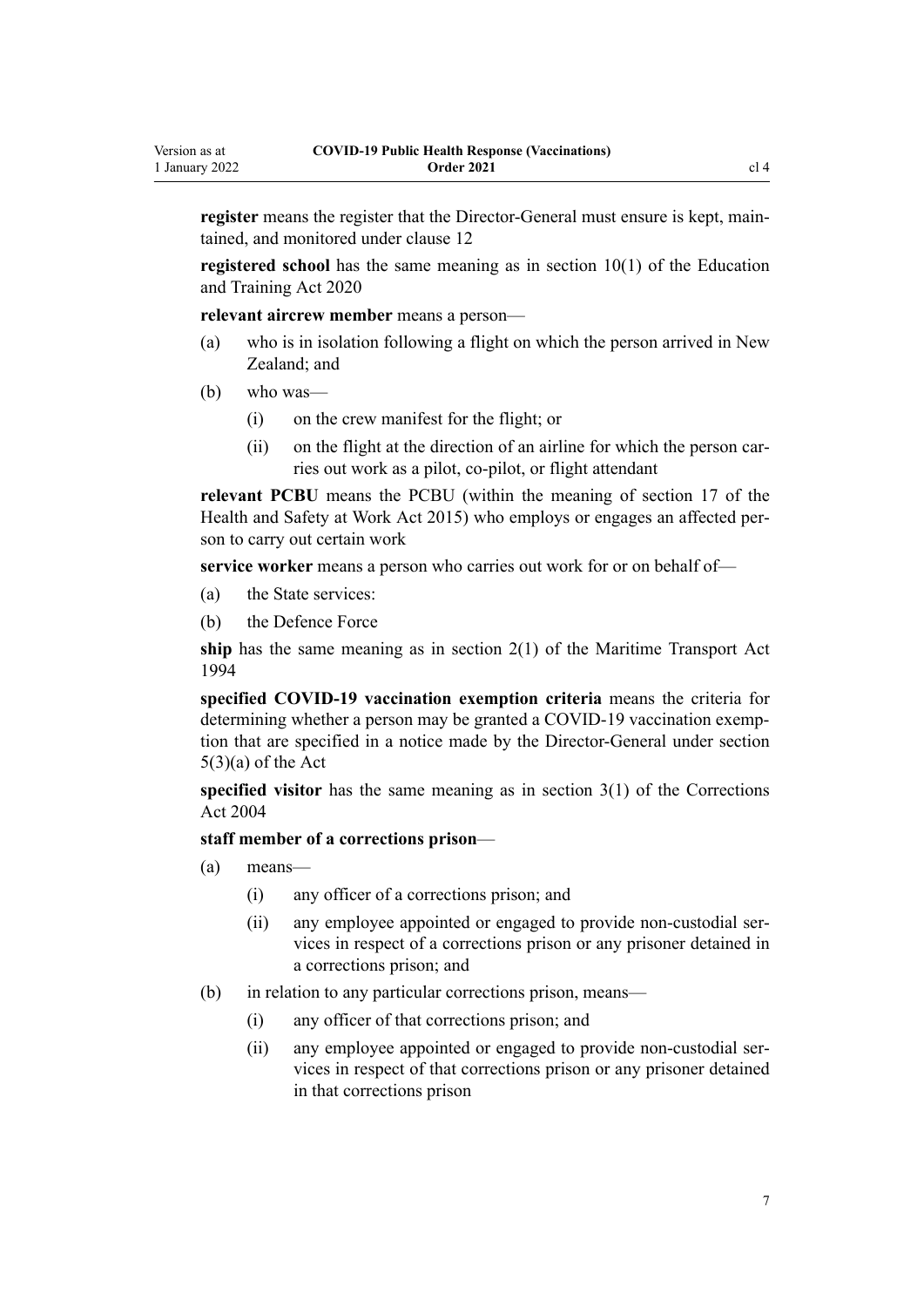### **State services**—

- (a) means all instruments of the Crown in respect of the Executive Government of New Zealand, whether public service agencies, bodies corporate, agencies, or other instruments; and
- (b) includes Crown entities; but
- (c) excludes those instruments specified in paragraph (c) or (e) of the definition of State services in [section 5](http://legislation.govt.nz/pdflink.aspx?id=LMS356868) of the Public Service Act 2020

**statutory visitor** has the same meaning as in [section 3\(1\)](http://legislation.govt.nz/pdflink.aspx?id=DLM294857) of the Corrections Act 2004

**tertiary education premises** has the same meaning as in [clause 5](http://legislation.govt.nz/pdflink.aspx?id=LMS573241) of the COVID-19 Public Health Response (Protection Framework) Order 2021

**tertiary education provider** has the same meaning as in [clause 5](http://legislation.govt.nz/pdflink.aspx?id=LMS573241) of the COVID-19 Public Health Response (Protection Framework) Order 2021

**vaccinated**, in relation to an affected person, means the person has received all of the doses of a COVID-19 vaccine or combination of COVID-19 vaccines specified in the first column of the table in [Schedule 3](#page-34-0) administered in accordance with the requirements specified for that vaccine or combination of vaccines in the second column of that table

**vocational and disability support services** has the same meaning as in [section](http://legislation.govt.nz/pdflink.aspx?id=DLM7269117) [5](http://legislation.govt.nz/pdflink.aspx?id=DLM7269117) of the Support Workers (Pay Equity) Settlements Act 2017

**workers who handle affected items** means persons—

- (a) who belong to a group specified in Part 6 of [Schedule 2](#page-31-0); and
- (b) who touch affected items while carrying out certain work for a relevant PCBU that is contracted to provide regular services for a managed quarantine facility, a managed isolation facility, an affected aircraft, or an affected ship (for example, cleaning, laundering, or refuse disposal ser‐ vices).

Clause 4 **affected aircraft**: amended, at 11.59 pm on 7 November 2021, by [clause 10\(2\)](http://legislation.govt.nz/pdflink.aspx?id=LMS584325) of the COVID-19 Public Health Response (Air Border) Order (No 2) Amendment Order (No 12) 2021 (SL 2021/345).

Clause 4 **affected education service**: inserted, at 11.59 pm on 25 October 2021, by [clause 4](http://legislation.govt.nz/pdflink.aspx?id=LMS579361) of the COVID-19 Public Health Response (Vaccinations) Amendment Order (No 3) 2021 (LI 2021/325).

Clause 4 **affected education service** paragraph (a): replaced, at 11.59 pm on 6 November 2021, by [clause 7\(1\)](http://legislation.govt.nz/pdflink.aspx?id=LMS591999) of the COVID-19 Public Health Response (Required Testing and Vaccinations) Amend‐ ment Order 2021 (SL 2021/358).

Clause 4 **affected item**: inserted, at 11.59 pm on 14 July 2021, by [clause 5\(1\)](http://legislation.govt.nz/pdflink.aspx?id=LMS519332) of the COVID-19 Pub‐ lic Health Response (Vaccinations) Amendment Order 2021 (LI 2021/182).

Clause 4 **affected person**: replaced, at 11.59 pm on 14 July 2021, by [clause 5\(2\)](http://legislation.govt.nz/pdflink.aspx?id=LMS519332) of the COVID-19 Public Health Response (Vaccinations) Amendment Order 2021 (LI 2021/182).

Clause 4 **aircraft**: inserted, at 11.59 pm on 14 July 2021, by [clause 5\(1\)](http://legislation.govt.nz/pdflink.aspx?id=LMS519332) of the COVID-19 Public Health Response (Vaccinations) Amendment Order 2021 (LI 2021/182).

Clause 4 **aircrew member**: inserted, at 11.59 pm on 14 July 2021, by [clause 5\(1\)](http://legislation.govt.nz/pdflink.aspx?id=LMS519332) of the COVID-19 Public Health Response (Vaccinations) Amendment Order 2021 (LI 2021/182).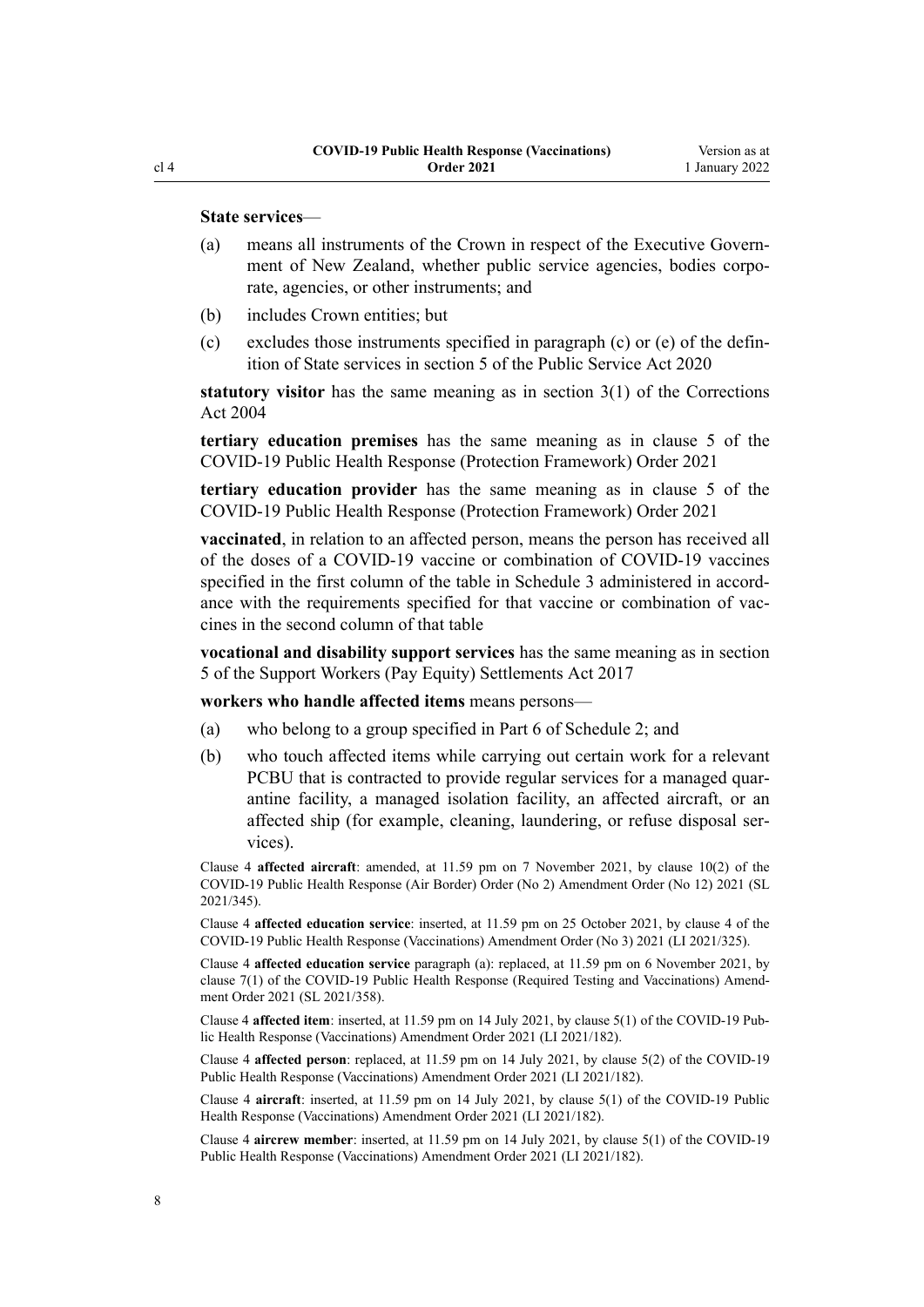Clause 4 **aircrew member** paragraph (a)(ii): amended, at 11.59 pm on 7 November 2021, by [clause](http://legislation.govt.nz/pdflink.aspx?id=LMS584325) [10\(3\)](http://legislation.govt.nz/pdflink.aspx?id=LMS584325) of the COVID-19 Public Health Response (Air Border) Order (No 2) Amendment Order (No 12) 2021 (SL 2021/345).

Clause 4 **aircrew member** paragraph (b)(iii): amended, at 11.59 pm on 17 October 2021, by [clause](http://legislation.govt.nz/pdflink.aspx?id=LMS571558) [4\(1\)](http://legislation.govt.nz/pdflink.aspx?id=LMS571558) of the COVID-19 Public Health Response (Vaccinations) Amendment Order (No 2) 2021 (LI 2021/315).

Clause 4 **aircrew member** paragraph (c): amended, at 11.59 pm on 7 November 2021, by [clause](http://legislation.govt.nz/pdflink.aspx?id=LMS584325) [10\(4\)](http://legislation.govt.nz/pdflink.aspx?id=LMS584325) of the COVID-19 Public Health Response (Air Border) Order (No 2) Amendment Order (No 12) 2021 (SL 2021/345).

Clause 4 **care and support services**: inserted, at 11.59 pm on 25 October 2021, by [clause 4](http://legislation.govt.nz/pdflink.aspx?id=LMS579361) of the COVID-19 Public Health Response (Vaccinations) Amendment Order (No 3) 2021 (LI 2021/325).

Clause 4 **care and support worker**: replaced, at 11.59 pm on 6 November 2021, by [clause 7\(2\)](http://legislation.govt.nz/pdflink.aspx?id=LMS591999) of the COVID-19 Public Health Response (Required Testing and Vaccinations) Amendment Order 2021 (SL 2021/358).

Clause 4 **certain work**: inserted, at 11.59 pm on 14 July 2021, by [clause 5\(1\)](http://legislation.govt.nz/pdflink.aspx?id=LMS519332) of the COVID-19 Pub‐ lic Health Response (Vaccinations) Amendment Order 2021 (LI 2021/182).

Clause 4 **certified provider**: inserted, at 11.59 pm on 25 October 2021, by [clause 4](http://legislation.govt.nz/pdflink.aspx?id=LMS579361) of the COVID-19 Public Health Response (Vaccinations) Amendment Order (No 3) 2021 (LI 2021/325).

Clause 4 **close-proximity business or service**: inserted, on 3 December 2021, by [clause 4](http://legislation.govt.nz/pdflink.aspx?id=LMS609399) of the COVID-19 Public Health Response (Vaccinations) Amendment Order (No 6) 2021 (SL 2021/385).

Clause 4 **corrections prison**: inserted, at 11.59 pm on 6 November 2021, by [clause 7\(6\)](http://legislation.govt.nz/pdflink.aspx?id=LMS591999) of the COVID-19 Public Health Response (Required Testing and Vaccinations) Amendment Order 2021 (SL 2021/358).

Clause 4 **COVID-19 vaccination exemption**: inserted, at 11.59 pm on 6 November 2021, by [clause](http://legislation.govt.nz/pdflink.aspx?id=LMS591999) [7\(6\)](http://legislation.govt.nz/pdflink.aspx?id=LMS591999) of the COVID-19 Public Health Response (Required Testing and Vaccinations) Amendment Order 2021 (SL 2021/358).

Clause 4 **COVID-19 vaccination record**: inserted, at 11.59 pm on 17 October 2021, by [clause 4\(3\)](http://legislation.govt.nz/pdflink.aspx?id=LMS571558) of the COVID-19 Public Health Response (Vaccinations) Amendment Order (No 2) 2021 (LI 2021/315).

Clause 4 **COVID-19 vaccine**: inserted, at 11.59 pm on 17 October 2021, by [clause 4\(3\)](http://legislation.govt.nz/pdflink.aspx?id=LMS571558) of the COVID-19 Public Health Response (Vaccinations) Amendment Order (No 2) 2021 (LI 2021/315).

Clause 4 **crew**: inserted, at 11.59 pm on 14 July 2021, by [clause 5\(1\)](http://legislation.govt.nz/pdflink.aspx?id=LMS519332) of the COVID-19 Public Health Response (Vaccinations) Amendment Order 2021 (LI 2021/182).

Clause 4 **CVC**: inserted, on 3 December 2021, by [clause 4](http://legislation.govt.nz/pdflink.aspx?id=LMS609399) of the COVID-19 Public Health Response (Vaccinations) Amendment Order (No 6) 2021 (SL 2021/385).

Clause 4 **Defence Force**: inserted, at 11.59 pm on 14 July 2021, by [clause 5\(1\)](http://legislation.govt.nz/pdflink.aspx?id=LMS519332) of the COVID-19 Public Health Response (Vaccinations) Amendment Order 2021 (LI 2021/182).

Clause 4 **early childhood service**: revoked, at 11.59 pm on 6 November 2021, by [clause 7\(3\)](http://legislation.govt.nz/pdflink.aspx?id=LMS591999) of the COVID-19 Public Health Response (Required Testing and Vaccinations) Amendment Order 2021 (SL 2021/358).

Clause 4 **enclosed space**: inserted, at 11.59 pm on 14 July 2021, by [clause 5\(1\)](http://legislation.govt.nz/pdflink.aspx?id=LMS519332) of the COVID-19 Public Health Response (Vaccinations) Amendment Order 2021 (LI 2021/182).

Clause 4 **excluded airport person**: inserted, at 11.59 pm on 14 July 2021, by [clause 5\(1\)](http://legislation.govt.nz/pdflink.aspx?id=LMS519332) of the COVID-19 Public Health Response (Vaccinations) Amendment Order 2021 (LI 2021/182).

Clause 4 **excluded port person**: inserted, at 11.59 pm on 14 July 2021, by [clause 5\(1\)](http://legislation.govt.nz/pdflink.aspx?id=LMS519332) of the COVID-19 Public Health Response (Vaccinations) Amendment Order 2021 (LI 2021/182).

Clause 4 **exempt person**: replaced, at 11.59 pm on 6 November 2021, by [clause 7\(4\)](http://legislation.govt.nz/pdflink.aspx?id=LMS591999) of the COVID-19 Public Health Response (Required Testing and Vaccinations) Amendment Order 2021 (SL 2021/358).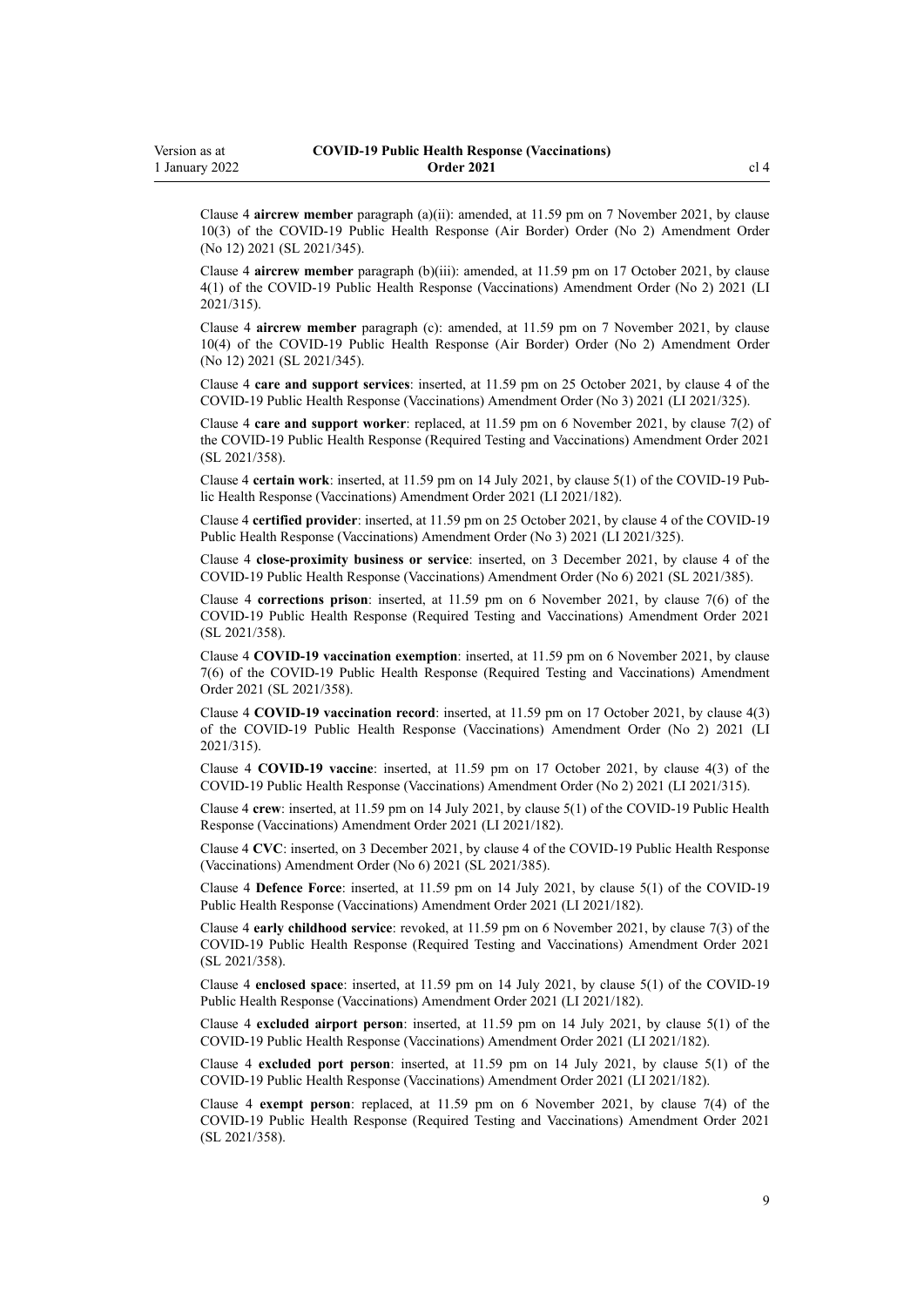Clause 4 **food and drink business or service**: inserted, on 3 December 2021, by [clause 4](http://legislation.govt.nz/pdflink.aspx?id=LMS609399) of the COVID-19 Public Health Response (Vaccinations) Amendment Order (No 6) 2021 (SL 2021/385).

Clause 4 **government official**: revoked, at 11.59 pm on 14 July 2021, by [clause 5\(3\)](http://legislation.govt.nz/pdflink.aspx?id=LMS519332) of the COVID-19 Public Health Response (Vaccinations) Amendment Order 2021 (LI 2021/182).

Clause 4 **gym**: inserted, on 3 December 2021, by [clause 4](http://legislation.govt.nz/pdflink.aspx?id=LMS609399) of the COVID-19 Public Health Response (Vaccinations) Amendment Order (No 6) 2021 (SL 2021/385).

Clause 4 **have contact with**: inserted, at 11.59 pm on 14 July 2021, by [clause 5\(1\)](http://legislation.govt.nz/pdflink.aspx?id=LMS519332) of the COVID-19 Public Health Response (Vaccinations) Amendment Order 2021 (LI 2021/182).

Clause 4 **health care services**: inserted, at 11.59 pm on 25 October 2021, by [clause 4](http://legislation.govt.nz/pdflink.aspx?id=LMS579361) of the COVID-19 Public Health Response (Vaccinations) Amendment Order (No 3) 2021 (LI 2021/325).

Clause 4 **health practitioner**: inserted, at 11.59 pm on 14 July 2021, by [clause 5\(1\)](http://legislation.govt.nz/pdflink.aspx?id=LMS519332) of the COVID-19 Public Health Response (Vaccinations) Amendment Order 2021 (LI 2021/182).

Clause 4 **health service**: inserted, at 11.59 pm on 25 October 2021, by [clause 4](http://legislation.govt.nz/pdflink.aspx?id=LMS579361) of the COVID-19 Public Health Response (Vaccinations) Amendment Order (No 3) 2021 (LI 2021/325).

Clause 4 **home-based education and care service**: inserted, at 11.59 pm on 25 October 2021, by [clause 4](http://legislation.govt.nz/pdflink.aspx?id=LMS579361) of the COVID-19 Public Health Response (Vaccinations) Amendment Order (No 3) 2021 (LI 2021/325).

Clause 4 **home or place of residence**: inserted, at 11.59 pm on 25 October 2021, by [clause 4](http://legislation.govt.nz/pdflink.aspx?id=LMS579361) of the COVID-19 Public Health Response (Vaccinations) Amendment Order (No 3) 2021 (LI 2021/325).

Clause 4 **hostel**: inserted, at 11.59 pm on 25 October 2021, by [clause 4](http://legislation.govt.nz/pdflink.aspx?id=LMS579361) of the COVID-19 Public Health Response (Vaccinations) Amendment Order (No 3) 2021 (LI 2021/325).

Clause 4 **international layover**: inserted, at 11.59 pm on 17 October 2021, by [clause 4\(3\)](http://legislation.govt.nz/pdflink.aspx?id=LMS571558) of the COVID-19 Public Health Response (Vaccinations) Amendment Order (No 2) 2021 (LI 2021/315).

Clause 4 **landside**: inserted, at 11.59 pm on 14 July 2021, by [clause 5\(1\)](http://legislation.govt.nz/pdflink.aspx?id=LMS519332) of the COVID-19 Public Health Response (Vaccinations) Amendment Order 2021 (LI 2021/182).

Clause 4 **licensed early childhood service**: inserted, at 11.59 pm on 6 November 2021, by [clause](http://legislation.govt.nz/pdflink.aspx?id=LMS591999) [7\(6\)](http://legislation.govt.nz/pdflink.aspx?id=LMS591999) of the COVID-19 Public Health Response (Required Testing and Vaccinations) Amendment Order 2021 (SL 2021/358).

Clause 4 **medical practitioner**: inserted, at 11.59 pm on 6 November 2021, by [clause 7\(6\)](http://legislation.govt.nz/pdflink.aspx?id=LMS591999) of the COVID-19 Public Health Response (Required Testing and Vaccinations) Amendment Order 2021 (SL 2021/358).

Clause 4 **mental health and addiction support services**: inserted, at 11.59 pm on 25 October 2021, by [clause 4](http://legislation.govt.nz/pdflink.aspx?id=LMS579361) of the COVID-19 Public Health Response (Vaccinations) Amendment Order (No 3) 2021 (LI 2021/325).

Clause 4 **Minister**: inserted, at 11.59 pm on 25 October 2021, by [clause 4](http://legislation.govt.nz/pdflink.aspx?id=LMS579361) of the COVID-19 Public Health Response (Vaccinations) Amendment Order (No 3) 2021 (LI 2021/325).

Clause 4 **nurse practitioner**: inserted, at 11.59 pm on 6 November 2021, by [clause 7\(6\)](http://legislation.govt.nz/pdflink.aspx?id=LMS591999) of the COVID-19 Public Health Response (Required Testing and Vaccinations) Amendment Order 2021 (SL 2021/358).

Clause 4 **permitted event**: inserted, on 3 December 2021, by [clause 4](http://legislation.govt.nz/pdflink.aspx?id=LMS609399) of the COVID-19 Public Health Response (Vaccinations) Amendment Order (No 6) 2021 (SL 2021/385).

Clause 4 **physical distancing**: inserted, at 11.59 pm on 14 July 2021, by [clause 5\(1\)](http://legislation.govt.nz/pdflink.aspx?id=LMS519332) of the COVID-19 Public Health Response (Vaccinations) Amendment Order 2021 (LI 2021/182).

Clause 4 **place**: revoked, at 11.59 pm on 14 July 2021, by [clause 5\(4\)](http://legislation.govt.nz/pdflink.aspx?id=LMS519332) of the COVID-19 Public Health Response (Vaccinations) Amendment Order 2021 (LI 2021/182).

Clause 4 **playgroup**: inserted, at 11.59 pm on 25 October 2021, by [clause 4](http://legislation.govt.nz/pdflink.aspx?id=LMS579361) of the COVID-19 Public Health Response (Vaccinations) Amendment Order (No 3) 2021 (LI 2021/325).

Clause 4 **QFT flight**: revoked, at 11.59 pm on 7 November 2021, by [clause 10\(5\)](http://legislation.govt.nz/pdflink.aspx?id=LMS584325) of the COVID-19 Public Health Response (Air Border) Order (No 2) Amendment Order (No 12) 2021 (SL 2021/345).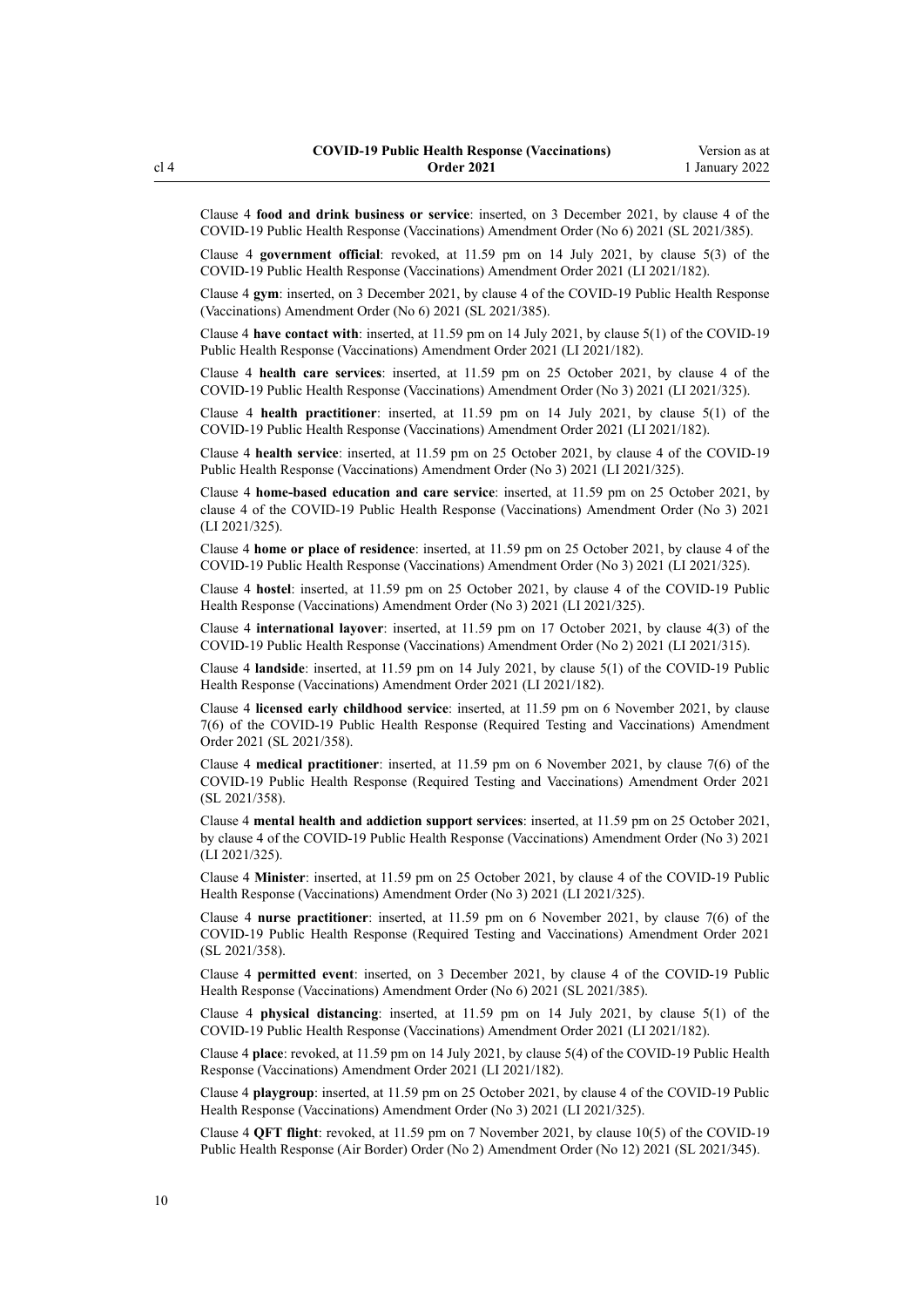<span id="page-10-0"></span>Clause 4 **QFT person**: revoked, at 11.59 pm on 7 November 2021, by [clause 10\(5\)](http://legislation.govt.nz/pdflink.aspx?id=LMS584325) of the COVID-19 Public Health Response (Air Border) Order (No 2) Amendment Order (No 12) 2021 (SL 2021/345).

Clause 4 **register**: inserted, at 11.59 pm on 14 July 2021, by [clause 5\(1\)](http://legislation.govt.nz/pdflink.aspx?id=LMS519332) of the COVID-19 Public Health Response (Vaccinations) Amendment Order 2021 (LI 2021/182).

Clause 4 **registered school**: inserted, at 11.59 pm on 25 October 2021, by [clause 4](http://legislation.govt.nz/pdflink.aspx?id=LMS579361) of the COVID-19 Public Health Response (Vaccinations) Amendment Order (No 3) 2021 (LI 2021/325).

Clause 4 **relevant aircrew member**: inserted, at 11.59 pm on 14 July 2021, by [clause 5\(1\)](http://legislation.govt.nz/pdflink.aspx?id=LMS519332) of the COVID-19 Public Health Response (Vaccinations) Amendment Order 2021 (LI 2021/182).

Clause 4 **relevant PCBU**: amended, at 11.59 pm on 14 July 2021, by [clause 5\(5\)](http://legislation.govt.nz/pdflink.aspx?id=LMS519332) of the COVID-19 Public Health Response (Vaccinations) Amendment Order 2021 (LI 2021/182).

Clause 4 **service worker**: inserted, at 11.59 pm on 14 July 2021, by [clause 5\(1\)](http://legislation.govt.nz/pdflink.aspx?id=LMS519332) of the COVID-19 Public Health Response (Vaccinations) Amendment Order 2021 (LI 2021/182).

Clause 4 **ship**: inserted, at 11.59 pm on 14 July 2021, by [clause 5\(1\)](http://legislation.govt.nz/pdflink.aspx?id=LMS519332) of the COVID-19 Public Health Response (Vaccinations) Amendment Order 2021 (LI 2021/182).

Clause 4 **specified COVID-19 vaccination exemption criteria**: inserted, on 26 November 2021, by [section 18](http://legislation.govt.nz/pdflink.aspx?id=LMS603438) of the COVID-19 Response (Vaccinations) Legislation Act 2021 (2021 No 51).

Clause 4 **specified visitor**: inserted, at 11.59 pm on 25 October 2021, by [clause 4](http://legislation.govt.nz/pdflink.aspx?id=LMS579361) of the COVID-19 Public Health Response (Vaccinations) Amendment Order (No 3) 2021 (LI 2021/325).

Clause 4 **staff member of a corrections prison**: inserted, at 11.59 pm on 6 November 2021, by [clause 7\(5\)](http://legislation.govt.nz/pdflink.aspx?id=LMS591999) of the COVID-19 Public Health Response (Required Testing and Vaccinations) Amend‐ ment Order 2021 (SL 2021/358).

Clause 4 **staff member of a prison**: revoked, at 11.59 pm on 6 November 2021, by [clause 7\(5\)](http://legislation.govt.nz/pdflink.aspx?id=LMS591999) of the COVID-19 Public Health Response (Required Testing and Vaccinations) Amendment Order 2021 (SL 2021/358).

Clause 4 **State services**: inserted, at 11.59 pm on 14 July 2021, by [clause 5\(1\)](http://legislation.govt.nz/pdflink.aspx?id=LMS519332) of the COVID-19 Pub‐ lic Health Response (Vaccinations) Amendment Order 2021 (LI 2021/182).

Clause 4 **statutory visitor**: inserted, at 11.59 pm on 25 October 2021, by [clause 4](http://legislation.govt.nz/pdflink.aspx?id=LMS579361) of the COVID-19 Public Health Response (Vaccinations) Amendment Order (No 3) 2021 (LI 2021/325).

Clause 4 **tertiary education premises**: inserted, on 3 December 2021, by [clause 4](http://legislation.govt.nz/pdflink.aspx?id=LMS609399) of the COVID-19 Public Health Response (Vaccinations) Amendment Order (No 6) 2021 (SL 2021/385).

Clause 4 **tertiary education provider**: inserted, on 3 December 2021, by [clause 4](http://legislation.govt.nz/pdflink.aspx?id=LMS609399) of the COVID-19 Public Health Response (Vaccinations) Amendment Order (No 6) 2021 (SL 2021/385).

Clause 4 **vaccinated**: replaced, at 11.59 pm on 17 October 2021, by [clause 4\(2\)](http://legislation.govt.nz/pdflink.aspx?id=LMS571558) of the COVID-19 Public Health Response (Vaccinations) Amendment Order (No 2) 2021 (LI 2021/315).

Clause 4 **vocational and disability support services**: inserted, at 11.59 pm on 25 October 2021, by [clause 4](http://legislation.govt.nz/pdflink.aspx?id=LMS579361) of the COVID-19 Public Health Response (Vaccinations) Amendment Order (No 3) 2021 (LI 2021/325).

Clause 4 **workers who handle affected items**: inserted, at 11.59 pm on 14 July 2021, by [clause 5\(1\)](http://legislation.govt.nz/pdflink.aspx?id=LMS519332) of the COVID-19 Public Health Response (Vaccinations) Amendment Order 2021 (LI 2021/182).

### **5 Transitional, savings, and related provisions**

The transitional, savings, and related provisions set out in [Schedule 1](#page-22-0) have effect according to their terms.

### **6 Application of order**

This order applies to the whole of New Zealand.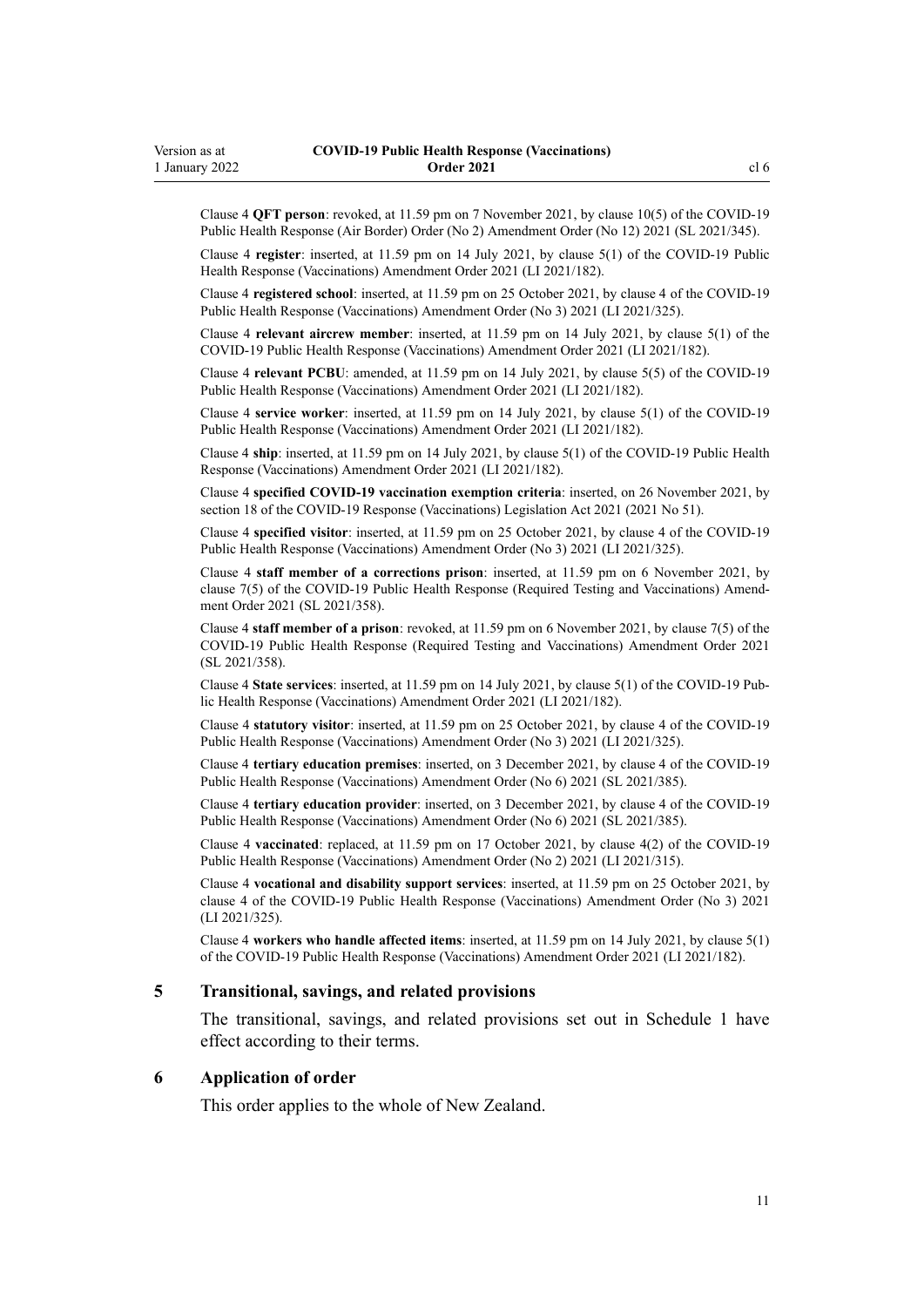<span id="page-11-0"></span>cl 7

### *Duties in relation to vaccinations*

#### **7 Duty of affected person not to carry out certain work**

An affected person must not carry out certain work unless they are—

- (a) vaccinated; or
- (b) an exempt person.

Clause 7: replaced, at 11.59 pm on 7 November 2021, by [clause 8](http://legislation.govt.nz/pdflink.aspx?id=LMS592001) of the COVID-19 Public Health Response (Required Testing and Vaccinations) Amendment Order 2021 (SL 2021/358).

### **7A Exemption from duty under clause 7**

#### *[Revoked]*

Clause 7A: revoked, at 11.59 pm on 7 November 2021, by [clause 9](http://legislation.govt.nz/pdflink.aspx?id=LMS592002) of the COVID-19 Public Health Response (Required Testing and Vaccinations) Amendment Order 2021 (SL 2021/358).

### **8 Duties of relevant PCBUs in relation to vaccinations**

- (1) A relevant PCBU must not allow an affected person (other than an exempt per‐ son) to carry out certain work unless satisfied that the affected person is vaccinated.
- (2) A relevant PCBU—
	- (a) must notify each affected person of their duty to be vaccinated; and
	- (b) must not prevent the affected person from reporting for, and undergoing, vaccination during their working hours, if vaccinations are available dur‐ ing those hours.
- (3) A relevant PCBU must not allow an affected person who provides a homebased education and care service to carry out certain work unless satisfied that every person over the age of 12 years in the home where the home-based education and care service is provided is vaccinated.

Clause 8(1): amended, at 11.59 pm on 17 October 2021, by [clause 5](http://legislation.govt.nz/pdflink.aspx?id=LMS571559) of the COVID-19 Public Health Response (Vaccinations) Amendment Order (No 2) 2021 (LI 2021/315).

Clause 8(1): amended, at 11.59 pm on 14 July 2021, by [clause 8](http://legislation.govt.nz/pdflink.aspx?id=LMS519336) of the COVID-19 Public Health Response (Vaccinations) Amendment Order 2021 (LI 2021/182).

Clause 8(3): inserted, at 11.59 pm on 25 October 2021, by [clause 6](http://legislation.govt.nz/pdflink.aspx?id=LMS579364) of the COVID-19 Public Health Response (Vaccinations) Amendment Order (No 3) 2021 (LI 2021/325).

### **9 Relevant chief executive may authorise affected persons not vaccinated to carry out certain work**

- (1) This clause—
	- (a) applies despite anything in clause 7 or 8; but
	- (b) does not apply to an affected person who belongs to a group specified in Part 7 or 9 of the table in [Schedule 2.](#page-31-0)
- (2) A relevant chief executive may authorise an affected person who has not been vaccinated to carry out certain work if the work—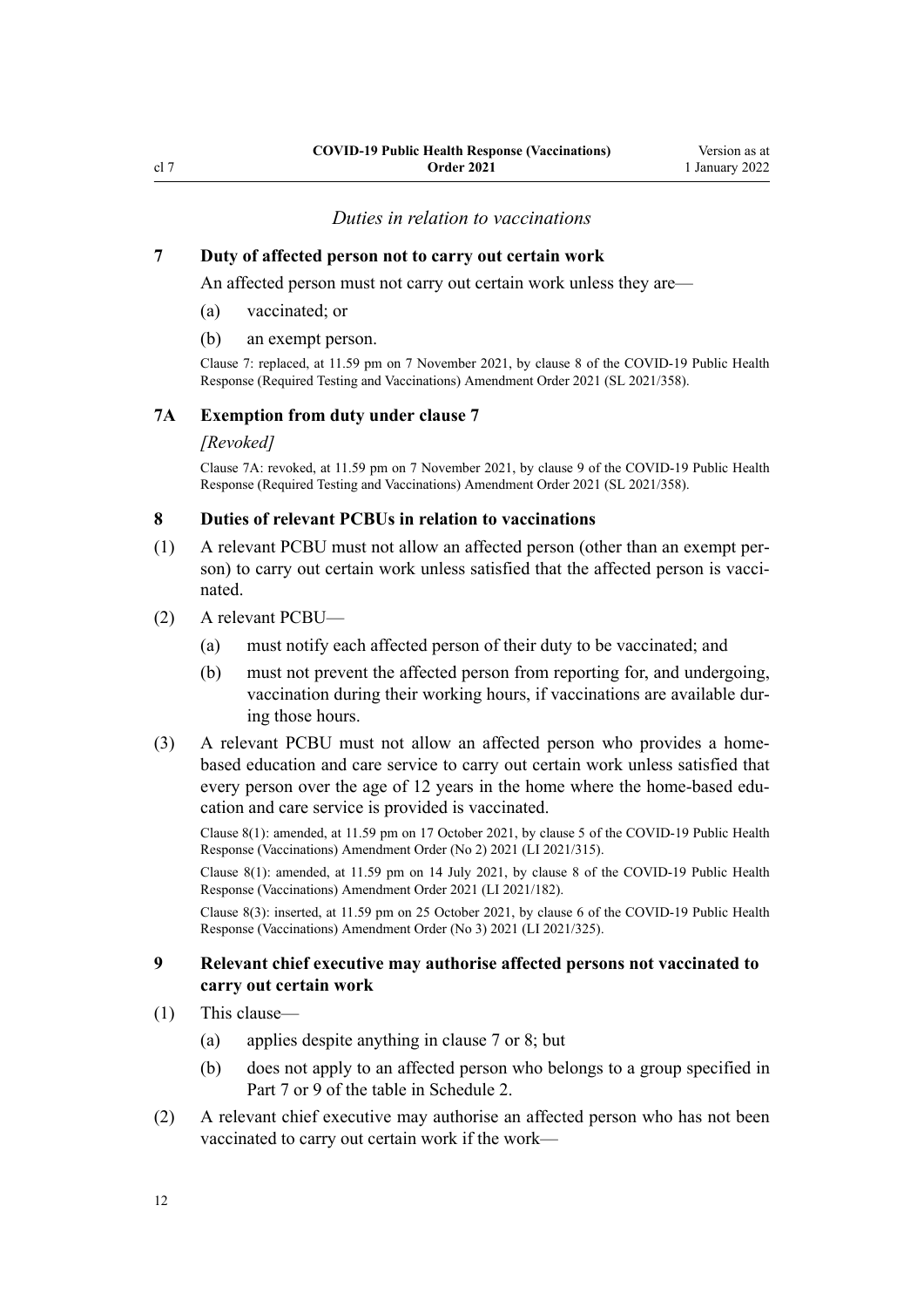- (a) is unanticipated, necessary, and time-critical and cannot be carried out by a person who is vaccinated; and
- (b) must be carried out to prevent the ceasing of operations.
- (3) An affected person who is authorised to carry out certain work under subclause (2) may be authorised to re-enter as many times as is necessary to complete the work.
- (4) An affected person may enter any place without approval if they need to enter to preserve or protect a person's life, health, or safety in an emergency.
- (5) In this clause, **relevant chief executive**,—
	- (a) in relation to a worker at a managed isolation facility or a managed quar‐ antine facility, means the chief executive of the responsible agency:
	- (b) in relation to a worker who is not a service worker and who works at an affected port or on board an affected ship, means the Director of Mari‐ time New Zealand:
	- (c) in relation to a worker who is not a service worker and who works at an affected airport or on board an affected aircraft, means the Director of Civil Aviation:
	- (ca) in relation to a staff member of a corrections prison, means the chief executive of the Department of Corrections:
	- (cb) in relation to an affected person who belongs to a group specified in Part 10 of the table in [Schedule 2,](#page-31-0) means the chief executive of the Ministry of Business, Innovation, and Employment:
	- (d) in relation to any other worker, means the chief executive of the relevant PCBU.

Clause 9 heading: replaced, at 11.59 pm on 17 October 2021, by [clause 6\(1\)](http://legislation.govt.nz/pdflink.aspx?id=LMS571560) of the COVID-19 Public Health Response (Vaccinations) Amendment Order (No 2) 2021 (LI 2021/315).

Clause 9 heading: amended, at 11.59 pm on 1 December 2021, by [clause 4\(1\)](http://legislation.govt.nz/pdflink.aspx?id=LMS608450) of the COVID-19 Pub‐ lic Health Response (Vaccinations) Amendment Order (No 5) 2021 (SL 2021/384).

Clause 9(1): replaced, at 11.59 pm on 25 October 2021, by [clause 7\(1\)](http://legislation.govt.nz/pdflink.aspx?id=LMS579365) of the COVID-19 Public Health Response (Vaccinations) Amendment Order (No 3) 2021 (LI 2021/325).

Clause 9(2): amended, at 11.59 pm on 1 December 2021, by [clause 4\(2\)](http://legislation.govt.nz/pdflink.aspx?id=LMS608450) of the COVID-19 Public Health Response (Vaccinations) Amendment Order (No 5) 2021 (SL 2021/384).

Clause 9(2): amended, at 11.59 pm on 17 October 2021, by [clause 6\(2\)](http://legislation.govt.nz/pdflink.aspx?id=LMS571560) of the COVID-19 Public Health Response (Vaccinations) Amendment Order (No 2) 2021 (LI 2021/315).

Clause 9(2): amended, at 11.59 pm on 14 July 2021, by [clause 9\(1\)](http://legislation.govt.nz/pdflink.aspx?id=LMS519338) of the COVID-19 Public Health Response (Vaccinations) Amendment Order 2021 (LI 2021/182).

Clause 9(2)(b): amended, at 11.59 pm on 14 July 2021, by [clause 9\(2\)](http://legislation.govt.nz/pdflink.aspx?id=LMS519338) of the COVID-19 Public Health Response (Vaccinations) Amendment Order 2021 (LI 2021/182).

Clause 9(3): amended, at 11.59 pm on 17 October 2021, by [clause 6\(3\)](http://legislation.govt.nz/pdflink.aspx?id=LMS571560) of the COVID-19 Public Health Response (Vaccinations) Amendment Order (No 2) 2021 (LI 2021/315).

Clause 9(3): amended, at 11.59 pm on 14 July 2021, by [clause 9\(3\)](http://legislation.govt.nz/pdflink.aspx?id=LMS519338) of the COVID-19 Public Health Response (Vaccinations) Amendment Order 2021 (LI 2021/182).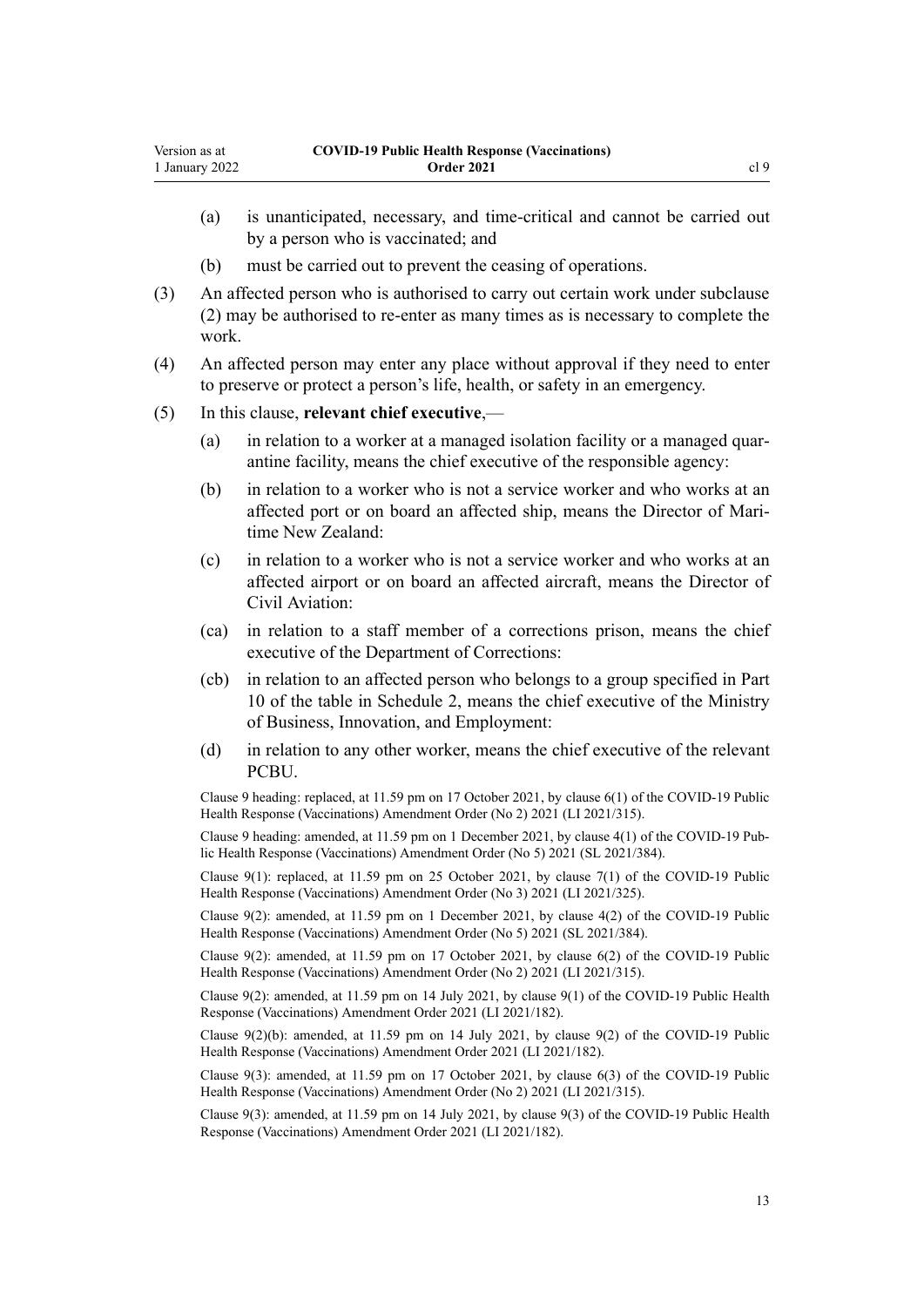<span id="page-13-0"></span>Clause 9(4): replaced, at 11.59 pm on 14 July 2021, by [clause 9\(4\)](http://legislation.govt.nz/pdflink.aspx?id=LMS519338) of the COVID-19 Public Health Response (Vaccinations) Amendment Order 2021 (LI 2021/182).

Clause 9(4): amended, at 11.59 pm on 17 October 2021, by [clause 6\(3\)](http://legislation.govt.nz/pdflink.aspx?id=LMS571560) of the COVID-19 Public Health Response (Vaccinations) Amendment Order (No 2) 2021 (LI 2021/315).

Clause 9(5): replaced, at 11.59 pm on 14 July 2021, by [clause 9\(5\)](http://legislation.govt.nz/pdflink.aspx?id=LMS519338) of the COVID-19 Public Health Response (Vaccinations) Amendment Order 2021 (LI 2021/182).

Clause 9(5): amended, at 11.59 pm on 1 December 2021, by [clause 4\(3\)](http://legislation.govt.nz/pdflink.aspx?id=LMS608450) of the COVID-19 Public Health Response (Vaccinations) Amendment Order (No 5) 2021 (SL 2021/384).

Clause 9(5)(a): amended, on 20 November 2021, by [section 28](http://legislation.govt.nz/pdflink.aspx?id=LMS576247) of the COVID-19 Public Health Response Amendment Act 2021 (2021 No 48).

Clause 9(5)(ca): inserted, at 11.59 pm on 25 October 2021, by [clause 7\(2\)](http://legislation.govt.nz/pdflink.aspx?id=LMS579365) of the COVID-19 Public Health Response (Vaccinations) Amendment Order (No 3) 2021 (LI 2021/325).

Clause 9(5)(ca): amended, at 11.59 pm on 6 November 2021, by [clause 10](http://legislation.govt.nz/pdflink.aspx?id=LMS592003) of the COVID-19 Public Health Response (Required Testing and Vaccinations) Amendment Order 2021 (SL 2021/358).

Clause 9(5)(cb): inserted, on 3 December 2021, by [clause 5](http://legislation.govt.nz/pdflink.aspx?id=LMS609400) of the COVID-19 Public Health Response (Vaccinations) Amendment Order (No 6) 2021 (SL 2021/385).

### **9A Director-General may authorise affected persons not fully vaccinated to carry out certain work**

- (1) This clause applies despite anything in [clause 7](#page-11-0) or [8](#page-11-0).
- (2) The Director-General may, on the application of a relevant PCBU (the **appli‐** cant), authorise an affected person who is not fully vaccinated to carry out certain work.
- (3) The Director-General may give an authorisation in respect of an affected per‐ son only if—
	- (a) the person has received at least 1 dose of any vaccine for COVID-19 (not being the Janssen vaccine); and
	- (b) the Director-General is satisfied, taking into account the certain work to be carried out by the person, that the receipt of that vaccine adequately prevents, or limits the risk of,—
		- (i) an outbreak of COVID-19; or
		- (ii) the spread of COVID-19.
- (4) The Director-General may impose 1 or more conditions on an authorisation (for example, that the affected person meet the vaccination requirements set out in [Schedule 3](#page-34-0) within a specified time frame).
- (5) The Director-General must give the applicant written notice of the outcome of an application and, if an authorisation has been given, of any conditions imposed on the authorisation.
- (6) The applicant must give a copy of a written notice received under subclause (5) to the affected person who is the subject of the application.

Clause 9A: inserted, at 11.59 pm on 17 October 2021, by [clause 7](http://legislation.govt.nz/pdflink.aspx?id=LMS571563) of the COVID-19 Public Health Response (Vaccinations) Amendment Order (No 2) 2021 (LI 2021/315).

Clause 9A(3)(a): amended, at 11.59 pm on 1 December 2021, by [clause 5](http://legislation.govt.nz/pdflink.aspx?id=LMS608451) of the COVID-19 Public Health Response (Vaccinations) Amendment Order (No 5) 2021 (SL 2021/384).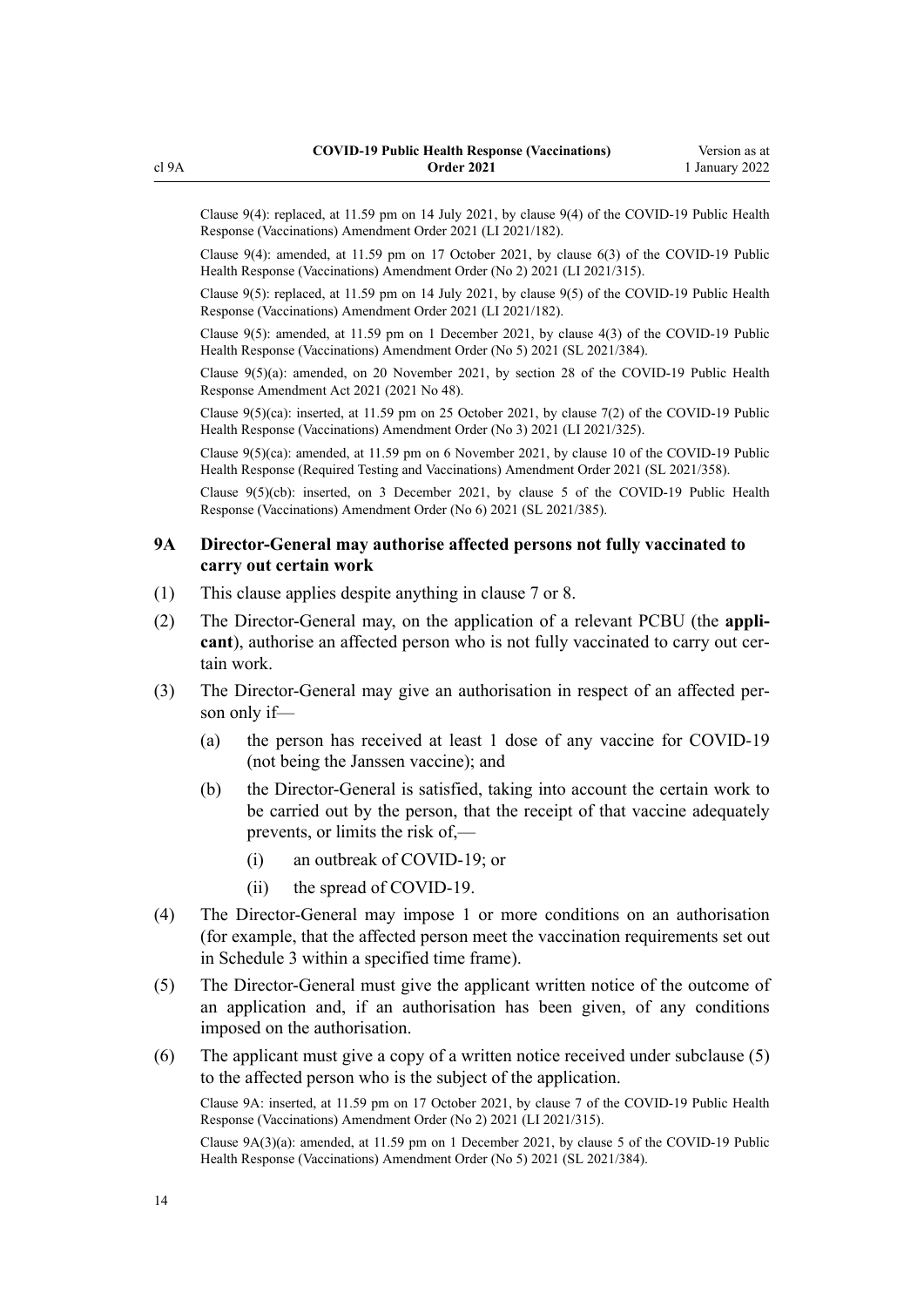### <span id="page-14-0"></span>**9B Director-General may grant COVID-19 vaccination exemption**

- (1) A suitably qualified medical practitioner or nurse practitioner (the **applicant**) may apply to the Director-General for a COVID-19 vaccination exemption on behalf of a person who—
	- (a) belongs to a group specified in Part 6, 7, 8, 9, or 10 of the table in [Schedule 2;](#page-31-0) and
	- (b) is not vaccinated.
- (2) An application may be made only on the ground that the person on whose behalf the application is made (the **person**) meets the specified COVID-19 vaccination exemption criteria.
- (3) The person must—
	- (a) certify that the information that they have provided to the applicant for the purposes of making the application is accurate; and
	- (b) sign the application.
- (4) An application must be accompanied by a certificate signed by the applicant certifying that they—
	- (a) have reviewed the person's medical history and assessed the person's state of health; and
	- (b) have reasonable grounds for believing that the person meets the speci‐ fied COVID-19 vaccination exemption criteria.
- (5) The applicant must state their grounds for believing that the person meets the specified COVID-19 vaccination exemption criteria.
- (6) On receiving an application, the Director-General may ask the applicant or per‐ son to provide any evidence or further information that the Director-General reasonably requires for the purposes of deciding whether to grant the application.
- (7) The Director-General may grant the application if the Director-General is satis‐ fied, on the basis of the evidence or other information provided, that the person meets the specified COVID-19 vaccination exemption criteria.
- (8) A COVID-19 vaccination exemption is valid for the period that the Director-General determines, which must be no longer than 6 months.
- (9) The Director-General must notify the applicant and the person of the outcome of the application.
- (10) If the application is granted, the Director-General must provide a copy of the COVID-19 vaccination exemption in written or electronic form to the applicant and person that states the date on which the exemption expires.
- (11) At any time before or after a COVID-19 vaccination exemption expires, a new application for a further exemption may be made under this clause by any medical practitioner or nurse practitioner on behalf of the person in respect of whom an exemption was granted.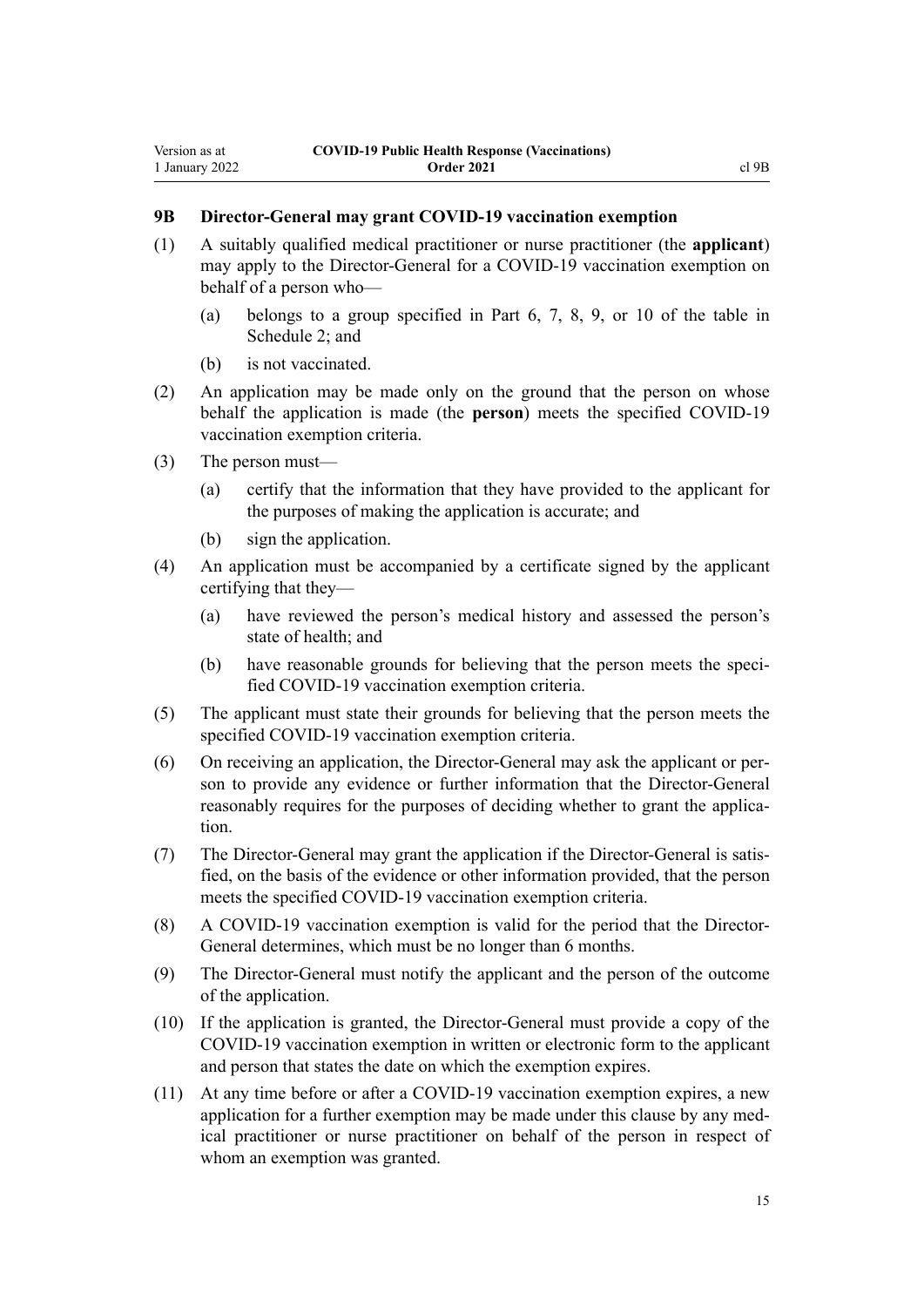### <span id="page-15-0"></span>(12) *[Revoked]*

Clause 9B: inserted, at 11.59 pm on 7 November 2021, by [clause 11](http://legislation.govt.nz/pdflink.aspx?id=LMS592008) of the COVID-19 Public Health Response (Required Testing and Vaccinations) Amendment Order 2021 (SL 2021/358).

Clause 9B(1): amended, at 11.59 pm on 12 November 2021, by [clause 4](http://legislation.govt.nz/pdflink.aspx?id=LMS596597) of the COVID-19 Public Health Response (Vaccinations) Amendment Order (No 4) 2021 (SL 2021/366).

Clause  $9B(1)(a)$ : amended, on 3 December 2021, by [clause 6](http://legislation.govt.nz/pdflink.aspx?id=LMS609401) of the COVID-19 Public Health Response (Vaccinations) Amendment Order (No 6) 2021 (SL 2021/385).

Clause 9B(12): revoked, on 26 November 2021, by [section 18](http://legislation.govt.nz/pdflink.aspx?id=LMS603438) of the COVID-19 Response (Vaccina‐ tions) Legislation Act 2021 (2021 No 51).

### **10 Duties of relevant PCBUs of affected persons belonging to groups specified in Parts 1 to 6 and item 8.1 of Part 8 of Schedule 2: vaccination records**

- (1AAA) This clause applies to a relevant PCBU who employs or engages an affected person who belongs to a group specified—
	- (a) in any of Parts 1 to 6 of the table in [Schedule 2](#page-31-0):
	- (b) in item 8.1 of Part 8 of [Schedule 2](#page-31-0).
- (1) The relevant PCBU—
	- $(a)$  must,—
		- (i) in the case of an affected person who belongs to a group specified in item 8.1 of Part 8 of the table in [Schedule 2](#page-31-0) that the relevant PCBU employs or engages, update the register, as soon as practicable, to provide the Ministry of Health with confirmation that the person is an affected person:
		- (ii) in the case of any other affected person that the relevant PCBU employs or engages, update the register to provide the Ministry of Health with confirmation that the person is an affected person before the person actually carries out certain work; and
	- (b) must—
		- (i) ask the Ministry of Health to provide details of the COVID-19 vaccination record of an affected person whom the relevant PCBU employs or has engaged to carry out certain work; or
		- (ii) access the register to obtain the affected person's COVID-19 vaccination record.
- (2) The relevant PCBU must notify the affected person that—
	- (a) the affected person has a duty to be vaccinated; and
	- (b) the relevant PCBU has checked the affected person's COVID-19 vaccination record under subclause (1).
- (2A) The relevant PCBU must inform an affected person if the person's COVID-19 vaccination record shows that the person is not vaccinated.
- (3) The relevant PCBU must, as soon as practicable, notify the Ministry of Health—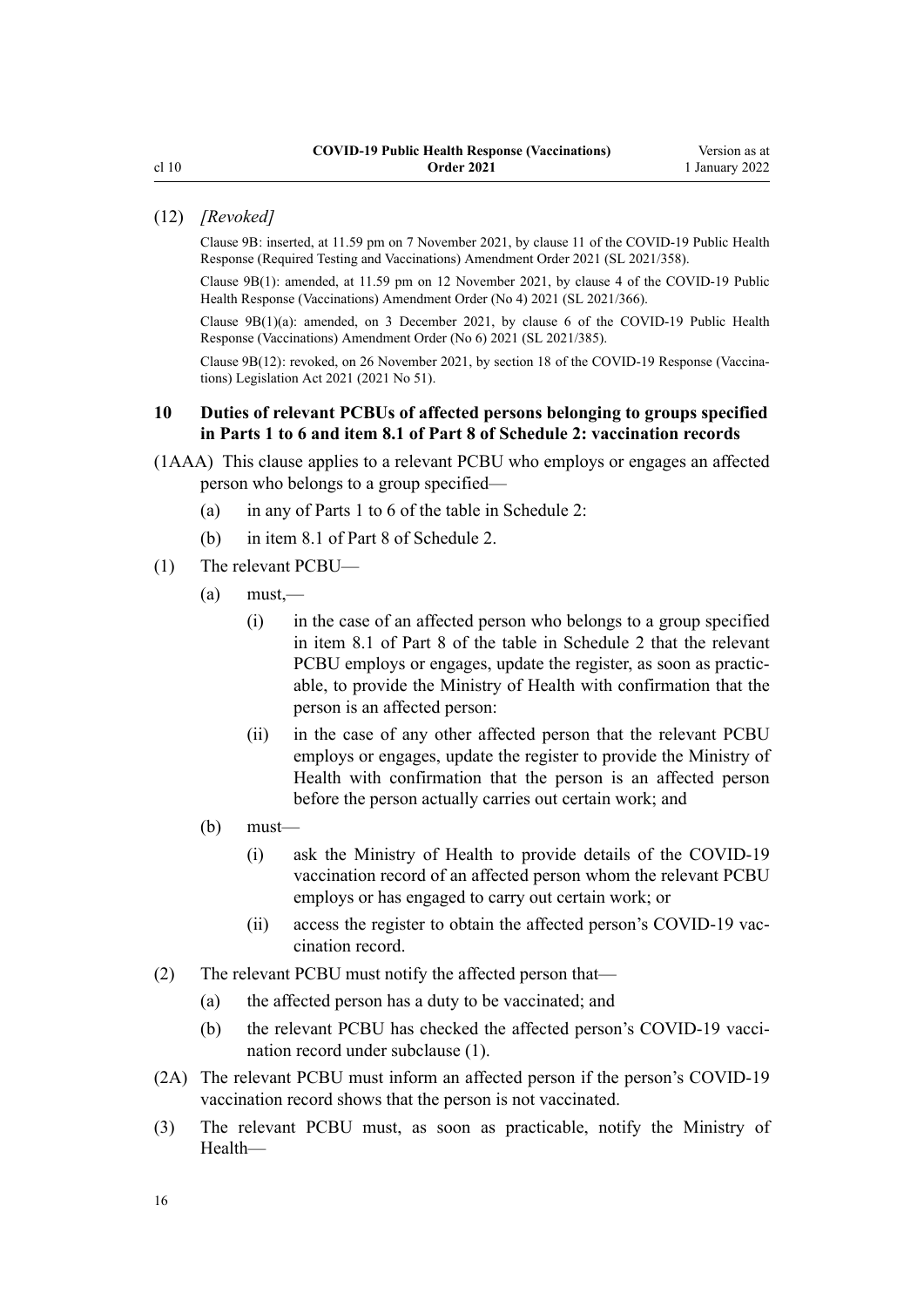- <span id="page-16-0"></span>(a) of any notice and evidence received by the PCBU from an affected per‐ son under clause 11(2):
- (b) that a person that the relevant PCBU has engaged or employed has ceased to be an affected person for the relevant PCBU.
- (4) The relevant PCBU must ensure that the register has, in respect of an affected person the relevant PCBU employs or has engaged to carry out certain work, the following information:
	- (a) the affected person's full legal name and date of birth:
	- (b) a telephone number by which the affected person may be reached.
- (5) The affected person must—
	- (a) provide the relevant PCBU with (or give the relevant PCBU access to) the information specified in subclause (4) as soon as practicable; and
	- (b) ensure that the information is updated as soon as practicable after it changes.

Clause 10 heading: replaced, at 11.59 pm on 25 October 2021, by [clause 8\(1\)](http://legislation.govt.nz/pdflink.aspx?id=LMS579366) of the COVID-19 Pub‐ lic Health Response (Vaccinations) Amendment Order (No 3) 2021 (LI 2021/325).

Clause 10 heading: amended, at 11.59 pm on 1 December 2021, by [clause 6\(1\)](http://legislation.govt.nz/pdflink.aspx?id=LMS608452) of the COVID-19 Public Health Response (Vaccinations) Amendment Order (No 5) 2021 (SL 2021/384).

Clause 10(1AAA): replaced, at 11.59 pm on 1 December 2021, by [clause 6\(2\)](http://legislation.govt.nz/pdflink.aspx?id=LMS608452) of the COVID-19 Pub‐ lic Health Response (Vaccinations) Amendment Order (No 5) 2021 (SL 2021/384).

Clause 10(1AAA): amended, at 11.59 pm on 16 December 2021, by [clause 9](http://legislation.govt.nz/pdflink.aspx?id=LMS618034) of the COVID-19 Pub‐ lic Health Response (Required Testing and Vaccinations) Amendment Order (No 2) 2021 (SL 2021/419).

Clause 10(1): replaced, at 11.59 pm on 14 July 2021, by [clause 10\(2\)](http://legislation.govt.nz/pdflink.aspx?id=LMS519339) of the COVID-19 Public Health Response (Vaccinations) Amendment Order 2021 (LI 2021/182).

Clause 10(1)(a): replaced, at 11.59 pm on 1 December 2021, by [clause 6\(3\)](http://legislation.govt.nz/pdflink.aspx?id=LMS608452) of the COVID-19 Public Health Response (Vaccinations) Amendment Order (No 5) 2021 (SL 2021/384).

Clause  $10(1)(b)$ : replaced, at 11.59 pm on 17 October 2021, by [clause 8\(1\)](http://legislation.govt.nz/pdflink.aspx?id=LMS571564) of the COVID-19 Public Health Response (Vaccinations) Amendment Order (No 2) 2021 (LI 2021/315).

Clause 10(2)(b): amended, at 11.59 pm on 17 October 2021, by [clause 8\(2\)](http://legislation.govt.nz/pdflink.aspx?id=LMS571564) of the COVID-19 Public Health Response (Vaccinations) Amendment Order (No 2) 2021 (LI 2021/315).

Clause 10(2A): replaced, at 11.59 pm on 17 October 2021, by [clause 8\(3\)](http://legislation.govt.nz/pdflink.aspx?id=LMS571564) of the COVID-19 Public Health Response (Vaccinations) Amendment Order (No 2) 2021 (LI 2021/315).

Clause 10(3)(a): replaced, at 11.59 pm on 17 October 2021, by [clause 8\(4\)](http://legislation.govt.nz/pdflink.aspx?id=LMS571564) of the COVID-19 Public Health Response (Vaccinations) Amendment Order (No 2) 2021 (LI 2021/315).

Clause 10(4): inserted, at 11.59 pm on 14 July 2021, by [clause 10\(4\)](http://legislation.govt.nz/pdflink.aspx?id=LMS519339) of the COVID-19 Public Health Response (Vaccinations) Amendment Order 2021 (LI 2021/182).

Clause 10(5): inserted, at 11.59 pm on 14 July 2021, by [clause 10\(4\)](http://legislation.govt.nz/pdflink.aspx?id=LMS519339) of the COVID-19 Public Health Response (Vaccinations) Amendment Order 2021 (LI 2021/182).

### **11 Duties of affected person regarding vaccination records**

- (1) An affected person who carries out certain work for a relevant PCBU must—
	- (a) allow the relevant PCBU to access any COVID-19 vaccination record that the Ministry of Health may have for the affected person; and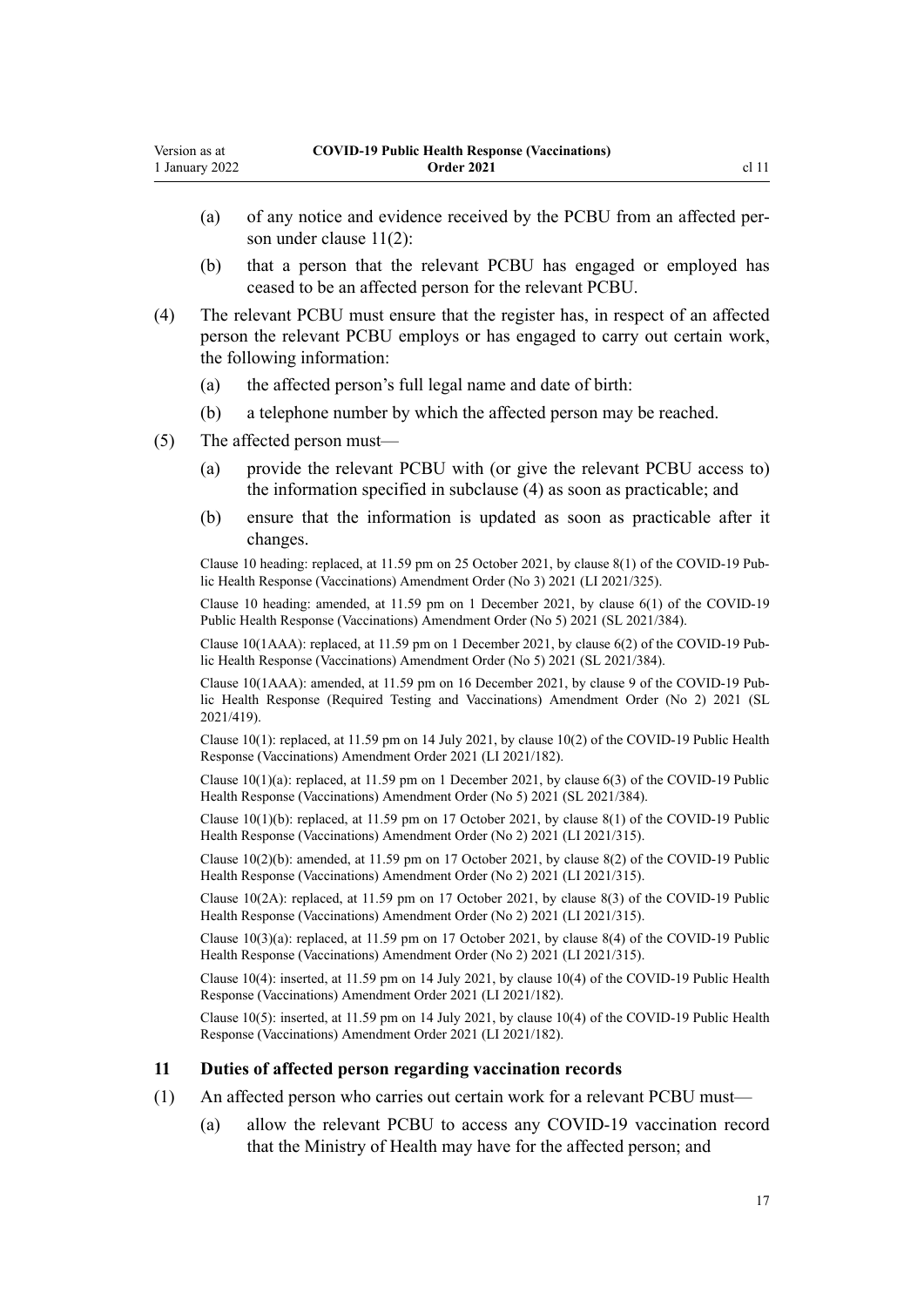- <span id="page-17-0"></span>(b) advise the relevant PCBU if they have received 1 or more doses of a COVID-19 vaccine or combination of COVID-19 vaccines outside New Zealand.
- (2) If an affected person who carries out certain work for a relevant PCBU con‐ siders that their COVID-19 vaccination record is not up to date because it does not include a record of any dose of a COVID-19 vaccine that they have received (whether inside or outside New Zealand), the affected person may—
	- (a) notify the relevant PCBU of that fact; and
	- (b) provide to the relevant PCBU evidence of having received that dose and of the date on which it was received.
- (3) An affected person who carries out certain work for a relevant PCBU must, if they are an exempt person, provide written confirmation of that fact to—
	- (a) the relevant PCBU; and
	- (b) an enforcement officer on request.
- (4) Nothing in this clause applies to an affected person who belongs to a group specified in Part 10 of the table in [Schedule 2](#page-31-0).

Clause 11: replaced, at 11.59 pm on 17 October 2021, by [clause 9](http://legislation.govt.nz/pdflink.aspx?id=LMS571566) of the COVID-19 Public Health Response (Vaccinations) Amendment Order (No 2) 2021 (LI 2021/315).

Clause 11(4): inserted, on 3 December 2021, by [clause 7](http://legislation.govt.nz/pdflink.aspx?id=LMS609402) of the COVID-19 Public Health Response (Vaccinations) Amendment Order (No 6) 2021 (SL 2021/385).

### **11A Duties of relevant PCBUs of affected persons belonging to groups specified in Part 7, item 8.2 of Part 8, or Parts 9 or 10 of Schedule 2: vaccination records**

- (1) This clause applies to a relevant PCBU who employs or engages an affected person who belongs to a group specified in Part 7, item 8.2 of Part 8, or Parts 9 or 10 of the table in [Schedule 2](#page-31-0).
- (2) The relevant PCBU must, for each affected person employed or engaged by the PCBU, keep and maintain a record of the following information:
	- (a) the affected person's full name:
	- (b) the affected person's date of birth:
	- (c) a telephone number and email address by which the affected person may be contacted:
	- (d) whether the affected person is vaccinated:
	- (e) if the affected person is vaccinated,—
		- (i) the name of the COVID-19 vaccine or vaccines they have received; and
		- (ii) the date or dates on which they received a dose of the vaccine or vaccines: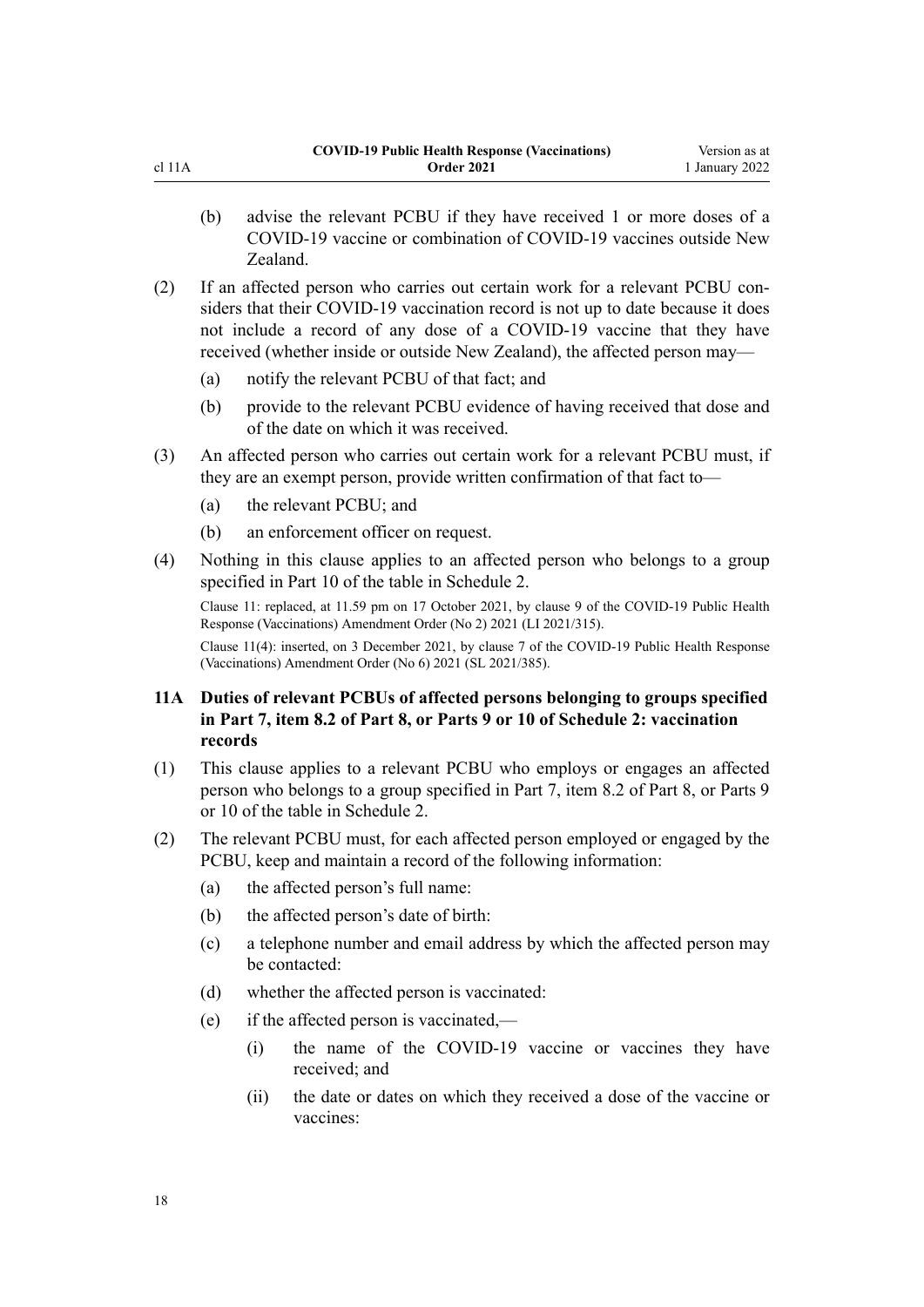- <span id="page-18-0"></span>(f) if the affected person is not vaccinated because they have received a first, but not a second, dose of a COVID-19 vaccine, the latest date by which they must have the second dose of a COVID-19 vaccine to be vaccinated:
- (g) if the affected person is not vaccinated because they have not received a dose of a COVID-19 vaccine, the latest dates by which they must have their first and second doses of a COVID-19 vaccine to be vaccinated:
- (h) if the affected person is not vaccinated in reliance on an exemption under [clause 9B](#page-14-0) or [12A](#page-19-0), or an authorisation under [clause 9](#page-11-0) or [9A](#page-13-0),—
	- (i) confirmation of that fact; and
	- (ii) a copy of the exemption or authorisation.
- (3) The record must be in writing or kept in a form or in a manner that allows the information in the record to be easily accessed and converted into written form.
- (4) For the purposes of this clause, the affected person must—
	- (a) provide the relevant PCBU with (or give the relevant PCBU access to) the information specified in subclause  $(2)(a)$  to  $(h)$  as soon as practicable; and
	- (b) ensure that the information is updated as soon as practicable after it changes.

Clause 11A: inserted, at 11.59 pm on 25 October 2021, by [clause 9](http://legislation.govt.nz/pdflink.aspx?id=LMS579368) of the COVID-19 Public Health Response (Vaccinations) Amendment Order (No 3) 2021 (LI 2021/325).

Clause 11A heading: amended, on 3 December 2021, by [clause 8\(1\)](http://legislation.govt.nz/pdflink.aspx?id=LMS609403) of the COVID-19 Public Health Response (Vaccinations) Amendment Order (No 6) 2021 (SL 2021/385).

Clause 11A heading: amended, at 11.59 pm on 1 December 2021, by [clause 7\(1\)](http://legislation.govt.nz/pdflink.aspx?id=LMS608453) of the COVID-19 Public Health Response (Vaccinations) Amendment Order (No 5) 2021 (SL 2021/384).

Clause 11A(1): amended, on 3 December 2021, by [clause 8\(2\)](http://legislation.govt.nz/pdflink.aspx?id=LMS609403) of the COVID-19 Public Health Response (Vaccinations) Amendment Order (No 6) 2021 (SL 2021/385).

Clause 11A(1): amended, at 11.59 pm on 1 December 2021, by [clause 7\(2\)](http://legislation.govt.nz/pdflink.aspx?id=LMS608453) of the COVID-19 Public Health Response (Vaccinations) Amendment Order (No 5) 2021 (SL 2021/384).

Clause 11A(2)(h): amended, at 11.59 pm on 12 November 2021, by [clause 5](http://legislation.govt.nz/pdflink.aspx?id=LMS596598) of the COVID-19 Public Health Response (Vaccinations) Amendment Order (No 4) 2021 (SL 2021/366).

#### **12 Duties regarding vaccination register**

- (1) The Director-General must ensure that a register that records COVID-19 vaccinations of affected persons belonging to a group specified in any of Parts 1 to 6 and item 8.1 of Part 8 of the table in [Schedule 2](#page-31-0) is kept, maintained, and monitored.
- (2) The Ministry of Health must provide a relevant PCBU with access to the regis‐ ter in respect of an affected person if the relevant PCBU has, under [clause 10](#page-15-0), updated the register to confirm that the relevant PCBU employs or has engaged the affected person to carry out certain work.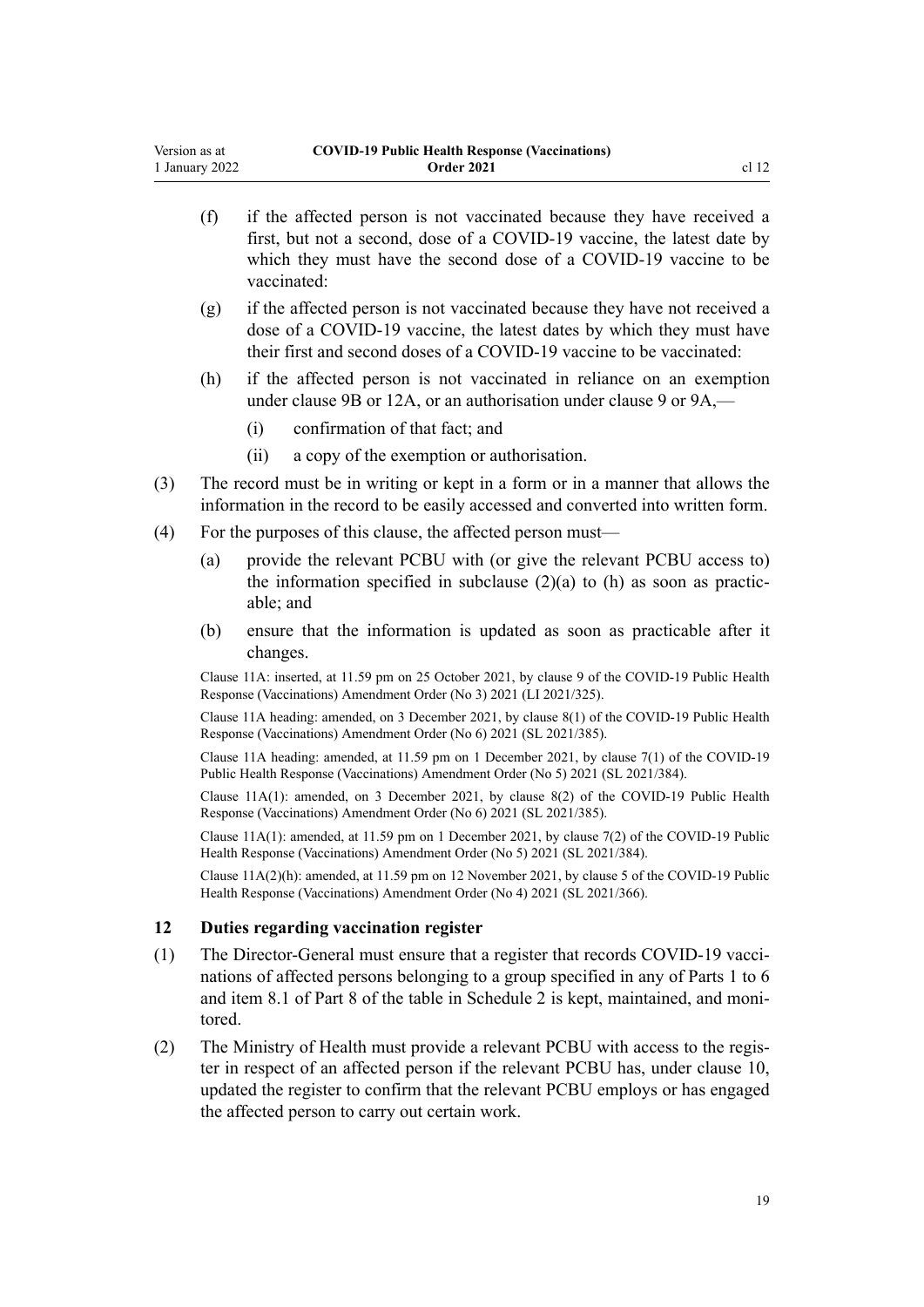- <span id="page-19-0"></span>(3) For the purposes of enforcing this order, the Director-General must enable the provision of any relevant COVID-19 vaccination record that the Ministry of Health keeps to enforcement officers who are investigating non-compliance with this order.
- (4) *[Revoked]*

Clause 12: replaced, at 11.59 pm on 14 July 2021, by [clause 11](http://legislation.govt.nz/pdflink.aspx?id=LMS519342) of the COVID-19 Public Health Response (Vaccinations) Amendment Order 2021 (LI 2021/182).

Clause 12(1): amended, at 11.59 pm on 1 December 2021, by [clause 8](http://legislation.govt.nz/pdflink.aspx?id=LMS608454) of the COVID-19 Public Health Response (Vaccinations) Amendment Order (No 5) 2021 (SL 2021/384).

Clause 12(1): amended, at 11.59 pm on 25 October 2021, by [clause 10\(1\)](http://legislation.govt.nz/pdflink.aspx?id=LMS579369) of the COVID-19 Public Health Response (Vaccinations) Amendment Order (No 3) 2021 (LI 2021/325).

Clause 12(2): amended, at 11.59 pm on 25 October 2021, by [clause 10\(2\)](http://legislation.govt.nz/pdflink.aspx?id=LMS579369) of the COVID-19 Public Health Response (Vaccinations) Amendment Order (No 3) 2021 (LI 2021/325).

Clause 12(3): amended, at 11.59 pm on 17 October 2021, by [clause 10\(1\)](http://legislation.govt.nz/pdflink.aspx?id=LMS571567) of the COVID-19 Public Health Response (Vaccinations) Amendment Order (No 2) 2021 (LI 2021/315).

Clause 12(4): revoked, at 11.59 pm on 17 October 2021, by [clause 10\(2\)](http://legislation.govt.nz/pdflink.aspx?id=LMS571567) of the COVID-19 Public Health Response (Vaccinations) Amendment Order (No 2) 2021 (LI 2021/315).

### *Exemptions*

Heading: inserted, on 12 August 2021, by [clause 12](http://legislation.govt.nz/pdflink.aspx?id=LMS519345) of the COVID-19 Public Health Response (Vaccinations) Amendment Order 2021 (LI 2021/182).

### **12A Power of Minister to grant exemptions**

- (1) A relevant PCBU may, by notice in writing to the Minister, apply for an exemption for a person specified in the application from any other provision of this order.
- (2) The relevant PCBU must, in writing, inform the person specified in the appli‐ cation of the application.
- (3) If the Minister receives an application, the Minister may ask the relevant PCBU to provide any evidence or other information that the Minister reasonably requires for the purposes of deciding whether to grant the exemption.
- (4) The Minister may exempt the person specified in the application from any pro‐ vision of this order for a specified period if satisfied, on the basis of the evidence or other information provided, that—
	- (a) the exemption is necessary or desirable—
		- (i) to promote the purposes of the Act; and
		- (ii) to prevent significant disruption to—
			- (A) essential supply chains, in the case of an application to exempt from any provision of this order a person belonging to a group specified in any of Parts 1 to 6 of the table in [Schedule 2;](#page-31-0) or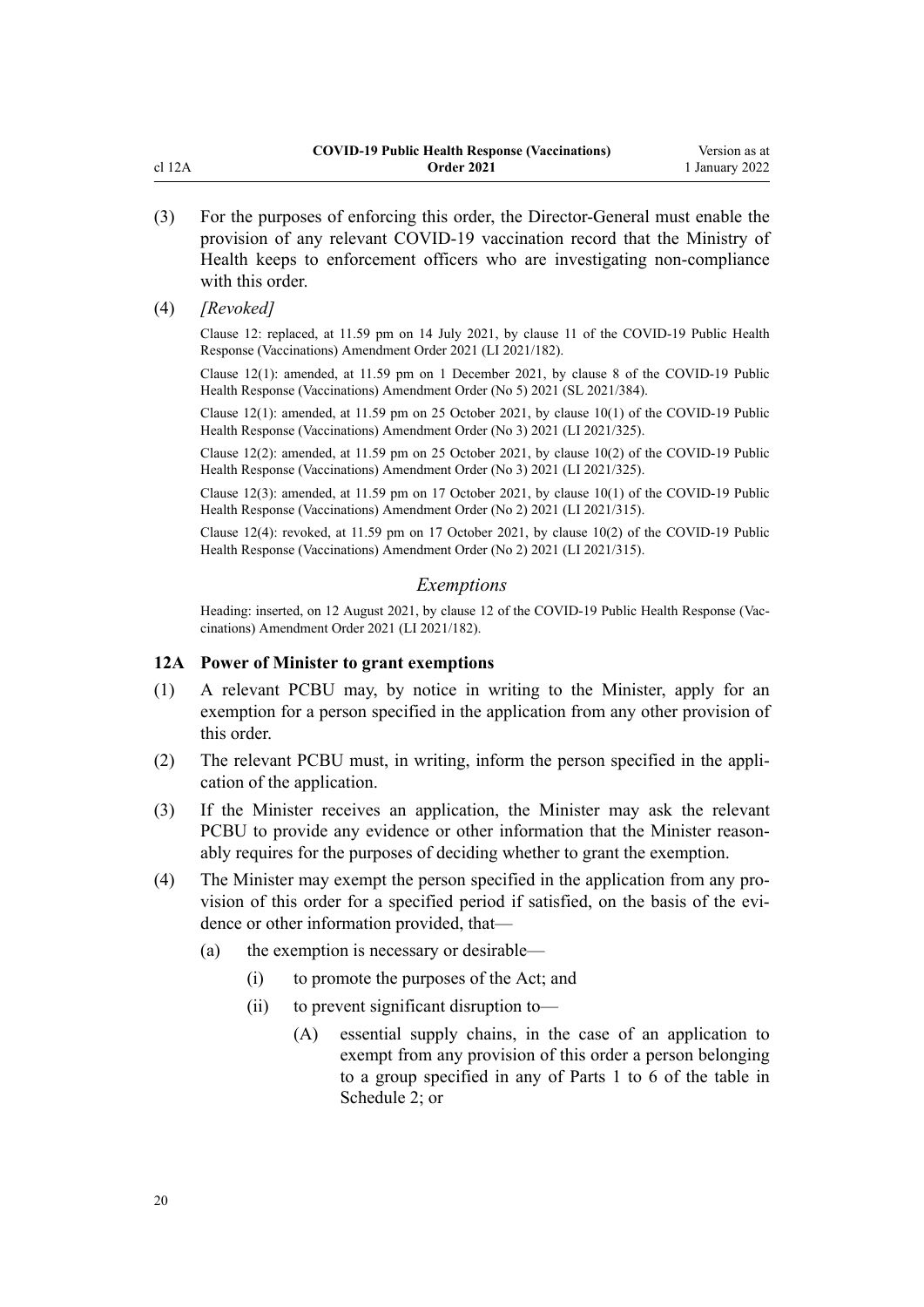- any provision of this order a person belonging to a group specified in Part 7 of the table in [Schedule 2;](#page-31-0) or
- (C) the essential operations of a corrections prison, in the case of an application to exempt from any provision of this order a person belonging to a group specified in Part 8 of the table in [Schedule 2](#page-31-0); and
- (D) *[Revoked]*
- (E) *[Revoked]*
- (b) the extent of the exemption is not broader than is reasonably necessary to address the matters that gave rise to the exemption.
- (5) Before granting an exemption, the Minister must take into account—
	- (a) if applicable, the potential for significant supply chain disruption if the work carried out by a particular person does not occur, including the extent of the risk to the public interest if the work does not occur; and
	- (b) the extent to which the work is necessary, including whether it could reasonably be—
		- (i) delayed to facilitate the vaccination of the persons needed to carry out work; or
		- (ii) performed by other persons who have been vaccinated; and
	- (c) the public health risk associated with the work.
- (6) The Minister may impose conditions on the exemption as the Minister con‐ siders necessary.
- (7) The Minister must, in writing, inform the relevant PCBU and the person speci‐ fied in the application of the outcome of the application and, if the exemption is granted, when the exemption expires.
- (8) If an exemption is granted under this clause, the relevant PCBU must provide the person exempted with written notice of the exemption that states when the exemption expires.
- (9) Subclause  $(4)(a)(ii)(D)$  and  $(E)$  are revoked on 1 January 2022.

Compare: LI 2021/6 [cl 46](http://legislation.govt.nz/pdflink.aspx?id=LMS451847)

Clause 12A: inserted, on 12 August 2021, by [clause 12](http://legislation.govt.nz/pdflink.aspx?id=LMS519345) of the COVID-19 Public Health Response (Vaccinations) Amendment Order 2021 (LI 2021/182).

Clause 12A(4)(a)(ii): replaced, at 11.59 pm on 25 October 2021, by [clause 11\(1\)](http://legislation.govt.nz/pdflink.aspx?id=LMS579370) of the COVID-19 Public Health Response (Vaccinations) Amendment Order (No 3) 2021 (LI 2021/325).

Clause  $12A(4)(a)(ii)(C)$ : amended, at 11.59 pm on 6 November 2021, by [clause 12\(1\)](http://legislation.govt.nz/pdflink.aspx?id=LMS592009) of the COVID-19 Public Health Response (Required Testing and Vaccinations) Amendment Order 2021 (SL 2021/358).

Clause  $12A(4)(a)(ii)(D)$ : revoked, on 1 January 2022, by clause  $12A(9)$ .

Clause  $12A(4)(a)(ii)(E)$ : revoked, on 1 January 2022, by clause  $12A(9)$ .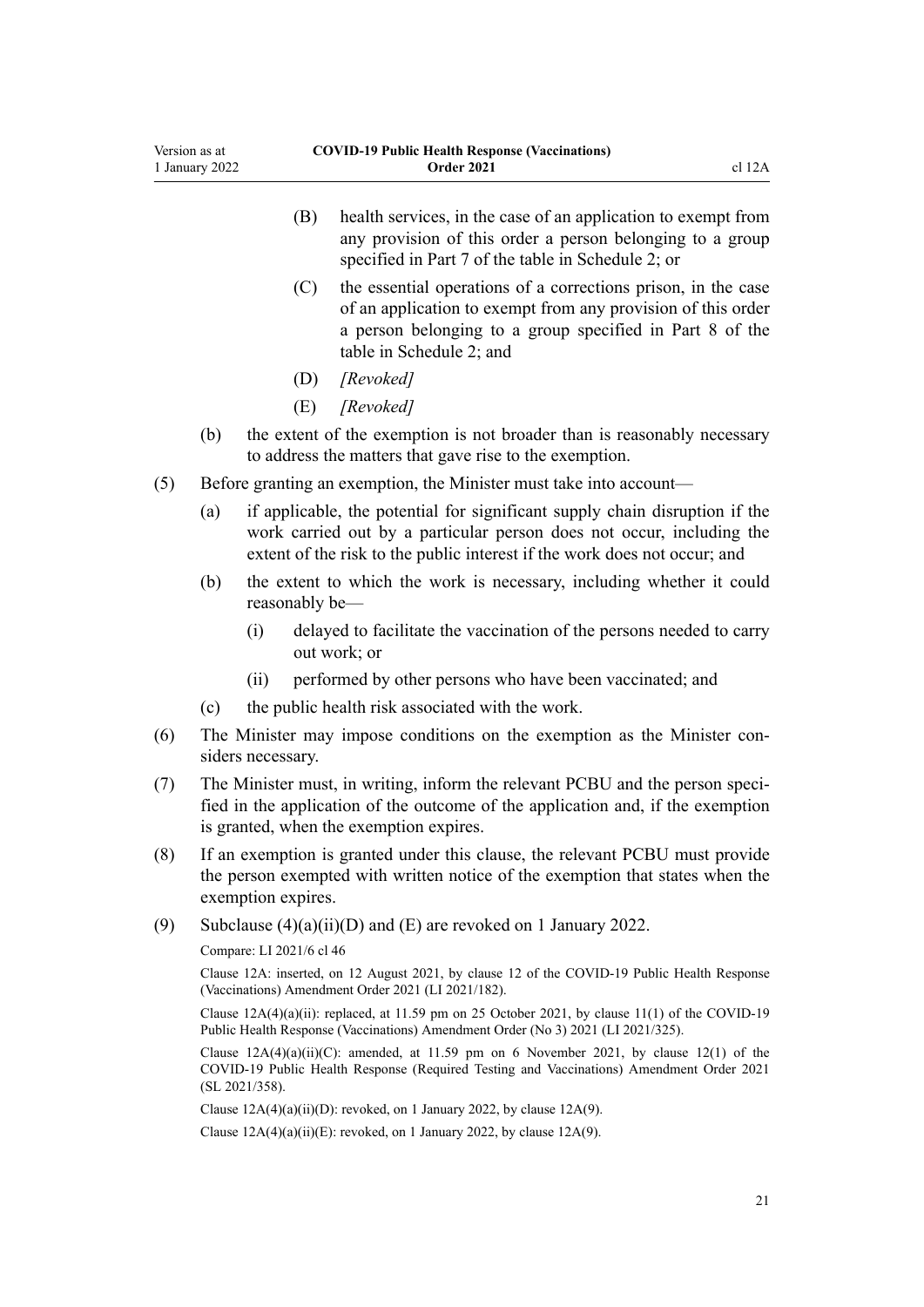<span id="page-21-0"></span>Clause  $12A(5)(a)$ : amended, at  $11.59$  pm on 25 October 2021, by clause  $11(2)$  of the COVID-19 Public Health Response (Vaccinations) Amendment Order (No 3) 2021 (LI 2021/325).

Clause 12A(9): inserted, at 11.59 pm on 7 November 2021, by [clause 12\(3\)](http://legislation.govt.nz/pdflink.aspx?id=LMS592009) of the COVID-19 Public Health Response (Required Testing and Vaccinations) Amendment Order 2021 (SL 2021/358).

### *Infringement offences*

### **13 Infringement offences**

- (1) A breach of [clause 7](#page-11-0), [8](#page-11-0), [10](#page-15-0), [11,](#page-16-0) or [11A](#page-17-0) is an infringement offence for the pur‐ poses of [section 26\(3\)](http://legislation.govt.nz/pdflink.aspx?id=LMS344200) of the COVID-19 Public Health Response Act 2020.
- (2) An infringement offence against—
	- (a) [clause 7](#page-11-0) or [8](#page-11-0) is a high risk offence:
	- (b) [clause 10\(1\), \(2\), \(2A\), \(3\), or \(4\)](#page-15-0) is a medium risk offence:
	- (c) clause  $10(5)$ , [11,](#page-16-0) or [11A](#page-17-0) is a low risk offence.
- (3) The penalties for the offences are set out in [regulation 5\(2\) and \(3\)](http://legislation.govt.nz/pdflink.aspx?id=LMS600713) of the COVID-19 Public Health Response (Infringement Offences) Regulations 2021 for those classes of offence.
- (4) In this clause,—

**high risk offence** means the high risk class of infringement offence prescribed by [regulation 5\(1\)](http://legislation.govt.nz/pdflink.aspx?id=LMS600713) of the COVID-19 Public Health Response (Infringement Offences) Regulations 2021

**low risk offence** means the low risk class of infringement offence prescribed by [regulation 5\(1\)](http://legislation.govt.nz/pdflink.aspx?id=LMS600713) of the COVID-19 Public Health Response (Infringement Offences) Regulations 2021

**medium risk offence** means the medium risk class of infringement offence prescribed by [regulation 5\(1\)](http://legislation.govt.nz/pdflink.aspx?id=LMS600713) of the COVID-19 Public Health Response (Infringement Offences) Regulations 2021.

Clause 13: replaced, on 4 December 2021, by [clause 19](http://legislation.govt.nz/pdflink.aspx?id=LMS610266) of the COVID-19 Public Health Response (Infringement Offences) Amendment Order 2021 (SL 2021/387).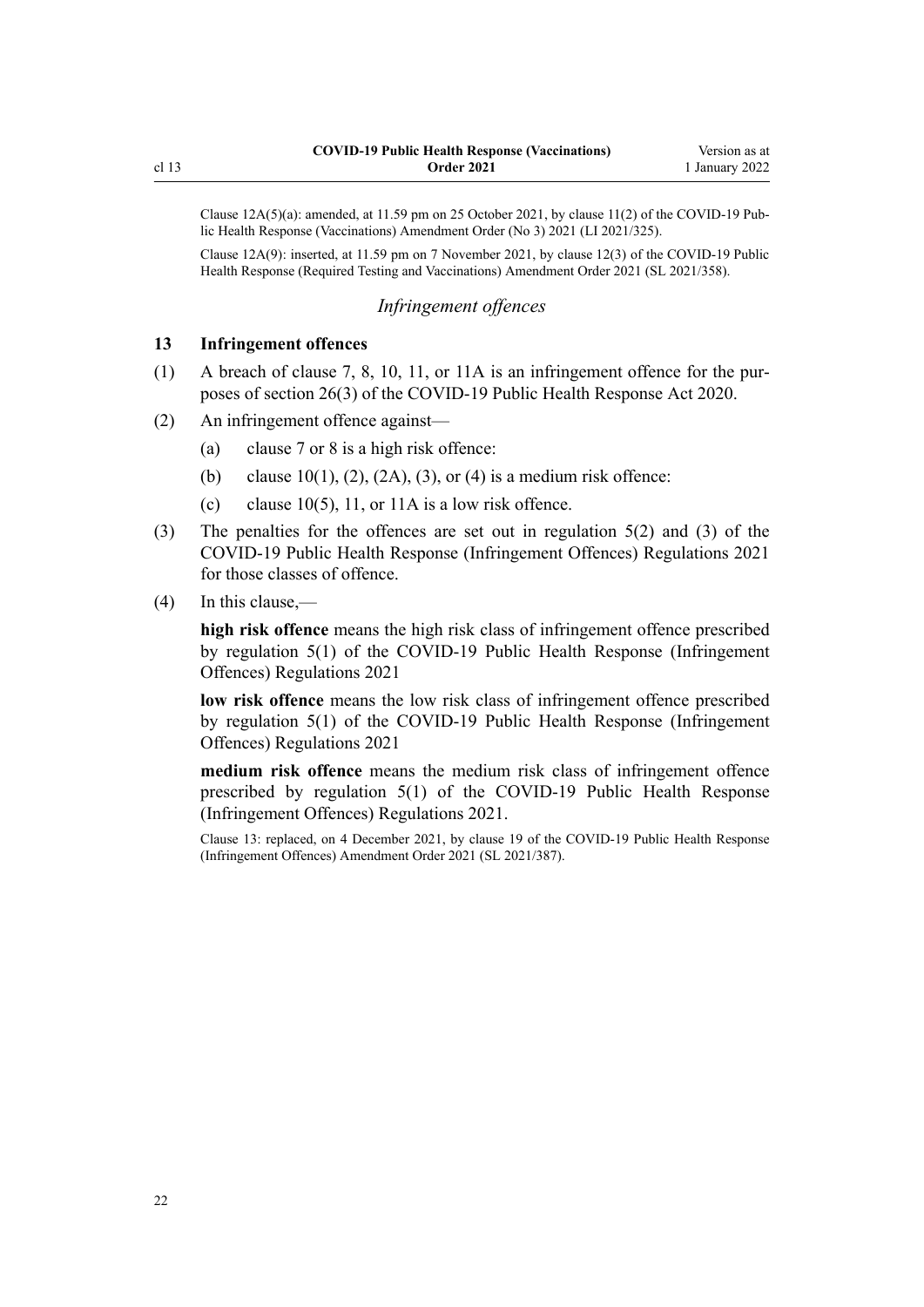### **Schedule 1**

### <span id="page-22-0"></span>**Transitional, savings, and related provisions**

[cl 5](#page-10-0)

### **Part 1**

### **Provisions relating to this order as made**

### **1 Transitional provision for affected persons on or before commencement**

If, on or before the commencement of this clause, an affected person has had 1 injection of the Pfizer/BioNTech COVID-19 vaccine, the affected person must be treated as being vaccinated until the close of 4 June 2021.

### **2 Transitional provision for persons who become affected persons after commencement**

- (1) This clause applies to a person who becomes an affected person on or after 1 May 2021.
- (2) The person must, until the date that is 35 days after the date on which they become an affected person, be treated as being vaccinated if they have had 1 injection of the Pfizer/BioNTech COVID-19 vaccine before becoming an affected person.

### **Part 2**

### **Provisions relating to COVID-19 Public Health Response (Vaccinations) Amendment Order 2021**

Schedule 1 Part 2: inserted, at 11.59 pm on 14 July 2021, by [clause 14](http://legislation.govt.nz/pdflink.aspx?id=LMS519347) of the COVID-19 Public Health Response (Vaccinations) Amendment Order 2021 (LI 2021/182).

### **3 Transitional provision for affected persons on or before commencement**

- (1) If an affected person who belongs to a group specified in [Schedule 2](#page-31-0) (as replaced by the [COVID-19 Public Health Response \(Vaccinations\) Amendment](http://legislation.govt.nz/pdflink.aspx?id=LMS519281) [Order 2021](http://legislation.govt.nz/pdflink.aspx?id=LMS519281)) is not vaccinated before 11.59 pm on 14 July 2021, the affected person must,—
	- (a) if the person is a service worker,—
		- (i) have their first injection of the Pfizer/BioNTech COVID-19 vaccine before the close of 26 August 2021; and
		- (ii) have their second injection of the Pfizer/BioNTech COVID-19 vaccine no later than 35 days after their first injection:
	- (b) if the person is not a service worker,—
		- (i) have their first injection of the Pfizer/BioNTech COVID-19 vaccine before the close of 30 September 2021; and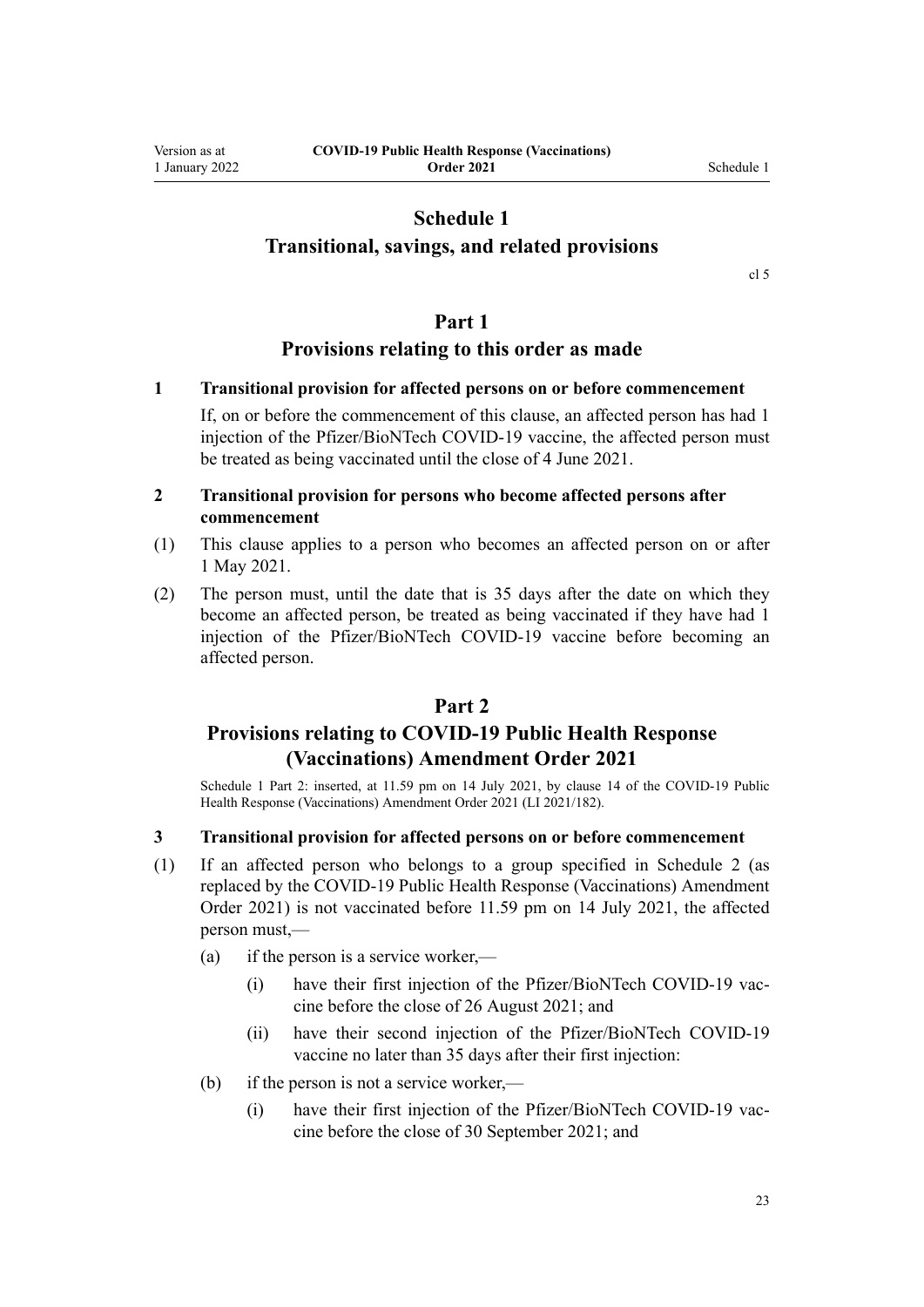- (ii) have their second injection of the Pfizer/BioNTech COVID-19 vaccine no later than 35 days after their first injection.
- (2) However, if [clause 1](#page-22-0) of this schedule applied to the affected person before 11.59 pm on 14 July 2021, the requirements of that clause continue to apply as if the [COVID-19 Public Health Response \(Vaccinations\) Amendment Order](http://legislation.govt.nz/pdflink.aspx?id=LMS519281) [2021](http://legislation.govt.nz/pdflink.aspx?id=LMS519281) had not been made.

Schedule 1 clause 3: inserted, at 11.59 pm on 14 July 2021, by [clause 14](http://legislation.govt.nz/pdflink.aspx?id=LMS519347) of the COVID-19 Public Health Response (Vaccinations) Amendment Order 2021 (LI 2021/182).

### **4 Transitional provision for persons who become affected persons after commencement**

- (1) This clause applies to a person—
	- (a) who is a service worker and who becomes an affected person on or after 26 August 2021:
	- (b) who is not a service worker and who becomes an affected person on or after 30 September 2021.
- (2) The person must, until the date that is 35 days after the date on which they become an affected person, be treated as being vaccinated if they have had 1 injection of the Pfizer/BioNTech COVID-19 vaccine before becoming an affected person.

Schedule 1 clause 4: inserted, at 11.59 pm on 14 July 2021, by [clause 14](http://legislation.govt.nz/pdflink.aspx?id=LMS519347) of the COVID-19 Public Health Response (Vaccinations) Amendment Order 2021 (LI 2021/182).

### **Part 3**

### **Provisions relating to COVID-19 Public Health Response (Vaccinations) Amendment Order (No 3) 2021**

Schedule 1 Part 3: inserted, at 11.59 pm on 25 October 2021, by [clause 13\(a\)](http://legislation.govt.nz/pdflink.aspx?id=LMS579372) of the COVID-19 Pub‐ lic Health Response (Vaccinations) Amendment Order (No 3) 2021 (LI 2021/325).

### *Health and disability sector*

Heading: inserted, at 11.59 pm on 25 October 2021, by [clause 13\(a\)](http://legislation.govt.nz/pdflink.aspx?id=LMS579372) of the COVID-19 Public Health Response (Vaccinations) Amendment Order (No 3) 2021 (LI 2021/325).

### **5 Transitional provision for affected persons working in health and disability sector before commencement**

- (1) If an affected person who belongs to a group specified in Part 7 of the table in [Schedule 2](#page-31-0) is not vaccinated before the commencement of this clause, the affected person must—
	- (a) be treated as vaccinated until 15 November 2021 if they have their first dose of a COVID-19 vaccine before the close of that date:
	- (b) be treated as vaccinated until 1 January 2022 (and after that date) if they—

<span id="page-23-0"></span>Schedule 1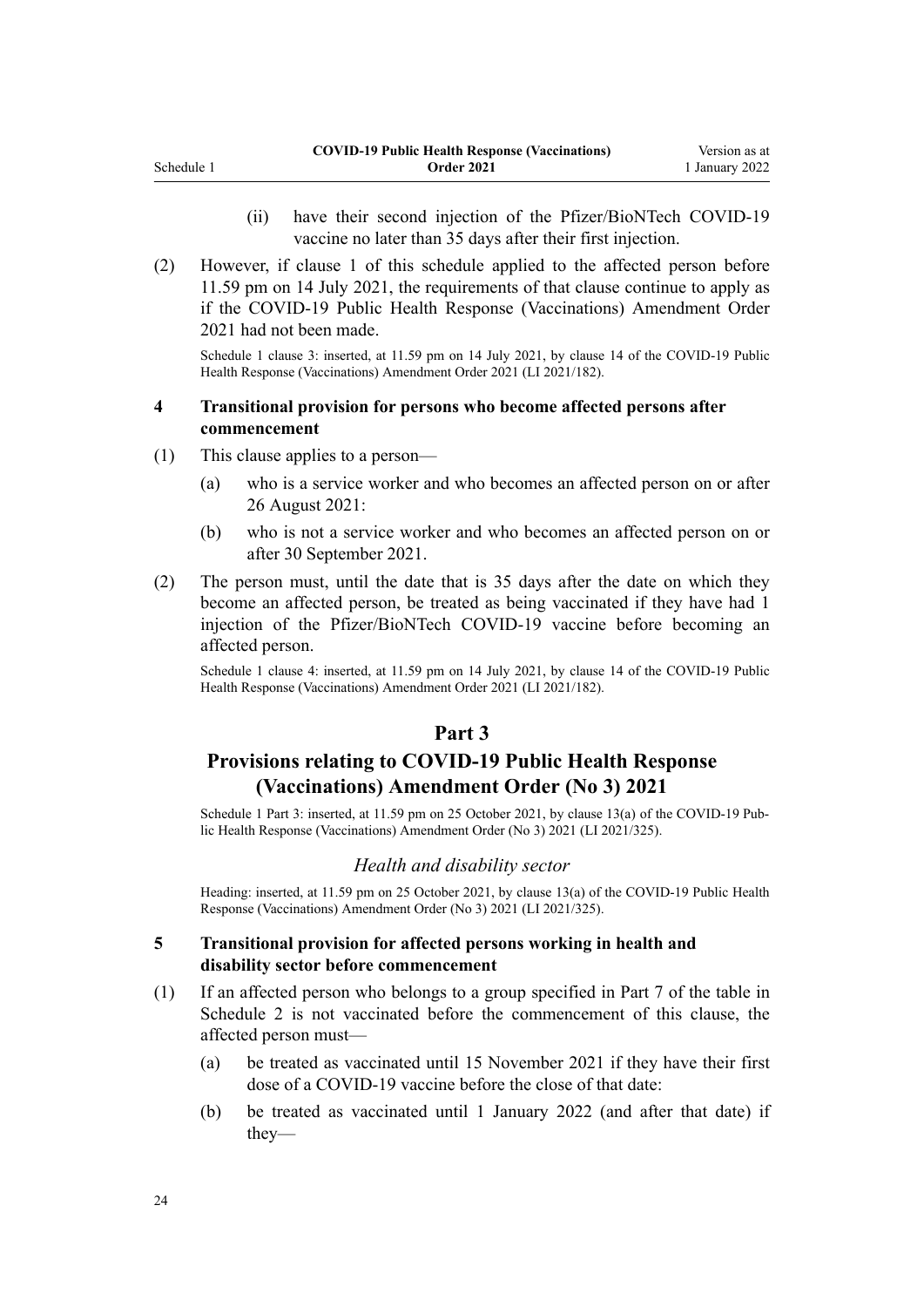Version as at 1 January 2022

- (i) have their first dose of a COVID-19 vaccine before the close of 15 November 2021; and
- (ii) have their second dose of a COVID-19 vaccine before the close of 1 January 2022.
- (2) If an affected person who belongs to a group specified in Part 7 of the table in [Schedule 2](#page-31-0) is not vaccinated before the commencement of this clause and does not have their first dose of a COVID-19 vaccine before the close of 15 November 2021, the affected person must be treated as vaccinated—
	- (a) on the date on which they have their first dose of a COVID-19 vaccine; and
	- (b) from that date until 1 January 2022 (and after 1 January 2022) if they have their second dose of a COVID-19 vaccine before the close of 1 January 2022.

Schedule 1 clause 5: inserted, at 11.59 pm on 25 October 2021, by [clause 13\(a\)](http://legislation.govt.nz/pdflink.aspx?id=LMS579372) of the COVID-19 Public Health Response (Vaccinations) Amendment Order (No 3) 2021 (LI 2021/325).

### *Corrections prisons*

Heading: replaced, at 11.59 pm on 6 November 2021, by [clause 13\(1\)](http://legislation.govt.nz/pdflink.aspx?id=LMS592011) of the COVID-19 Public Health Response (Required Testing and Vaccinations) Amendment Order 2021 (SL 2021/358).

### **6 Transitional provision for affected persons working in corrections prisons before commencement**

- (1) If an affected person who belongs to a group specified in Part 8 of the table in [Schedule 2](#page-31-0) is not vaccinated before the commencement of this clause, the affected person must—
	- (a) be treated as vaccinated until 6 November 2021 if they have their first dose of the Pfizer/BioNTech COVID-19 vaccine before the close of that date:
	- (b) be treated as vaccinated until 8 December 2021 (and after that date) if they—
		- (i) have their first dose of the Pfizer/BioNTech COVID-19 vaccine before the close of 6 November 2021; and
		- (ii) have their second dose of the Pfizer/BioNTech COVID-19 vaccine before the close of 8 December 2021.
- (2) If an affected person who belongs to a group specified in Part 8 of the table in [Schedule 2](#page-31-0) is not vaccinated before the commencement of this clause and does not have their first dose of the Pfizer/BioNTech COVID-19 vaccine before the close of 6 November 2021, the affected person must be treated as vaccinated—
	- (a) on the date on which they have their first dose of the Pfizer/BioNTech COVID-19 vaccine; and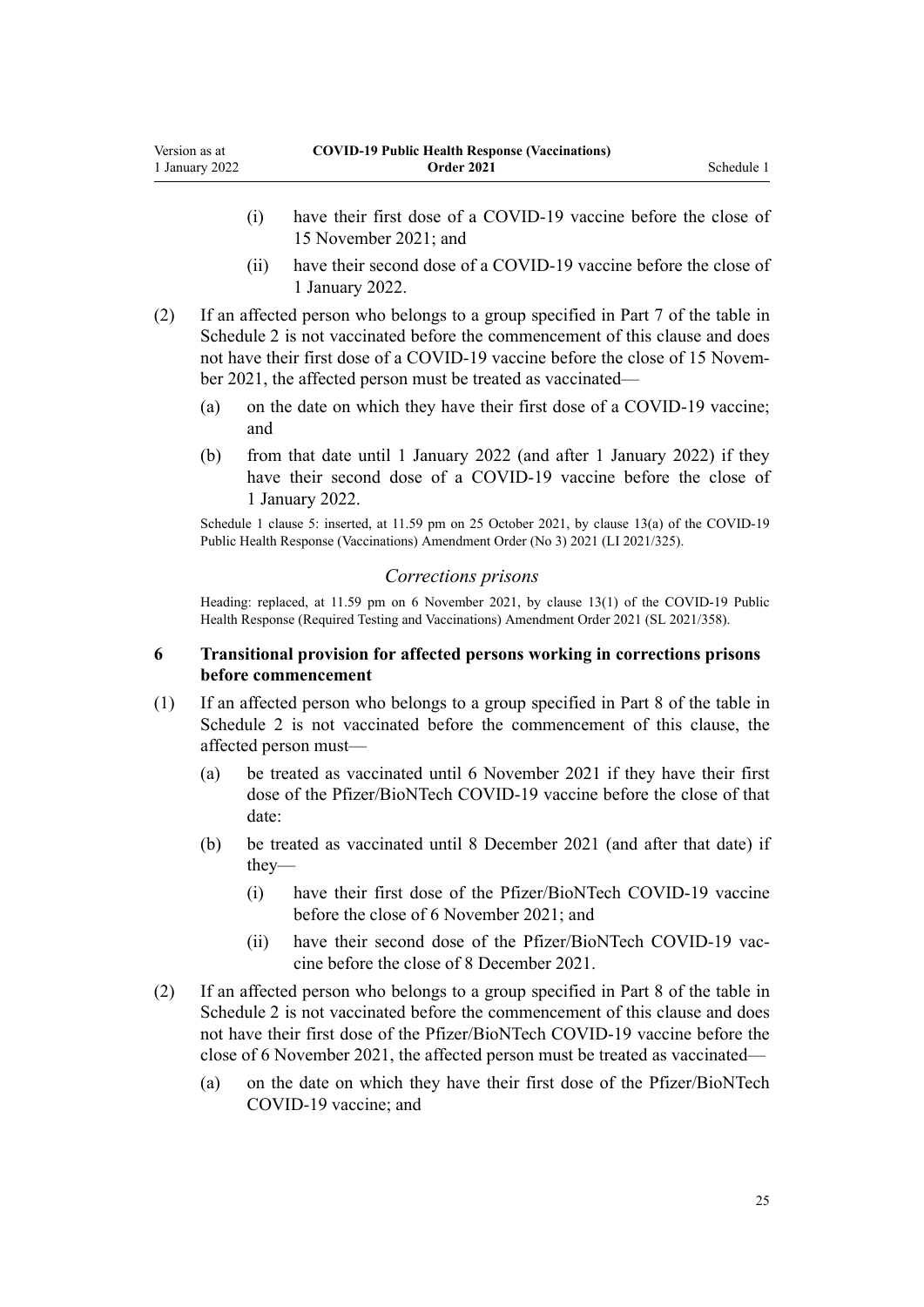<span id="page-25-0"></span>(b) from that date until 8 December 2021 (and after 8 December 2021) if they have their second dose of the Pfizer/BioNTech COVID-19 vaccine before the close of 8 December 2021.

Schedule 1 clause 6: inserted, at 11.59 pm on 25 October 2021, by [clause 13\(a\)](http://legislation.govt.nz/pdflink.aspx?id=LMS579372) of the COVID-19 Public Health Response (Vaccinations) Amendment Order (No 3) 2021 (LI 2021/325).

Schedule 1 clause 6 heading: amended, at 11.59 pm on 6 November 2021, by [clause 13\(2\)](http://legislation.govt.nz/pdflink.aspx?id=LMS592011) of the COVID-19 Public Health Response (Required Testing and Vaccinations) Amendment Order 2021 (SL 2021/358).

Schedule 1 clause  $6(1)(a)$ : amended, at 11.59 pm on 29 November 2021, by clause  $9(1)$  of the COVID-19 Public Health Response (Vaccinations) Amendment Order (No 5) 2021 (SL 2021/384).

Schedule 1 clause  $6(1)(b)(i)$ : amended, at 11.59 pm on 29 November 2021, by [clause 9\(2\)](http://legislation.govt.nz/pdflink.aspx?id=LMS608455) of the COVID-19 Public Health Response (Vaccinations) Amendment Order (No 5) 2021 (SL 2021/384).

Schedule 1 clause  $6(1)(b)(ii)$ : amended, at 11.59 pm on 29 November 2021, by [clause 9\(3\)](http://legislation.govt.nz/pdflink.aspx?id=LMS608455) of the COVID-19 Public Health Response (Vaccinations) Amendment Order (No 5) 2021 (SL 2021/384).

Schedule 1 clause 6(2): amended, at 11.59 pm on 29 November 2021, by [clause 9\(4\)](http://legislation.govt.nz/pdflink.aspx?id=LMS608455) of the COVID-19 Public Health Response (Vaccinations) Amendment Order (No 5) 2021 (SL 2021/384).

Schedule 1 clause  $6(2)(a)$ : amended, at 11.59 pm on 29 November 2021, by [clause 9\(4\)](http://legislation.govt.nz/pdflink.aspx?id=LMS608455) of the COVID-19 Public Health Response (Vaccinations) Amendment Order (No 5) 2021 (SL 2021/384).

Schedule 1 clause  $6(2)(b)$ : amended, at 11.59 pm on 29 November 2021, by [clause 9\(4\)](http://legislation.govt.nz/pdflink.aspx?id=LMS608455) of the COVID-19 Public Health Response (Vaccinations) Amendment Order (No 5) 2021 (SL 2021/384).

### *Affected education services*

Heading: inserted, at 11.59 pm on 25 October 2021, by [clause 13\(a\)](http://legislation.govt.nz/pdflink.aspx?id=LMS579372) of the COVID-19 Public Health Response (Vaccinations) Amendment Order (No 3) 2021 (LI 2021/325).

### **7 Transitional provision for affected persons working in affected education services before commencement**

- (1) If an affected person who belongs to a group specified in Part 9 of the table in [Schedule 2](#page-31-0) is not vaccinated before the commencement of this clause, the affected person must—
	- (a) be treated as being vaccinated until 15 November 2021 if they have their first dose of a COVID-19 vaccine before the close of that date:
	- (b) be treated as vaccinated until 1 January 2022 (and after that date) if they—
		- (i) have their first dose of a COVID-19 vaccine before the close of 15 November 2021; and
		- (ii) have their second dose of a COVID-19 vaccine before the close of 1 January 2022.
- (2) If an affected person who belongs to a group specified in Part 9 of the table in [Schedule 2](#page-31-0) is not vaccinated before the commencement of this clause and does not have their first dose of a COVID-19 vaccine before the close of 15 November 2021, the affected person must be treated as vaccinated—
	- (a) on the date on which they have their first dose of a COVID-19 vaccine; and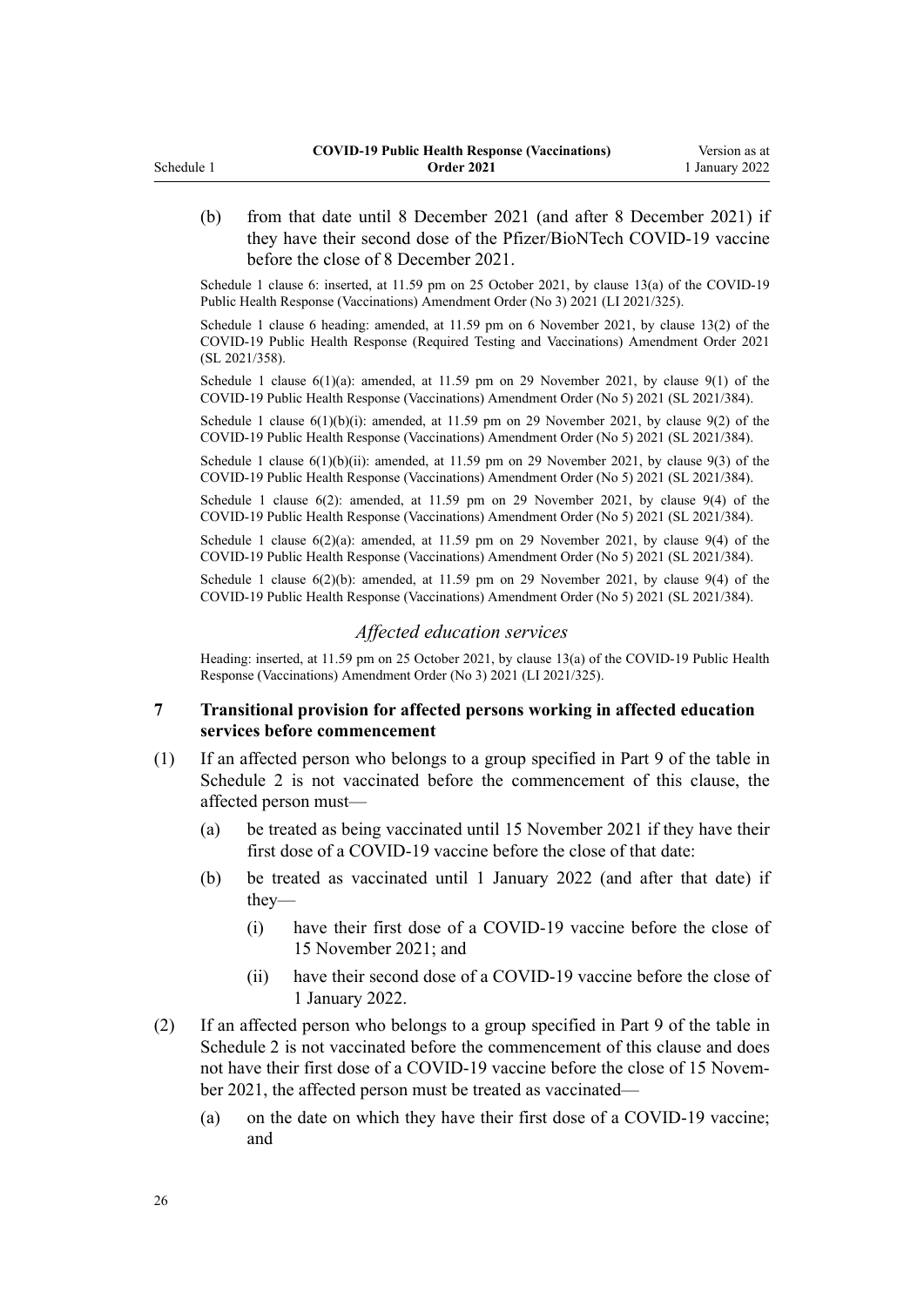(b) from that date until 1 January 2022 (and after 1 January 2022) if they have their second dose of a COVID-19 vaccine before the close of 1 January 2022.

Schedule 1 clause 7: inserted, at 11.59 pm on 25 October 2021, by [clause 13\(a\)](http://legislation.govt.nz/pdflink.aspx?id=LMS579372) of the COVID-19 Public Health Response (Vaccinations) Amendment Order (No 3) 2021 (LI 2021/325).

#### **8 Transitional provision for relevant PCBUs of affected education services**

[Clause 8\(1\) and \(3\)](#page-11-0) does not apply to a relevant PCBU of an affected education service until 2 January 2022.

Schedule 1 clause 8: inserted, at 11.59 pm on 25 October 2021, by [clause 13\(a\)](http://legislation.govt.nz/pdflink.aspx?id=LMS579372) of the COVID-19 Public Health Response (Vaccinations) Amendment Order (No 3) 2021 (LI 2021/325).

### **Part 4**

### **Provisions relating to COVID-19 Public Health Response (Required Testing and Vaccinations) Amendment Order 2021**

Schedule 1 Part 4: inserted, at 11.59 pm on 7 November 2021, by [clause 13\(3\)\(a\)](http://legislation.govt.nz/pdflink.aspx?id=LMS592011) of the COVID-19 Public Health Response (Required Testing and Vaccinations) Amendment Order 2021 (SL 2021/358).

### **9 Transitional provision for Police employees working where health services are provided or at or for affected education services before commencement**

- (1) This clause applies despite [clauses 5](#page-23-0) and [7.](#page-25-0)
- (2) If an affected person who belongs to a group specified in item 7.2 or 9.1 of the table in [Schedule 2](#page-31-0) is a Police employee and is not vaccinated before the com‐ mencement of this clause, the affected person must—
	- (a) be treated as vaccinated until 17 January 2022 if they have their first dose of a COVID-19 vaccine before the close of that date:
	- (b) be treated as vaccinated until 1 March 2022 (and after that date) if they—
		- (i) have their first dose of a COVID-19 vaccine before the close of 17 January 2022; and
		- (ii) have their second dose of a COVID-19 vaccine before the close of 1 March 2022.
- (3) If an affected person who belongs to a group specified in item 7.2 or 9.1 of the table in [Schedule 2](#page-31-0) is a Police employee who is not vaccinated before the com‐ mencement of this clause and does not have their first dose of a COVID-19 vaccine before the close of 17 January 2022, the affected person must be treated as vaccinated—
	- (a) on the date on which they have their first dose of a COVID-19 vaccine; and
	- (b) from that date until 1 March 2022 (and after that date) if they have their second dose of a COVID-19 vaccine before the close of 1 March 2022.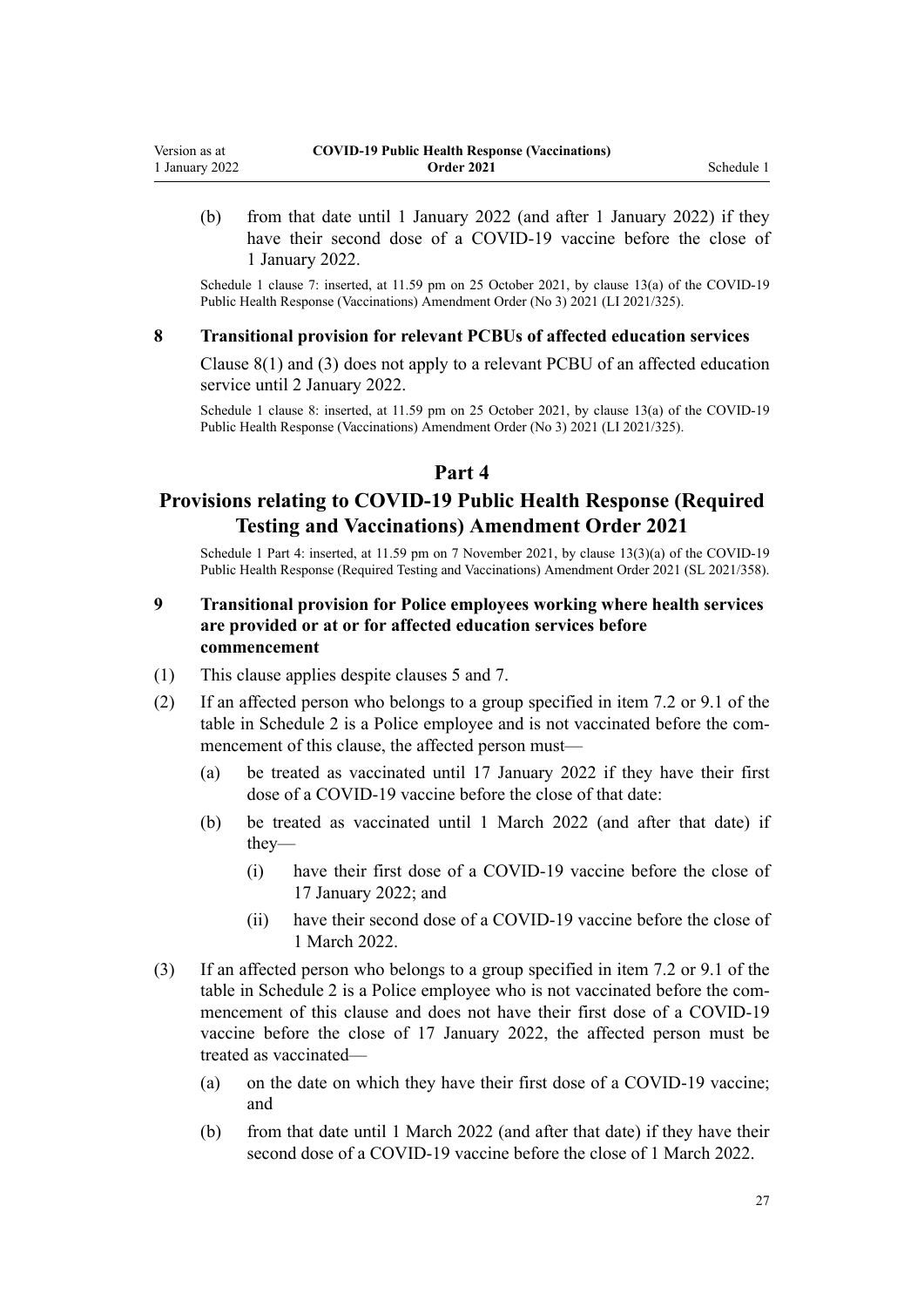### (4) In this clause, **Police employee** has the same meaning as in [section 4](http://legislation.govt.nz/pdflink.aspx?id=DLM1102132) of the Policing Act 2008.

Schedule 1 clause 9: inserted, at 11.59 pm on 7 November 2021, by [clause 13\(3\)\(a\)](http://legislation.govt.nz/pdflink.aspx?id=LMS592011) of the COVID-19 Public Health Response (Required Testing and Vaccinations) Amendment Order 2021 (SL 2021/358).

Schedule 1 clause 9(2)(a): amended, at 11.59 pm on 29 November 2021, by [clause 9\(5\)](http://legislation.govt.nz/pdflink.aspx?id=LMS608455) of the COVID-19 Public Health Response (Vaccinations) Amendment Order (No 5) 2021 (SL 2021/384).

Schedule 1 clause 9(2)(b): amended, at 11.59 pm on 29 November 2021, by [clause 9\(6\)](http://legislation.govt.nz/pdflink.aspx?id=LMS608455) of the COVID-19 Public Health Response (Vaccinations) Amendment Order (No 5) 2021 (SL 2021/384).

Schedule 1 clause  $9(2)(b)(i)$ : amended, at 11.59 pm on 29 November 2021, by clause  $9(7)$  of the COVID-19 Public Health Response (Vaccinations) Amendment Order (No 5) 2021 (SL 2021/384).

Schedule 1 clause  $9(2)(b)(ii)$ : amended, at 11.59 pm on 29 November 2021, by clause  $9(8)$  of the COVID-19 Public Health Response (Vaccinations) Amendment Order (No 5) 2021 (SL 2021/384).

Schedule 1 clause 9(3): amended, at 11.59 pm on 29 November 2021, by [clause 9\(9\)](http://legislation.govt.nz/pdflink.aspx?id=LMS608455) of the COVID-19 Public Health Response (Vaccinations) Amendment Order (No 5) 2021 (SL 2021/384).

Schedule 1 clause  $9(3)(b)$ : amended, at 11.59 pm on 29 November 2021, by clause  $9(10)$  of the COVID-19 Public Health Response (Vaccinations) Amendment Order (No 5) 2021 (SL 2021/384).

### **10 Transitional provision for affected workers who are exempt persons before commencement of Amendment Order**

- (1) This clause applies to an affected worker who—
	- (a) belongs to a group specified in Part 6 or 8 of the table in [Schedule 2;](#page-31-0) and
	- (b) was granted an exemption under [clause 7A](#page-11-0) before the commencement of the Amendment Order.
- (2) An affected worker continues to be an exempt person until the earlier of the following dates:
	- (a) the close of 21 November 2021:
	- (b) the close of the date on which they receive notification that an application made on their behalf under [clause 9B](#page-14-0) has not been granted.
- (3) For the purposes of this clause,—
	- (a) the definition of exempt person set out in [clause 4](#page-1-0) of this order as in force immediately before the commencement of the Amendment Order continues to apply; and
	- (b) [clause 7A](#page-11-0) of this order as in force immediately before the commencement of the Amendment Order continues to apply.
- (4) In this clause, **Amendment Order** means the [COVID-19 Public Health](http://legislation.govt.nz/pdflink.aspx?id=LMS591964) [Response \(Required Testing and Vaccinations\) Amendment Order 2021.](http://legislation.govt.nz/pdflink.aspx?id=LMS591964)

Schedule 1 clause 10: inserted, at 11.59 pm on 7 November 2021, by [clause 13\(3\)\(a\)](http://legislation.govt.nz/pdflink.aspx?id=LMS592011) of the COVID-19 Public Health Response (Required Testing and Vaccinations) Amendment Order 2021 (SL 2021/358).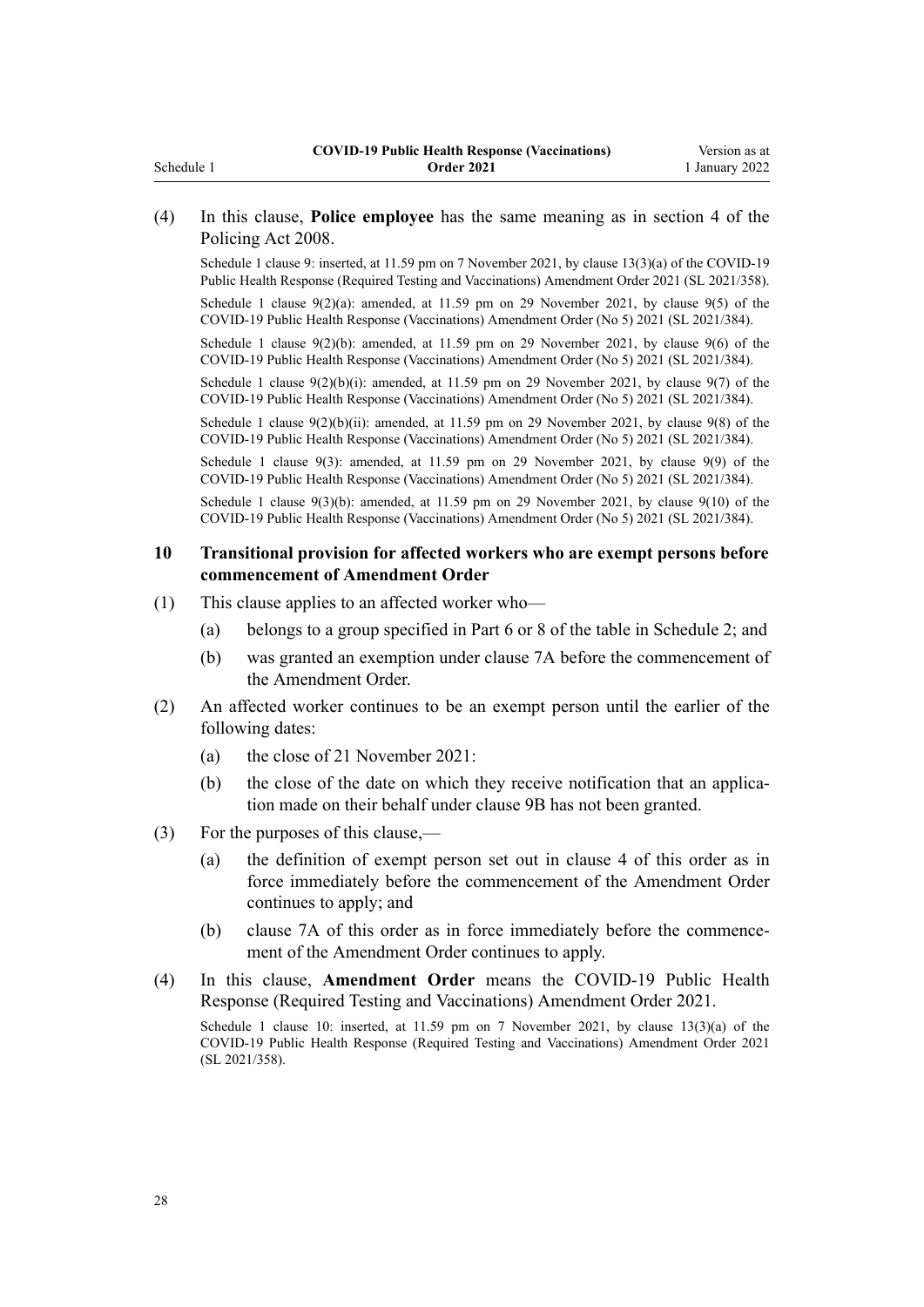### **Part 5**

### **Provision relating to COVID-19 Public Health Response (Vaccinations) Amendment Order (No 4) 2021**

Schedule 1 Part 5: inserted, at 11.59 pm on 12 November 2021, by [clause 6\(a\)](http://legislation.govt.nz/pdflink.aspx?id=LMS596599) of the COVID-19 Public Health Response (Vaccinations) Amendment Order (No 4) 2021 (SL 2021/366).

### **11 Transitional provision for FENZ personnel working where health services are provided or at or for affected education services before commencement**

- (1) This clause applies despite [clauses 5](#page-23-0) and [7.](#page-25-0)
- (2) If an affected person who belongs to a group specified in item 7.2 or 9.1 of the table in [Schedule 2](#page-31-0) is a FENZ personnel member and is not vaccinated before the commencement of this clause, the affected person must—
	- (a) be treated as vaccinated until 29 November 2021 if they have their first dose of a COVID-19 vaccine before the close of that date:
	- (b) be treated as vaccinated until 14 January 2022 (and after that date) if they—
		- (i) have their first dose of a COVID-19 vaccine before the close of 29 November 2021; and
		- (ii) have their second dose of a COVID-19 vaccine before the close of 14 January 2022.
- (3) If an affected person who belongs to a group specified in item 7.2 or 9.1 of the table in [Schedule 2](#page-31-0) is a FENZ personnel member who is not vaccinated before the commencement of this clause and does not have their first dose of a COVID-19 vaccine before the close of 29 November 2021, the affected person must be treated as vaccinated—
	- (a) on the date on which they have their first dose of a COVID-19 vaccine; and
	- (b) from that date until 14 January 2022 (and after that date) if they have their second dose of a COVID-19 vaccine before the close of 14 January 2022.
- (4) In this clause, **FENZ personnel** has the same meaning as in [section 6](http://legislation.govt.nz/pdflink.aspx?id=DLM6678613) of the Fire and Emergency New Zealand Act 2017.

Schedule 1 clause 11: inserted, at 11.59 pm on 12 November 2021, by [clause 6\(a\)](http://legislation.govt.nz/pdflink.aspx?id=LMS596599) of the COVID-19 Public Health Response (Vaccinations) Amendment Order (No 4) 2021 (SL 2021/366).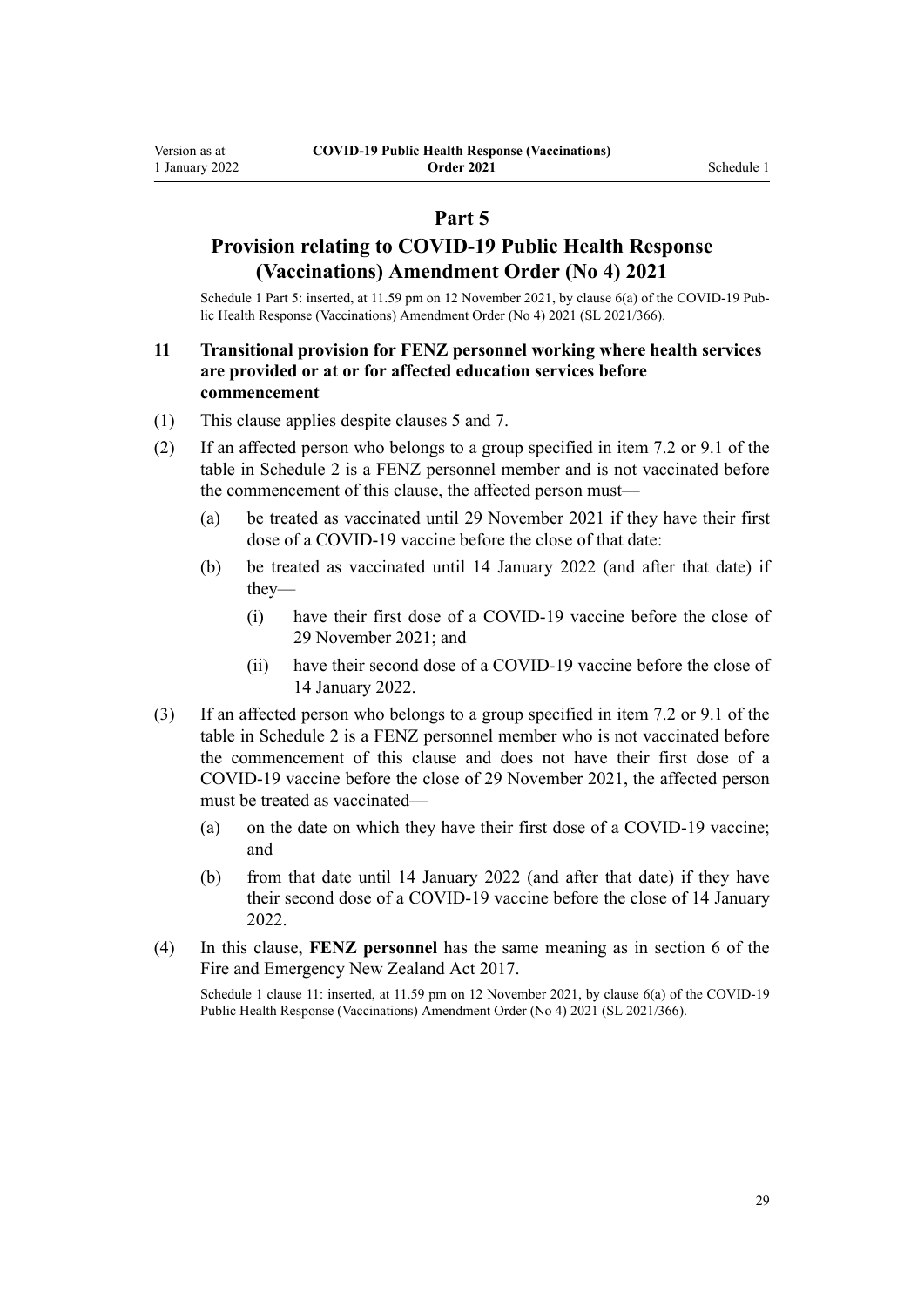### **Part 6**

### **Provision relating to COVID-19 Public Health Response (Vaccinations) Amendment Order (No 5) 2021**

Schedule 1 Part 6: inserted, at 11.59 pm on 29 November 2021, by [clause 9\(11\)\(a\)](http://legislation.govt.nz/pdflink.aspx?id=LMS608455) of the COVID-19 Public Health Response (Vaccinations) Amendment Order (No 5) 2021 (SL 2021/384).

#### **12 Transitional provision for certain affected persons**

- (1) This clause applies despite anything in [Part 3](#page-23-0) of this schedule.
- (2) If an affected person who belongs to a group specified in item 8.1 of Part 8 of the table in [Schedule 2—](#page-31-0)
	- (a) has had no doses of a COVID-19 vaccine before the commencement of this clause, the affected person must be treated as vaccinated if, before the close of 31 March 2022,—
		- (i) they have 2 doses of a COVID-19 vaccine; and
		- (ii) at least 1 of the 2 doses is the AstraZeneca vaccine:
	- (b) has had 1 dose of a COVID-19 vaccine before the commencement of this clause, the affected person must be treated as vaccinated if, before the close of 31 March 2022,—
		- (i) they have 1 more dose of a COVID-19 vaccine; and
		- (ii) at least 1 of the 2 doses is the AstraZeneca vaccine.
- (3) An affected person must not carry out certain work until they have complied with subclause (2).

Schedule 1 clause 12: inserted, at 11.59 pm on 29 November 2021, by [clause 9\(11\)\(a\)](http://legislation.govt.nz/pdflink.aspx?id=LMS608455) of the COVID-19 Public Health Response (Vaccinations) Amendment Order (No 5) 2021 (SL 2021/384).

#### **13 Transitional provision for certain relevant PCBUs**

- (1) This clause applies on and after 11.59 pm on 1 December 2021.
- (2) [Clause 11A](#page-17-0) of this order applies to a relevant PCBU who employs or engages an affected person who belongs to a group specified in item 8.1 of Part 8 of [Schedule 2](#page-31-0) until 11.59 pm on 16 December 2021.

Schedule 1 clause 13: inserted, at 11.59 pm on 29 November 2021, by clause  $9(11)(a)$  of the COVID-19 Public Health Response (Vaccinations) Amendment Order (No 5) 2021 (SL 2021/384).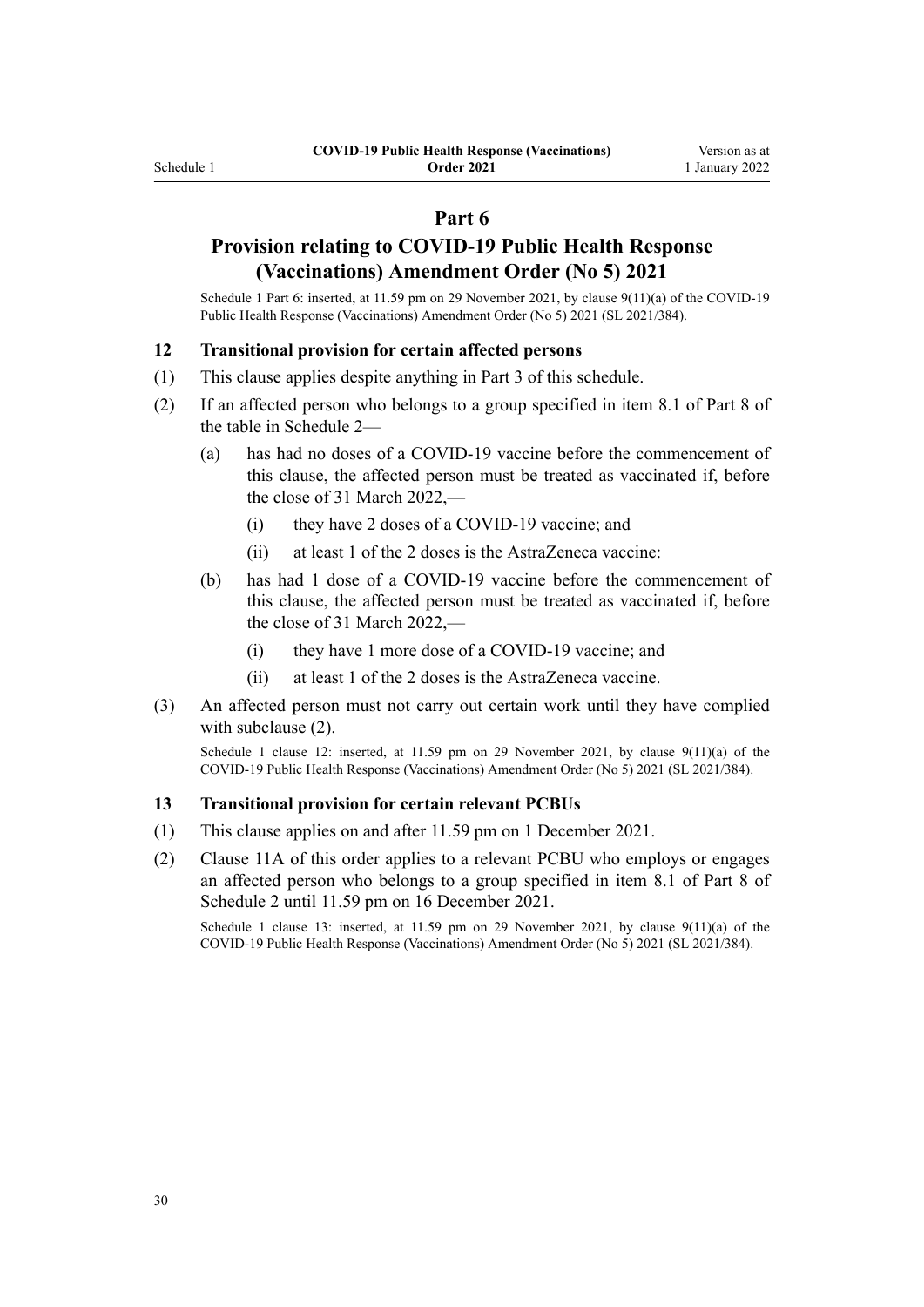### **Part 7**

## **Provisions relating to COVID-19 Public Health Response (Vaccinations) Amendment Order (No 6) 2021**

Schedule 1 Part 7: inserted, on 3 December 2021, by [clause 9\(a\)](http://legislation.govt.nz/pdflink.aspx?id=LMS609404) of the COVID-19 Public Health Response (Vaccinations) Amendment Order (No 6) 2021 (SL 2021/385).

### **14 Transitional provision for affected persons working in settings where CVC required for persons to enter place or receive service before commencement**

- (1) If an affected person who belongs to a group specified in Part 10 of the table in [Schedule 2](#page-31-0) is not vaccinated before the commencement of this clause, the affected person must—
	- (a) be treated as vaccinated on the day on which they have their first dose of a COVID-19 vaccine; and
	- (b) be treated as vaccinated until 17 January 2022 (and after that date) if they have their second dose of a COVID-19 vaccine before the close of that date.
- (2) If an affected person who belongs to a group specified in Part 10 of the table in [Schedule 2](#page-31-0) has received their first dose of a COVID-19 vaccine before the commencement of this clause, the affected person must be treated as vaccinated until 17 January 2022 (and after that date) if they receive their second dose of a COVID-19 vaccine before the close of that date.

Schedule 1 clause 14: inserted, on 3 December 2021, by [clause 9\(a\)](http://legislation.govt.nz/pdflink.aspx?id=LMS609404) of the COVID-19 Public Health Response (Vaccinations) Amendment Order (No 6) 2021 (SL 2021/385).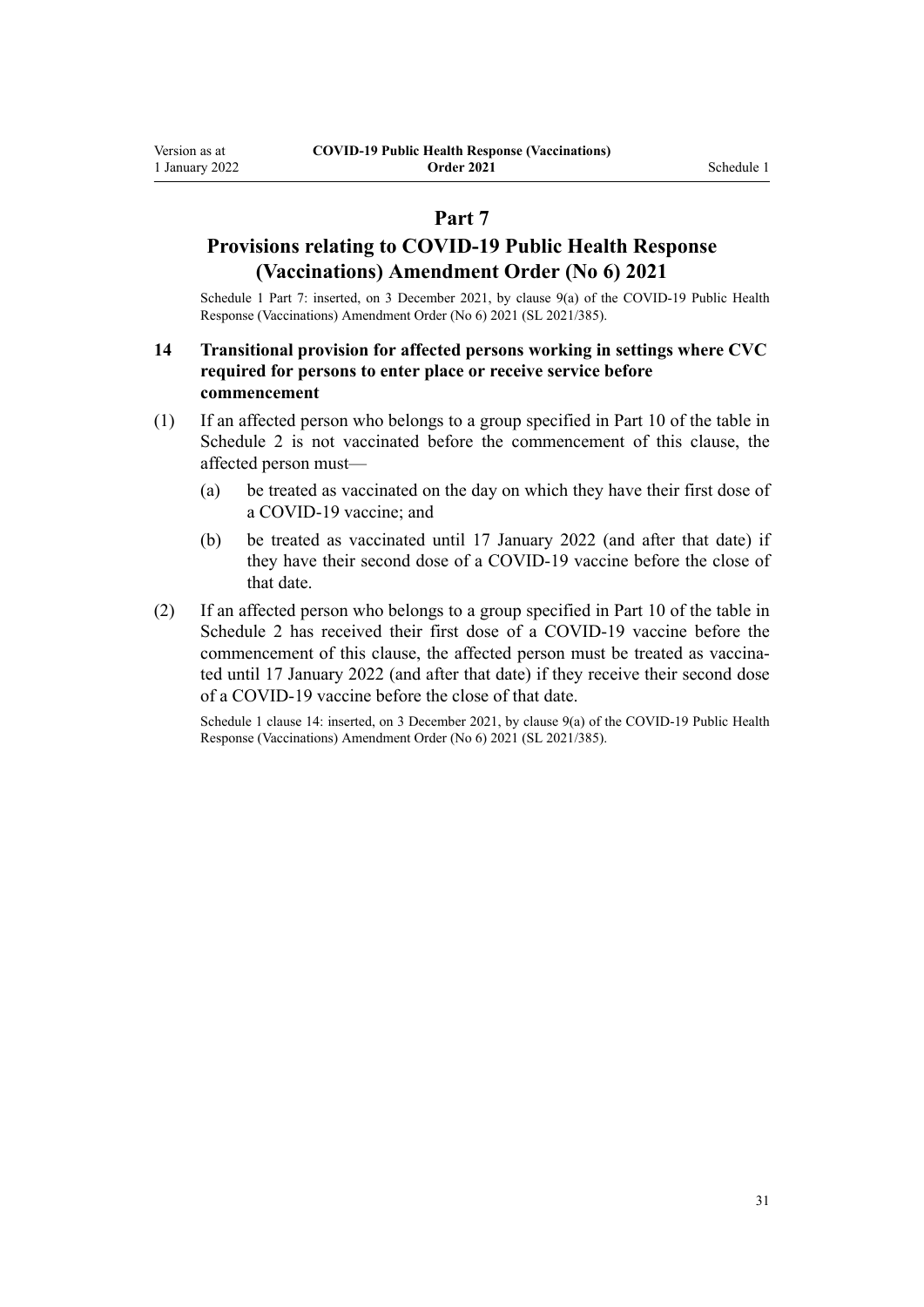# **Schedule 2 Groups of affected persons**

[cl 4](#page-1-0)

<span id="page-31-0"></span>Schedule 2: replaced, at 11.59 pm on 14 July 2021, by [clause 15](http://legislation.govt.nz/pdflink.aspx?id=LMS519348) of the COVID-19 Public Health Response (Vaccinations) Amendment Order 2021 (LI 2021/182).

| <b>Item</b> | Group                                                                                                                                                                                                      |  |
|-------------|------------------------------------------------------------------------------------------------------------------------------------------------------------------------------------------------------------|--|
|             | Part 1: Groups in relation to managed quarantine facilities                                                                                                                                                |  |
| 1.1         | Workers at managed quarantine facilities                                                                                                                                                                   |  |
| 1.2         | Workers who transport to or from managed quarantine facilities persons required to be<br>in isolation or quarantine under COVID-19 order                                                                   |  |
|             | Part 2: Groups in relation to managed isolation facilities                                                                                                                                                 |  |
| 2.1         | Workers at managed isolation facilities                                                                                                                                                                    |  |
| 2.2         | Workers who transport to or from managed isolation facilities persons required to be in<br>isolation or quarantine under COVID-19 order                                                                    |  |
|             | Part 3: Groups in relation to affected airports                                                                                                                                                            |  |
| 3.1         | All airside workers (other than excluded airport persons)                                                                                                                                                  |  |
| 3.2         | All landside workers who interact with international arriving or international transiting<br>passengers                                                                                                    |  |
| 3.3         | Baggage handlers who work at affected airports and who handle baggage from<br>affected aircraft                                                                                                            |  |
| 3.4         | Persons (other than excluded airport persons) who enter enclosed space on board<br>affected aircraft                                                                                                       |  |
|             | Part 4: Groups in relation to affected ports                                                                                                                                                               |  |
| 4.1         | All workers (other than excluded port persons) who board affected ships                                                                                                                                    |  |
| 4.2         | Pilots (other than excluded port persons) carrying out work on or around affected ships                                                                                                                    |  |
| 4.3         | Stevedores (other than excluded port persons) carrying out work on or around affected<br>ships                                                                                                             |  |
| 4.4         | All workers who transport persons (other than crew) to or from affected ships                                                                                                                              |  |
| 4.5         | All other port workers (other than excluded port persons) who interact with persons<br>required to be in isolation or quarantine under COVID-19 order                                                      |  |
|             | Part 5: Groups in relation to aircraft                                                                                                                                                                     |  |
| 5.1         | Aircrew members                                                                                                                                                                                            |  |
| 5.2         | Workers at accommodation services (other than private dwellinghouses) where<br>relevant aircrew members are self-isolating                                                                                 |  |
|             | Part 6: Groups in relation to affected items                                                                                                                                                               |  |
| 6.1         | Workers who handle affected items within 72 hours of removal of items from managed<br>quarantine facilities and who have contact with members of groups specified in Part 1<br>or 2 while both are working |  |
| 6.2         | Workers who handle affected items within 72 hours of removal of items from managed<br>isolation facilities and who have contact with members of groups specified in Part 1 or<br>2 while both are working  |  |
| 6.3         | Workers who handle affected items within 24 hours of removal of items from affected<br>aircraft and who have contact with members of groups specified in Part 3 or 5 while<br>both are working             |  |
| 6.4         | Workers who handle affected items within 72 hours of removal of items from affected<br>ships and who have contact with members of groups specified in Part 4 while both are<br>working                     |  |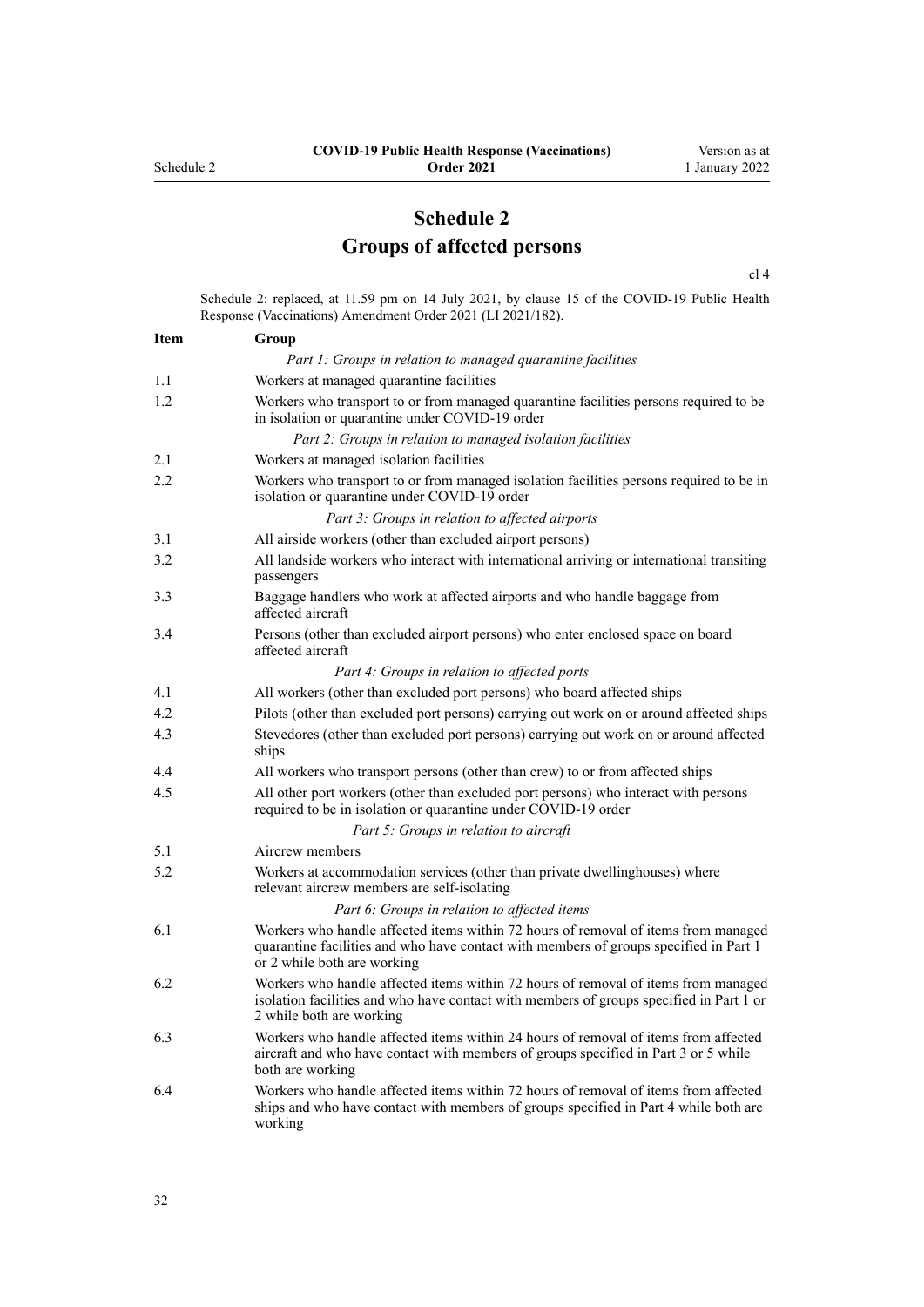| Version as at<br>1 January 2022 |                                                                                                                                                                                                                                                                                                                       | <b>COVID-19 Public Health Response (Vaccinations)</b><br><b>Order 2021</b>                                                                                                                                                               | Schedule 2 |  |
|---------------------------------|-----------------------------------------------------------------------------------------------------------------------------------------------------------------------------------------------------------------------------------------------------------------------------------------------------------------------|------------------------------------------------------------------------------------------------------------------------------------------------------------------------------------------------------------------------------------------|------------|--|
| <b>Item</b>                     | Group                                                                                                                                                                                                                                                                                                                 |                                                                                                                                                                                                                                          |            |  |
|                                 |                                                                                                                                                                                                                                                                                                                       | Part 7: Groups in relation to health and disability sector                                                                                                                                                                               |            |  |
| 7.1                             |                                                                                                                                                                                                                                                                                                                       | Health practitioners providing health services to patients in person                                                                                                                                                                     |            |  |
| 7.2                             | Workers who carry out work where health services are provided to members of the<br>public by 1 or more health practitioners and whose role involves being within 2 metres<br>or less of a health practitioner or a member of the public for a period of 15 minutes or<br>more                                         |                                                                                                                                                                                                                                          |            |  |
| 7.3                             |                                                                                                                                                                                                                                                                                                                       | Workers who are employed or engaged by certified providers and carry out work at the<br>premises at which health care services are provided                                                                                              |            |  |
| 7.4                             |                                                                                                                                                                                                                                                                                                                       | Care and support workers                                                                                                                                                                                                                 |            |  |
|                                 |                                                                                                                                                                                                                                                                                                                       | Part 8: Groups in relation to corrections prisons                                                                                                                                                                                        |            |  |
| 8.1                             | Staff members of a corrections prison (other than staff members of a corrections prison<br>who are specified visitors or statutory visitors) who may be required to undergo a<br>security screening process before being allowed entry into the corrections prison                                                    |                                                                                                                                                                                                                                          |            |  |
| 8.2                             | Persons employed or engaged by a contractor or subcontractor to provide services in<br>respect of a corrections prison (other than persons who are specified visitors or<br>statutory visitors) who may be required to undergo a security screening process before<br>being allowed entry into the corrections prison |                                                                                                                                                                                                                                          |            |  |
|                                 |                                                                                                                                                                                                                                                                                                                       | Part 9: Groups in relation to affected education services                                                                                                                                                                                |            |  |
| 9.1                             |                                                                                                                                                                                                                                                                                                                       | Workers over the age of 12 years who carry out work at or for an affected education<br>service (including as a volunteer or an unpaid worker) and who-                                                                                   |            |  |
|                                 | (a)                                                                                                                                                                                                                                                                                                                   | may have contact with children or students in the course of carrying out that<br>work; or                                                                                                                                                |            |  |
|                                 | (b)                                                                                                                                                                                                                                                                                                                   | will be present at the affected education service at a time when children or<br>students are also present                                                                                                                                |            |  |
| 9.2                             |                                                                                                                                                                                                                                                                                                                       | Providers of a home-based education and care service                                                                                                                                                                                     |            |  |
|                                 |                                                                                                                                                                                                                                                                                                                       | Part 10: Groups in relation to settings where CVC may be required for persons to<br>enter place or receive service                                                                                                                       |            |  |
| 10.1                            |                                                                                                                                                                                                                                                                                                                       | Workers at a food and drink business or service                                                                                                                                                                                          |            |  |
| 10.2                            |                                                                                                                                                                                                                                                                                                                       | Workers who carry out work at gyms                                                                                                                                                                                                       |            |  |
| 10.3                            |                                                                                                                                                                                                                                                                                                                       | Workers who carry out work at permitted event, regardless of whether the work is<br>carried out before people arrive at, or leave, the permitted event                                                                                   |            |  |
| 10.4                            |                                                                                                                                                                                                                                                                                                                       | Workers at close-proximity business or service                                                                                                                                                                                           |            |  |
| 10.5                            |                                                                                                                                                                                                                                                                                                                       | Workers who carry out work for a tertiary education provider at tertiary education<br>premises that are located in an area described in Part 1 of Schedule 7 of the COVID-19<br>Public Health Response (Protection Framework) Order 2021 |            |  |
|                                 |                                                                                                                                                                                                                                                                                                                       | Schedule 2 Part 3: amended, at 11.59 pm on 7 November 2021, by clause 10(6) of the COVID-19<br>Public Health Response (Air Border) Order (No 2) Amendment Order (No 12) 2021 (SL 2021/345).                                              |            |  |
|                                 |                                                                                                                                                                                                                                                                                                                       | Schedule 2 Part 7: inserted, at 11.59 pm on 25 October 2021, by clause 14 of the COVID-19 Public<br>Health Response (Vaccinations) Amendment Order (No 3) 2021 (LI 2021/325).                                                            |            |  |
|                                 |                                                                                                                                                                                                                                                                                                                       | Schedule 2 Part 7: amended, at 11.59 pm on 7 November 2021, by clause 14(1) of the COVID-19<br>Public Health Response (Required Testing and Vaccinations) Amendment Order 2021 (SL 2021/358).                                            |            |  |
|                                 |                                                                                                                                                                                                                                                                                                                       | Schedule 2 Part 8: replaced, at 11.59 pm on 6 November 2021, by clause 14(2) of the COVID-19<br>Public Health Response (Required Testing and Vaccinations) Amendment Order 2021 (SL 2021/358).                                           |            |  |
|                                 |                                                                                                                                                                                                                                                                                                                       | Schedule 2 Part 9: inserted, at 11.59 pm on 25 October 2021, by clause 14 of the COVID-19 Public<br>Health Response (Vaccinations) Amendment Order (No 3) 2021 (LI 2021/325).                                                            |            |  |
|                                 |                                                                                                                                                                                                                                                                                                                       | Schedule 2 Part 10: inserted, on 3 December 2021, by clause 10 of the COVID-19 Public Health                                                                                                                                             |            |  |

Schedule 2 Part 10: inserted, on 3 December 2021, by [clause 10](http://legislation.govt.nz/pdflink.aspx?id=LMS609406) of the COVID-19 Public Health Response (Vaccinations) Amendment Order (No 6) 2021 (SL 2021/385).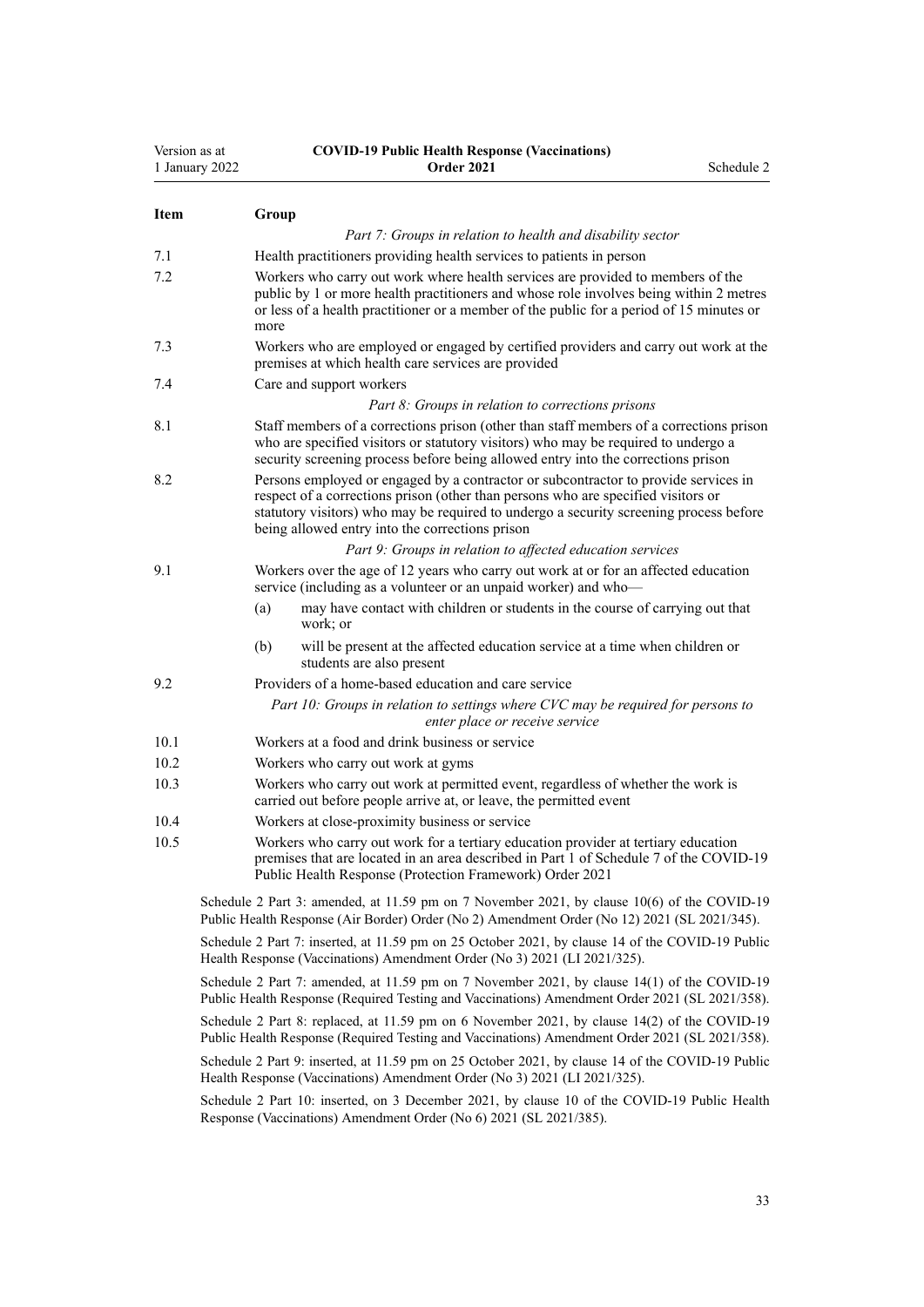|            | <b>COVID-19 Public Health Response (Vaccinations)</b> | Version as at  |
|------------|-------------------------------------------------------|----------------|
| Schedule 2 | <b>Order 2021</b>                                     | 1 January 2022 |
|            |                                                       |                |

Schedule 2 Part 10 heading: amended, at 11.59 pm on 16 December 2021, by [clause 10\(1\)](http://legislation.govt.nz/pdflink.aspx?id=LMS618035) of the COVID-19 Public Health Response (Required Testing and Vaccinations) Amendment Order (No 2) 2021 (SL 2021/419).

Schedule 2 Part 10: amended, at 11.59 pm on 16 December 2021, by [clause 10\(2\)](http://legislation.govt.nz/pdflink.aspx?id=LMS618035) of the COVID-19 Public Health Response (Required Testing and Vaccinations) Amendment Order (No 2) 2021 (SL 2021/419).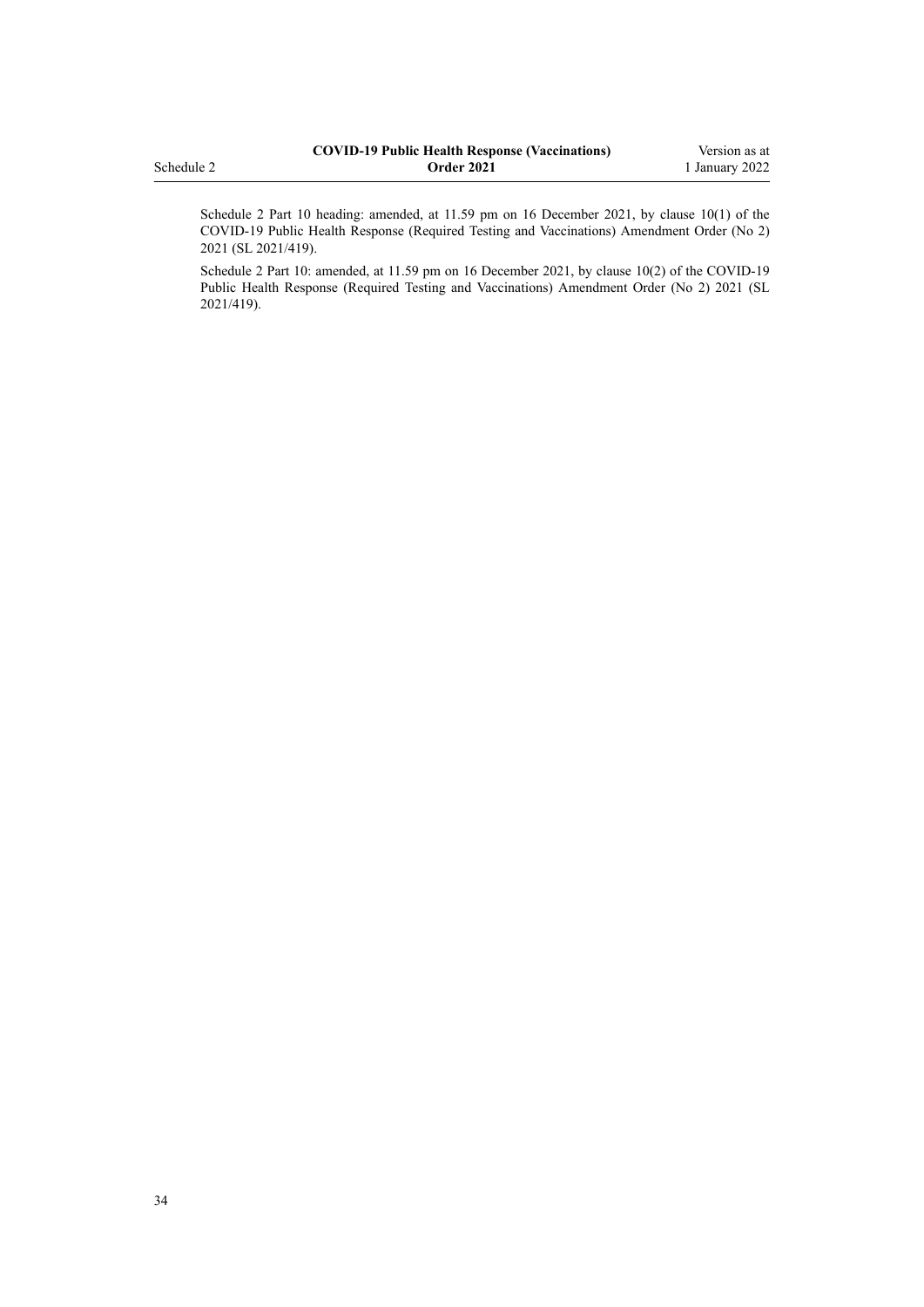# **Schedule 3 Vaccinations**

[cls 4,](#page-1-0) [9A](#page-13-0)

<span id="page-34-0"></span>Schedule 3: replaced, at 11.59 pm on 29 November 2021, by [clause 10](http://legislation.govt.nz/pdflink.aspx?id=LMS608456) of the COVID-19 Public Health Response (Vaccinations) Amendment Order (No 5) 2021 (SL 2021/384).

| <b>Item</b> | Doses of COVID-19 vaccine                                                                                    | <b>Administrative requirements</b>                                     |                                                                                                                                   |  |
|-------------|--------------------------------------------------------------------------------------------------------------|------------------------------------------------------------------------|-----------------------------------------------------------------------------------------------------------------------------------|--|
| 1           | 2 doses of Pfizer/BioNTech (Comirnaty, Tozinameran,                                                          | Either-                                                                |                                                                                                                                   |  |
|             | BNT162b2)                                                                                                    |                                                                        | both doses received before<br>carrying out certain work; or                                                                       |  |
|             |                                                                                                              | (b)                                                                    | 1 dose received before<br>carrying out certain work<br>and the second dose<br>received within 35 days of<br>having the first dose |  |
| 2           | 2 doses of AstraZeneca (Vaxzevria, AZD1222)                                                                  | Either-                                                                |                                                                                                                                   |  |
|             |                                                                                                              |                                                                        | both doses received before<br>carrying out certain work; or                                                                       |  |
|             |                                                                                                              | (b)                                                                    | 1 dose received before<br>carrying out certain work<br>and the second dose<br>received within 35 days of<br>having the first dose |  |
| 3           | 2 doses of AstraZeneca (Covishield)                                                                          |                                                                        | Both doses received before carrying<br>out certain work                                                                           |  |
| 4           | 2 doses of Moderna (Spikevax, mRNA-1273)                                                                     |                                                                        | Both doses received before carrying<br>out certain work                                                                           |  |
| 5           | 2 doses of Sinopharm, Beijing (BBIBP-CorV,<br>Sinopharm COVID-19 vaccine, BIBP vaccine, Covilo)              | Both doses received before carrying<br>out certain work                |                                                                                                                                   |  |
| 6           | 2 doses of Sinovac (CoronaVac, Sinovac COVID-19<br>vaccine, PiCoVacc)                                        | Both doses received before carrying<br>out certain work                |                                                                                                                                   |  |
| 7           | 2 doses of Bharat Biotech (Covaxin, BBV152)                                                                  | Both doses received before carrying<br>out certain work                |                                                                                                                                   |  |
| 8           | 1 dose of Janssen / Johnson & Johnson (Janssen<br>COVID-19 Vaccine, Ad26.COV2.S, Ad26COVS1,<br>JNJ-78436735) | Dose received before carrying out<br>certain work                      |                                                                                                                                   |  |
| 9           | 2 doses of any combination of the following:                                                                 |                                                                        | Both doses received before carrying                                                                                               |  |
|             | Pfizer/BioNTech (Comirnaty, Tozinameran,<br>BNT162b2):                                                       |                                                                        | out certain work                                                                                                                  |  |
|             | Moderna (Spikevax, mRNA-1273):                                                                               |                                                                        |                                                                                                                                   |  |
|             | AstraZeneca (Vaxzevria, AZD1222):                                                                            |                                                                        |                                                                                                                                   |  |
|             | AstraZeneca (Covishield):                                                                                    |                                                                        |                                                                                                                                   |  |
|             | Sinopharm, Beijing (BBIBP-CorV, Sinopharm<br>COVID-19 vaccine, BIBP vaccine, Covilo):                        |                                                                        |                                                                                                                                   |  |
|             | Sinovac (CoronaVac, Sinovac COVID-19<br>vaccine, PiCoVacc):                                                  |                                                                        |                                                                                                                                   |  |
|             | Bharat Biotech (Covaxin, BBV152)                                                                             |                                                                        |                                                                                                                                   |  |
| 10          | 1 dose of any of the following:                                                                              |                                                                        | 1 dose received before before                                                                                                     |  |
|             | Pfizer/BioNTech (Comirnaty, Tozinameran,<br>BNT162b2):                                                       | carrying out certain work and 1 dose<br>of Pfizer/BioNTech (Comirnaty, |                                                                                                                                   |  |
|             |                                                                                                              |                                                                        |                                                                                                                                   |  |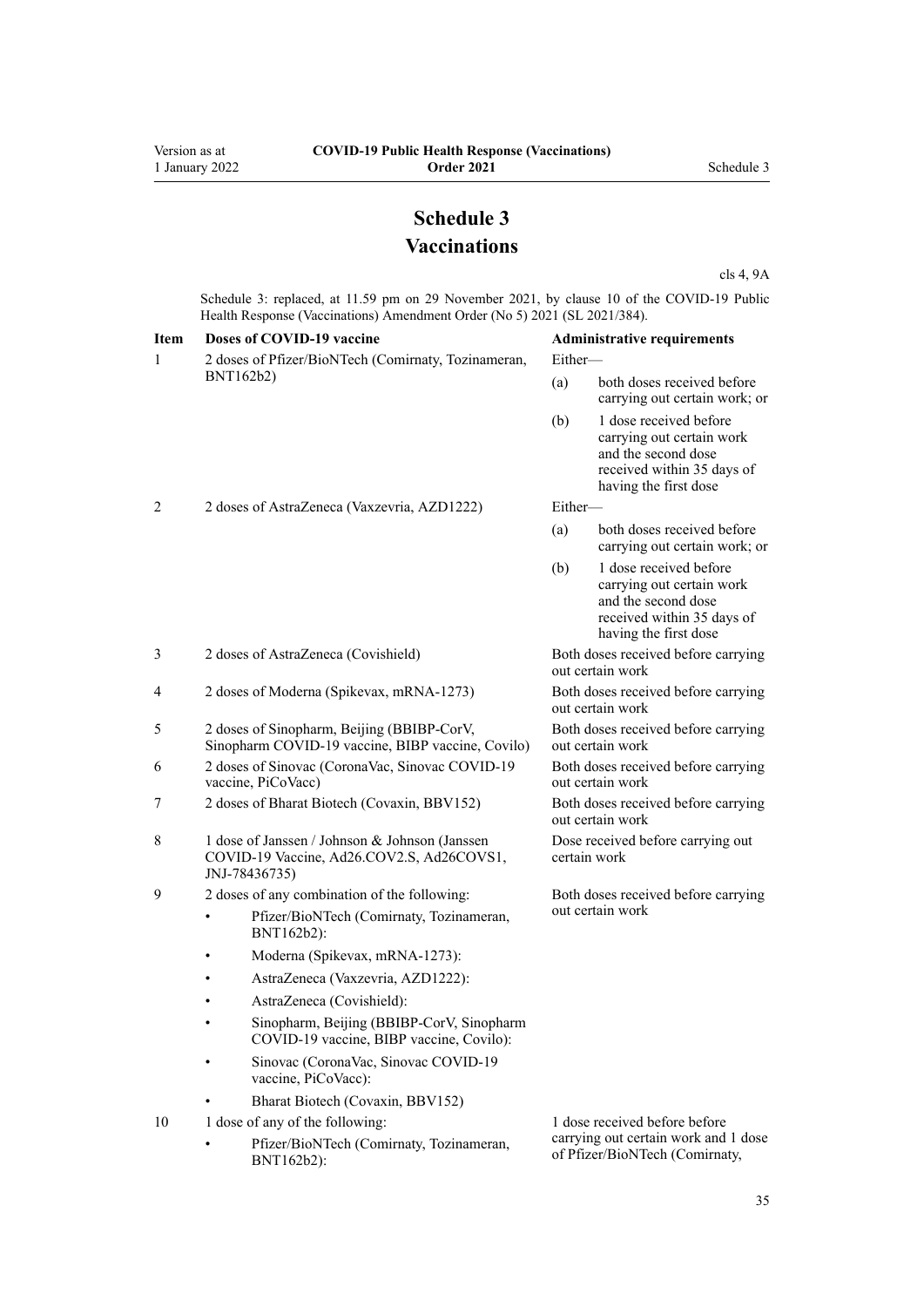- Moderna (Spikevax, mRNA-1273):
- AstraZeneca (Vaxzevria, AZD1222):
- AstraZeneca (Covishield):
- Sinopharm, Beijing (BBIBP-CorV, Sinopharm COVID-19 vaccine, BIBP vaccine, Covilo):
- Sinovac (CoronaVac, Sinovac COVID-19 vaccine, PiCoVacc):
	- Bharat Biotech (Covaxin, BBV152)
- 11 If a person has received 1 or 2 doses (or for Zydus Cadila, 1, 2 or 3 doses) of any of the following, then 1 additional dose of Pfizer/BioNTech, Moderna, AstraZeneca (Vaxzevria or Covishield) or Janssen vaccine is required to be treated as fully vaccinated:
	- Sinopharm, Wuhan (Sinopharm/WIBP COVID-19 vaccine):
	- Gamaleya Research Institute of Epidemiology and Microbiology (Sputnik V, Gam-COVID-Vac):
	- Gamaleya Research Institute of Epidemiology and Microbiology (Sputnik light) (single-dose vaccine):
	- Takeda (TAK-919, COVID-19 Vaccine Moderna Intramuscular Injection) (**note**: this is a Moderna formulation):
	- CanSino (Convidecia, PakVac, Ad5-nCoV):
	- Anhui Zhifei Longcom (Zifivax, ZF2001, ZF-UZ-VAC-2001):
	- Beijing Minhai Biotechnology Co (KCONVAC, Minhai COVID-19 vaccine):
	- Shifa Pharmed Industrial Co (COVIran Barekat, COVIRAN):
	- Federal Budgetary Research Institution State Research Center of Virology and Biotechnology VECTOR FBRI (EpiVacCorona):
	- Chumakov Centre (KoviVac):
	- Khazakstan Research Institute for Biological Safety Problems, RIBSP (QazVac, QazCovidin):
	- Medigen Vaccine Biologics Corporation, MVC (MVC COVID-19 vaccine, Medigen COVID-19 vaccine, MVC-COV1901):
	- Center for Genetic Engineering and Biotechnology, CIGB (Abdala, CIGB-66):
	- Vaxine/CinnaGen Co COVAX-19. (SpikoGen):
	- Serum Institute of India COVOVAX (Novavax formulation)

If the additional dose is administered in New Zealand, it should be given at least 28 days after the previous COVID-19 vaccine dose

### **Item Doses of COVID-19 vaccine Administrative requirements**

Tozinameran, BNT162b2) or AstraZeneca (Vaxzevria, AZD1222) within 35 days of having the first dose

All doses must be received before carrying out certain work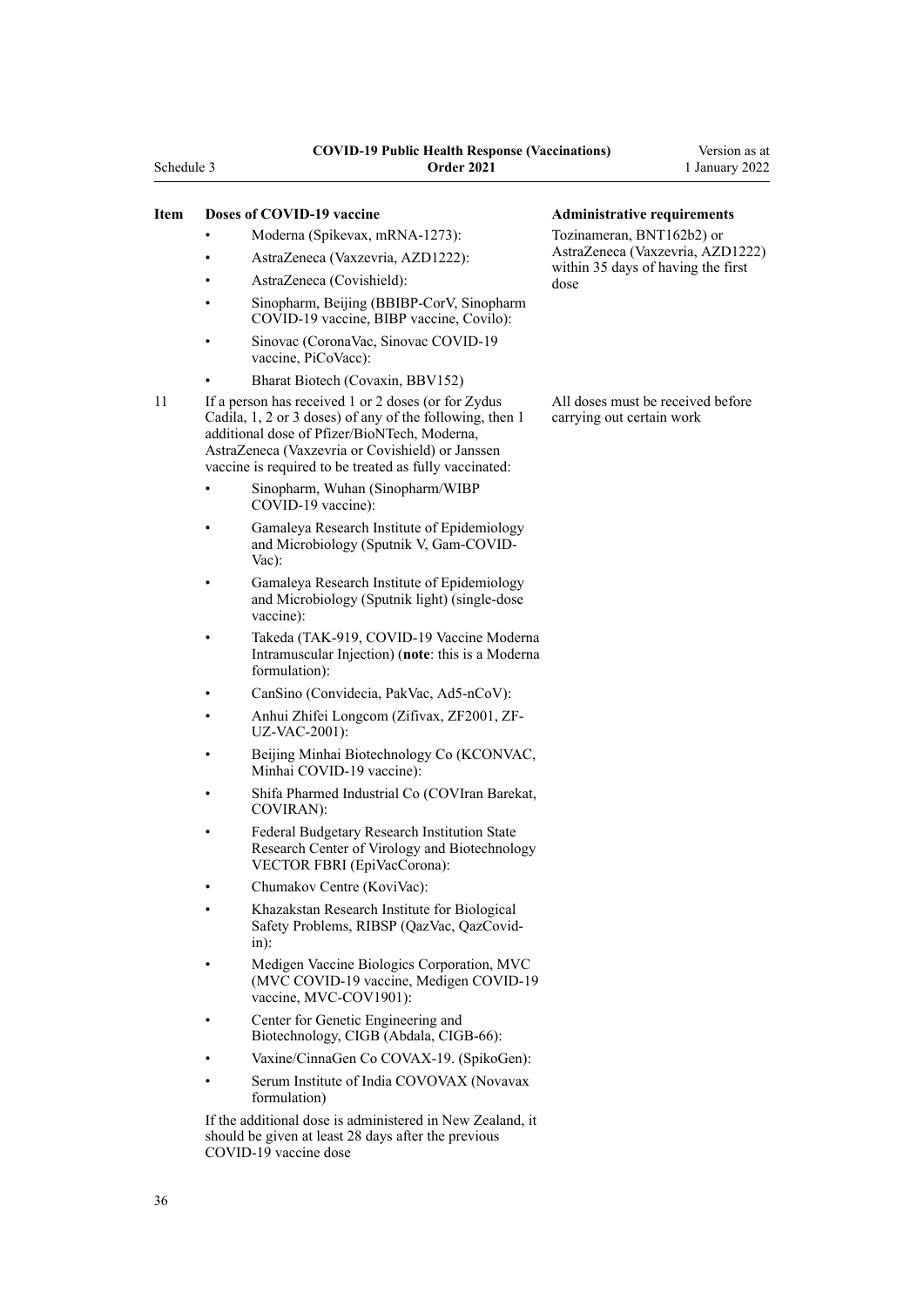Dated at Wellington this 28th day of April 2021.

Hon Dr Ayesha Verrall, Associate Minister of Health.

Issued under the authority of the [Legislation Act 2019](http://legislation.govt.nz/pdflink.aspx?id=DLM7298104). Date of notification in *Gazette*: 28 April 2021.